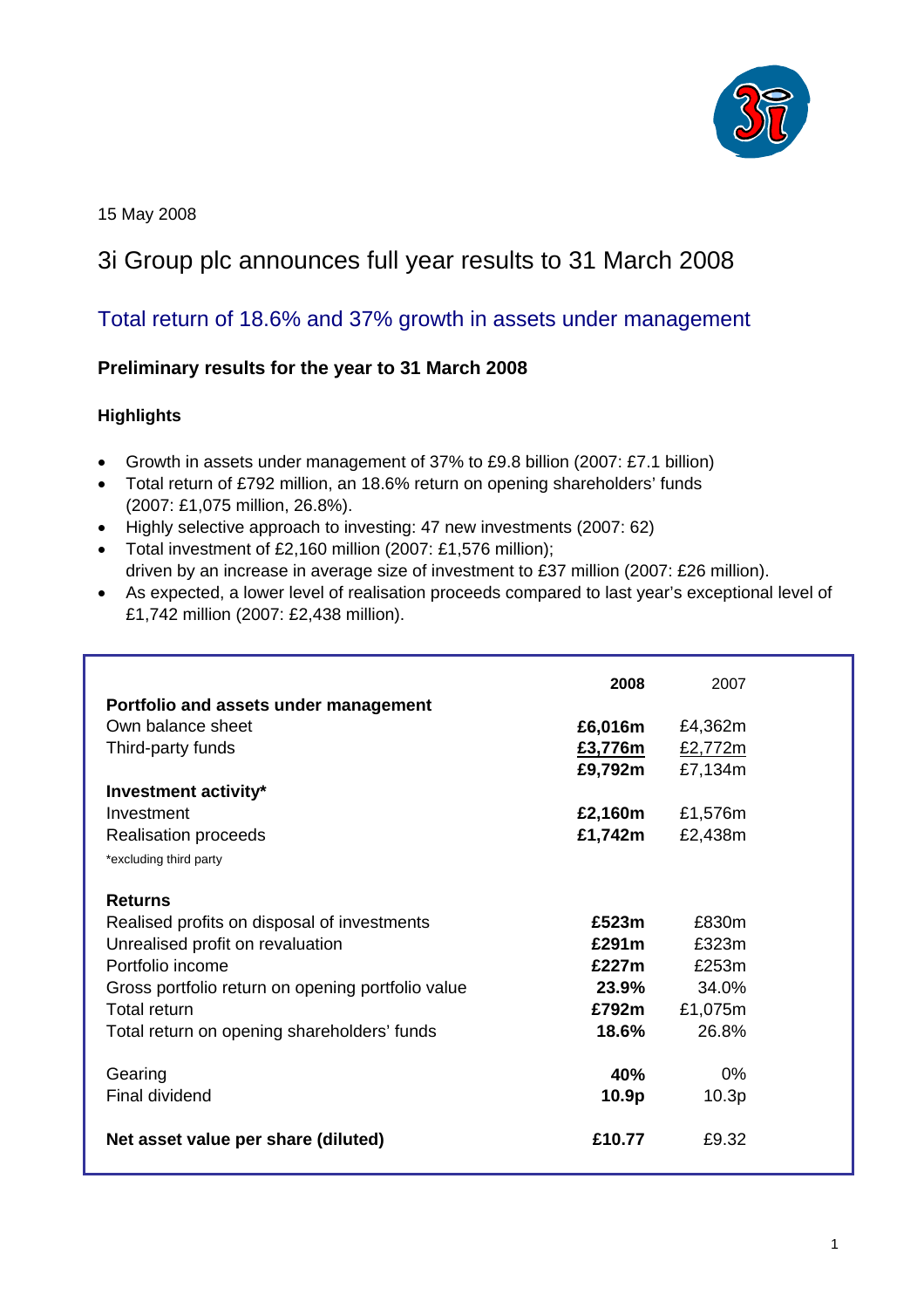#### **Baroness Hogg, Chairman of 3i Group plc**, said:

"In more challenging markets, 3i has continued to deliver a substantial increase in net asset value."

#### **3i's Chief Executive, Philip Yea**, said:

"The last twelve months have seen a significant adverse change in the outlook for the world economy. The relatively benign environment of the last few years has allowed 3i to reshape itself by broadening our asset classes, increasing third-party funds under management and expanding geographically. As a consequence, we enter the new financial year realistic in outlook and confident in our strategy."

#### **Convertible bond**

We are also today announcing the launch of an offering for circa £425 million unsecured convertible bonds due 2011. 3i is issuing the bonds to refinance its existing €550m 1.375% convertible bonds which mature on 1 August 2008. 3i intends to use the net proceeds from the issue of the bonds primarily either to purchase the existing bonds in the market or to redeem the existing bonds at maturity to the extent they have not, by then, been converted or purchased and cancelled, and for general corporate purposes. The conversion price is expected to be set at a premium of between 25% and 30% above the volume weighted average price of 3i's ordinary shares during the placement. 3i will also enter into certain agreements with Dresdner Kleinwort and Lehman Brothers, who are acting as joint bookrunners of the offering, in order to offset 3i's exposure in relation to the bonds and to raise the effective conversion premium to approximately 60%.

- ends -

# For further information, please contact:

| <b>Philip Yea, Chief Executive</b><br>3i Group plc           | Tel: 020 7975 3386 |
|--------------------------------------------------------------|--------------------|
| Patrick Dunne, Group Communications Director<br>3i Group plc | Tel: 020 7975 3283 |
| Lydia Pretzlik<br>The Maitland Consultancy                   | Tel: 020 7379 5151 |

**For further information regarding the announcement of 3i's annual results to 31 March 2008, including a video interview with Philip Yea (available 7.15am) and a live webcast of the results presentation (at 10.00am, available on demand from 2.00pm), please see** www.3igroup.com.

#### Notes to editors

3i is a world leader in private equity. We focus on buyouts, growth capital, infrastructure and quoted private equity; investing across Europe, Asia and the US.

Our competitive advantage comes from our international network and the strength and breadth of our relationships in business. These underpin the value that we deliver to our portfolio and to our shareholders.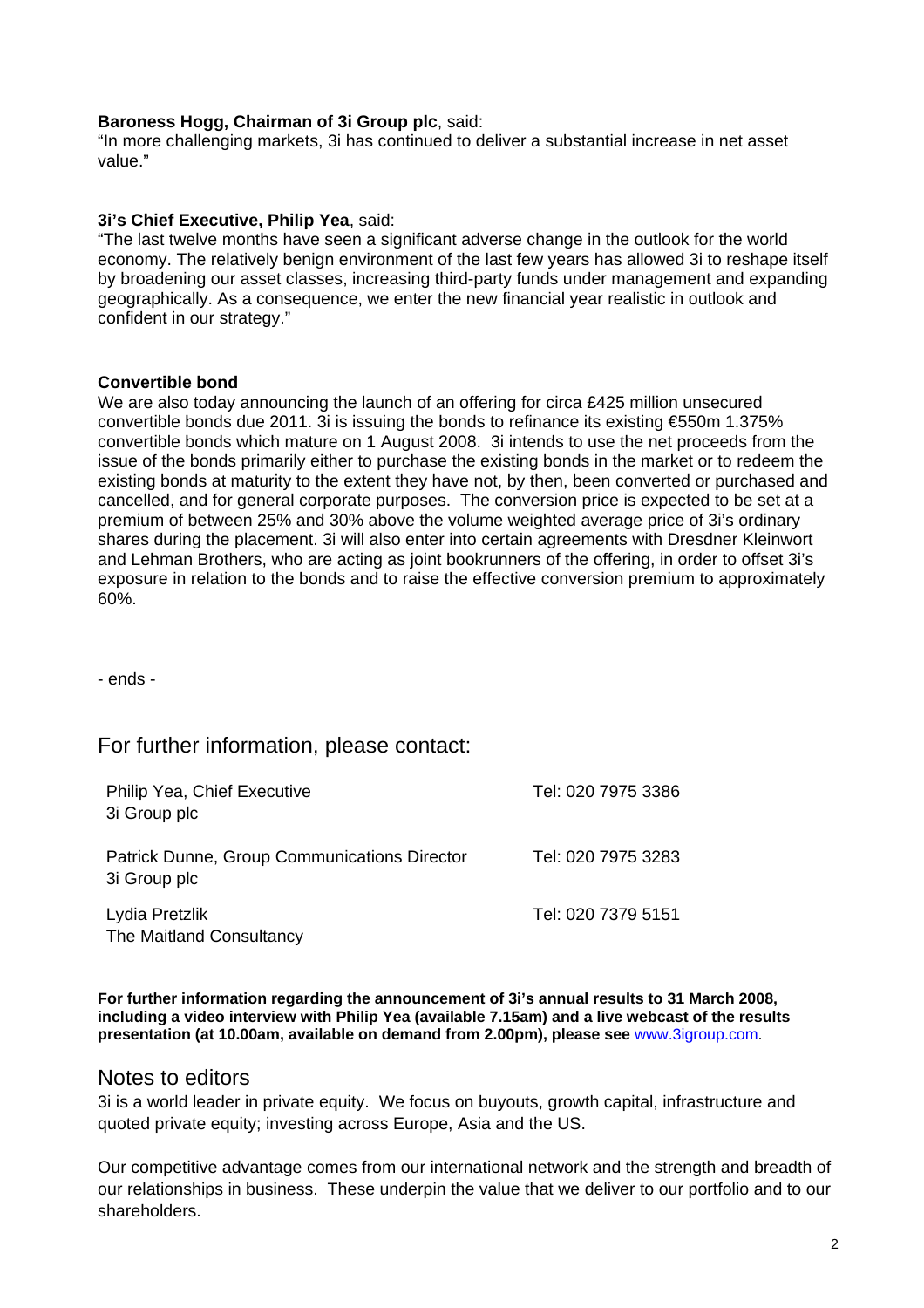#### **Total return**

| for the year to 31 March                                       |       |       |
|----------------------------------------------------------------|-------|-------|
|                                                                | 2008  | 2007  |
|                                                                | £m    | £m    |
| Realised profits on disposal of investments                    | 523   | 830   |
| Unrealised profits on revaluation of investments               | 291   | 323   |
| Portfolio income                                               | 227   | 253   |
| Gross portfolio return                                         | 1,041 | 1,406 |
| Fees receivable from external funds                            | 60    | 37    |
| Carried interest receivable                                    | 60    | 81    |
| Carried interest and performance fees payable                  | (152) | (142) |
| Operating expenses                                             | (274) | (255) |
| Net portfolio return                                           | 735   | 1,127 |
| Net interest payable                                           | (16)  | (9)   |
| Movements in the fair value of derivatives                     | 158   | (29)  |
| Exchange movements                                             | (44)  | (31)  |
| Other                                                          | (5    | (2)   |
| Profit after tax                                               | 828   | 1,056 |
| Reserve movements (pension, property and currency translation) | (36)  | 19    |
| Total recognised income and expense ("Total return")           | 792   | 1.075 |

| Gross portfolio return by business line | Gross portfolio return |       | Return as a %        |         |
|-----------------------------------------|------------------------|-------|----------------------|---------|
| for the year to 31 March                |                        |       | of opening portfolio |         |
|                                         | 2008                   | 2007  | 2008                 | 2007    |
|                                         | £m                     | £m    | %                    | %       |
| <b>Buyouts</b>                          | 731                    | 788   | 57                   | 54%     |
| Growth Capital                          | 302                    | 569   | 21                   | 48%     |
| Infrastructure                          | 67                     | 15    | 14                   | 16%     |
| <b>QPE</b>                              | (42)                   | 6     | n/a                  | n/a     |
| <b>SMI</b>                              |                        | 74    |                      | 13%     |
| Venture Capital                         | (17)                   | (46)  | (2)                  | $(6)\%$ |
| Gross portfolio return                  | 1,041                  | 1,406 | 24                   | 34%     |

#### **Unrealised profits/(losses) on revaluation of investments**

for the year to 31 March

|                                         | 2008  | 2007 |
|-----------------------------------------|-------|------|
|                                         | £m    | £m   |
| Earnings multiples                      | (162) | 5    |
| Earnings growth                         | 307   | 142  |
| First-time uplifts                      | 154   | 142  |
| <b>Provisions</b>                       | (188) | (71) |
| Up rounds                               |       | 15   |
| Uplift to imminent sale                 | 83    | 139  |
| Other movements on unquoted investments | 26    | (12) |
| Quoted portfolio                        | 64    | (37) |
| <b>Total</b>                            | 291   | 323  |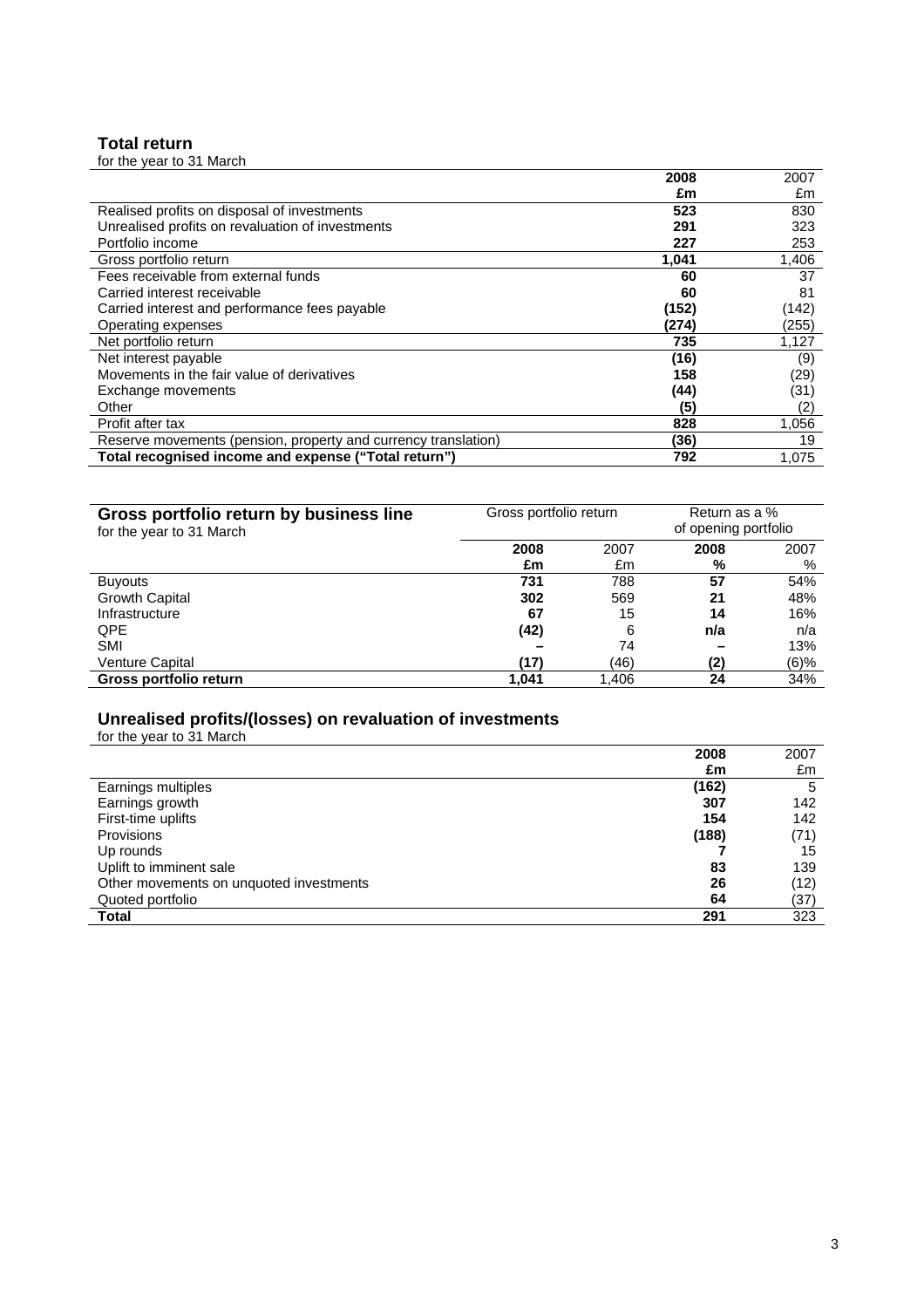# Chairman's statement

Against a background of financial turmoil and weakening stock markets, 3i achieved substantial growth in net asset value, and successfully continued its strategy of raising external funds to accelerate growth in assets under management.

The total return of £792 million for the year to 31 March 2008 represented an 18.6% return on opening shareholders' funds, close to the five-year average of 20.4%. The Board is recommending a final ordinary dividend of 10.9p, making a total ordinary dividend for the year of 17.0p per share, up 5.6% on last year.

The contribution from our mid-market Buyouts business was exceptionally strong. The Growth Capital business performed well and will in future include the results of later-stage technology investing which shares the same characteristics as growth investing in other sectors. Venture Capital will continue to be reported as a separate business line until all assets are disposed of, although no new early-stage venture investments will be made. Our new Quoted Private Equity business has been a cautious investor due to unsettled markets while Infrastructure has continued to focus on opportunities with long-term contractual cash flows that make this asset class attractive to investors in an uncertain environment.

Over the past three years, we have taken advantage of strong demand to realise over £6 billion from our portfolio, at an average uplift over the opening value of these assets at the beginning of each year of 43%. Over this same three-year period we have returned just over £2 billion to shareholders, improving our capital efficiency, and raised funds totalling over £5 billion including a commitment of £2.5 billion from 3i. We closed the latest of these funds, an unquoted vehicle for investing in Indian infrastructure, above target in March 2008 at \$1.2 billion.

With so much uncertainty still clouding economic prospects in the major economies, we take a cautious view of the coming year. Management has for some time made it clear that realisations were expected to slow, as time would be needed to fulfil the growth plans of newly-acquired assets and realise full value from these investments, and we will be taking a highly selective approach to investment.

Our existing €550 million convertible bond matures in August. It has provided a great deal of flexibility in our capital planning, at attractive rates of return. We have therefore decided to replace it with a new circa £425 million similar bond.

At times like these, 3i's standards of transparency and accountability, reinforced by 14 years' experience as a quoted company, serve the Company well. In our annual reports, which have been widely praised by observers of both private equity and quoted companies, we strive to provide our shareholders with a detailed picture of our approach to investment, valuation and risk management. This also stood us in good stead at a time of unprecedented interest in the industry and some challenge to its reputation. This led the British Private Equity and Venture Capital Association to invite Sir David Walker to set up a working group on transparency and accountability, of which I was delighted to be a member. This annual report is fully in compliance with Sir David's guidelines. Moreover, we have taken again the opportunity to increase disclosure beyond that, by providing more detailed information on our valuation methodology.

In the following pages, Philip Yea and his management team provide updates on the business lines, geographies and sectors in which 3i operates, with Asia showing the most significant growth. At Board level, there will be only one change at our AGM: as I intimated last year, Fred Steingraber, who has been a non-executive Director since the beginning of 2002, will be retiring. Fred's international experience has been especially helpful to the Board over the last six years and I would like to thank him for his important contribution.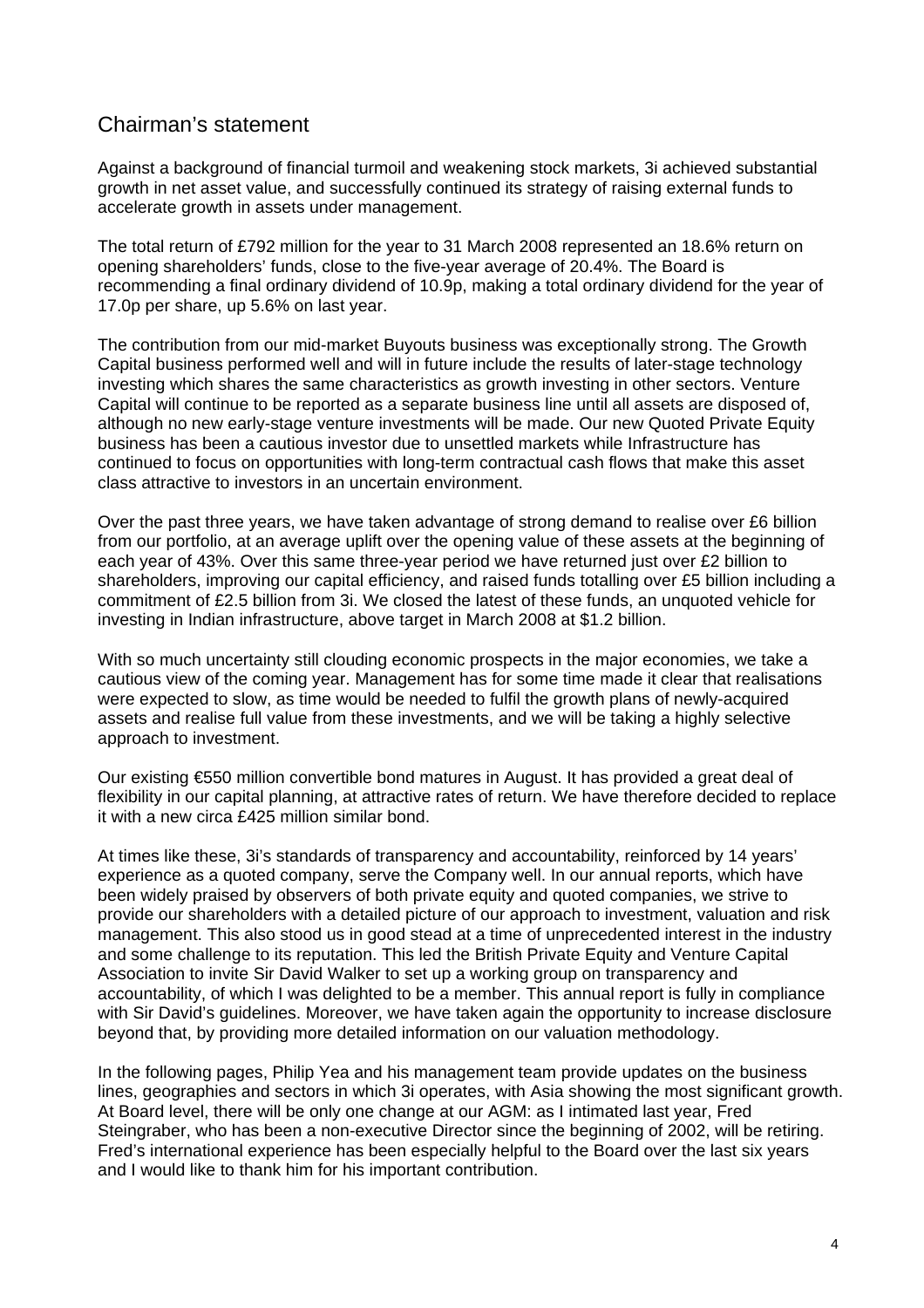We start the year at a moment of great uncertainty as to the impact of the credit crunch, energy prices and raw material costs on economic activity, and as to whether these pressures can be managed by the world's monetary authorities without precipitating recession or a sharp rise in inflation. We believe that our mid-market focus, a portfolio well-diversified by sector, geography and type of investment, and the quality of our Board and management team, provide a combination that positions us well to meet these challenges and build further value for shareholders.

#### **Baroness Hogg**

Chairman 14 May 2008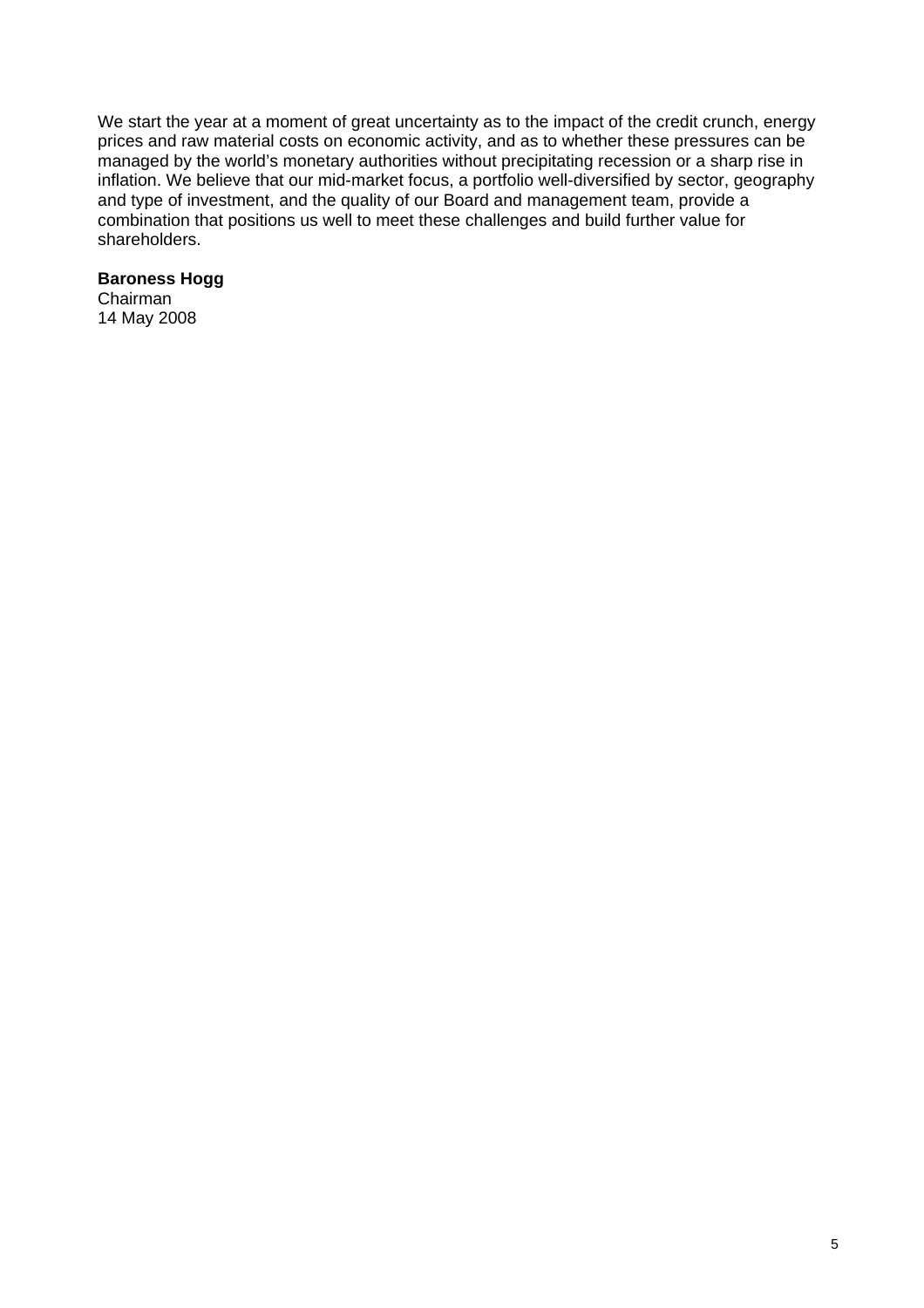# Chief Executive's statement

3i achieved a strong performance in the year to 31 March 2008, delivering a return on opening shareholders' funds of 18.6% as well as a 37% growth in assets under management. This result was achieved despite the significant changes in financing markets which took place during the year. These very changed market conditions set the back drop for my review as I recognise that no matter how good our performance has been, in the current more uncertain environment it is the outlook and how 3i is positioned that are likely to be of most interest to shareholders.

My report to you coincides with a period of considerable uncertainty. The 12 months to 31 March 2008 have seen a significant adverse change in the outlook for the world's economy and have revealed major flaws in the soundness of the global financial system, the full consequences of which have still to be understood. It is likely to be some time before the extent of the downturn in the real economies will be seen and even longer before it will be possible to judge the effects of the credit crunch.

For some time we had felt that the buoyancy of the debt markets was not sustainable and that investments made over the recent period would be unlikely to benefit from such positive conditions on exit. However, the extent of the fallout from the sub-prime crisis and its effect on mergers and acquisitions markets, and the financing markets more generally, were not predicted by most, including us.

Against this background, whilst we have been maintaining our focus on the long-term development of 3i, the last 12 months have seen us being even more selective in our new investment and active in our engagement with portfolio companies. Our investment selection process has increasingly favoured companies with recurring income streams and more defensive qualities. Our relationships in the mid-market, particularly those with banks, have allowed transactions to be completed, albeit on terms closer to those of three years ago.

The number of first new investments fell from 62 to 47 but, consistent with both the market and our own strategy, the average size of these first investments increased significantly from £26 million to £37 million, and so total investment levels increased from £1,576 million to £2,160 million, with strong figures from both Buyouts and Growth Capital. £182 million of this year's figure was to seed our new QPE business line; whereas the prior year figure included our £91 million cash investment in the newly-created 3i Infrastructure Limited.

As anticipated at the start of last year, due to the relative immaturity of the portfolio, realisations slowed from last year's exceptional £2,438 million to £1,742 million. At year end, our portfolio of investments numbered 487 (2007: 762). The most significant change was in our SMI run-off portfolio, where we ended the year with just 92 positions, down from 293 a year ago and some 1,079 in 2004 when we started the disposal programme.

Assets on the 3i Group balance sheet grew to £6,016 million from £4,362 million a year earlier, and third-party funds rose again, reaching £3,776 million, an increase from £2,772 million at 31 March 2007. These figures showed excellent progress in delivering a key element of our strategy, which is to grow assets under management. Closing assets under management were £9,792 million (2007: £7,134 million).

Total return of 18.6% (2007: 26.8%) was underpinned by continued exceptional returns from our Buyouts business and good returns from our Growth Capital and Infrastructure businesses. Our Venture Capital and QPE businesses both produced negative returns and our SMI run-off portfolio's gross return was break even. With lower realisations, and lower market multiples at year end, a significant element of the return came from improved earnings within the portfolio as well as continued strong realisation profits on those assets that were sold. The favourable markto-market of the derivative element of the Group's €550 million convertible bond contributed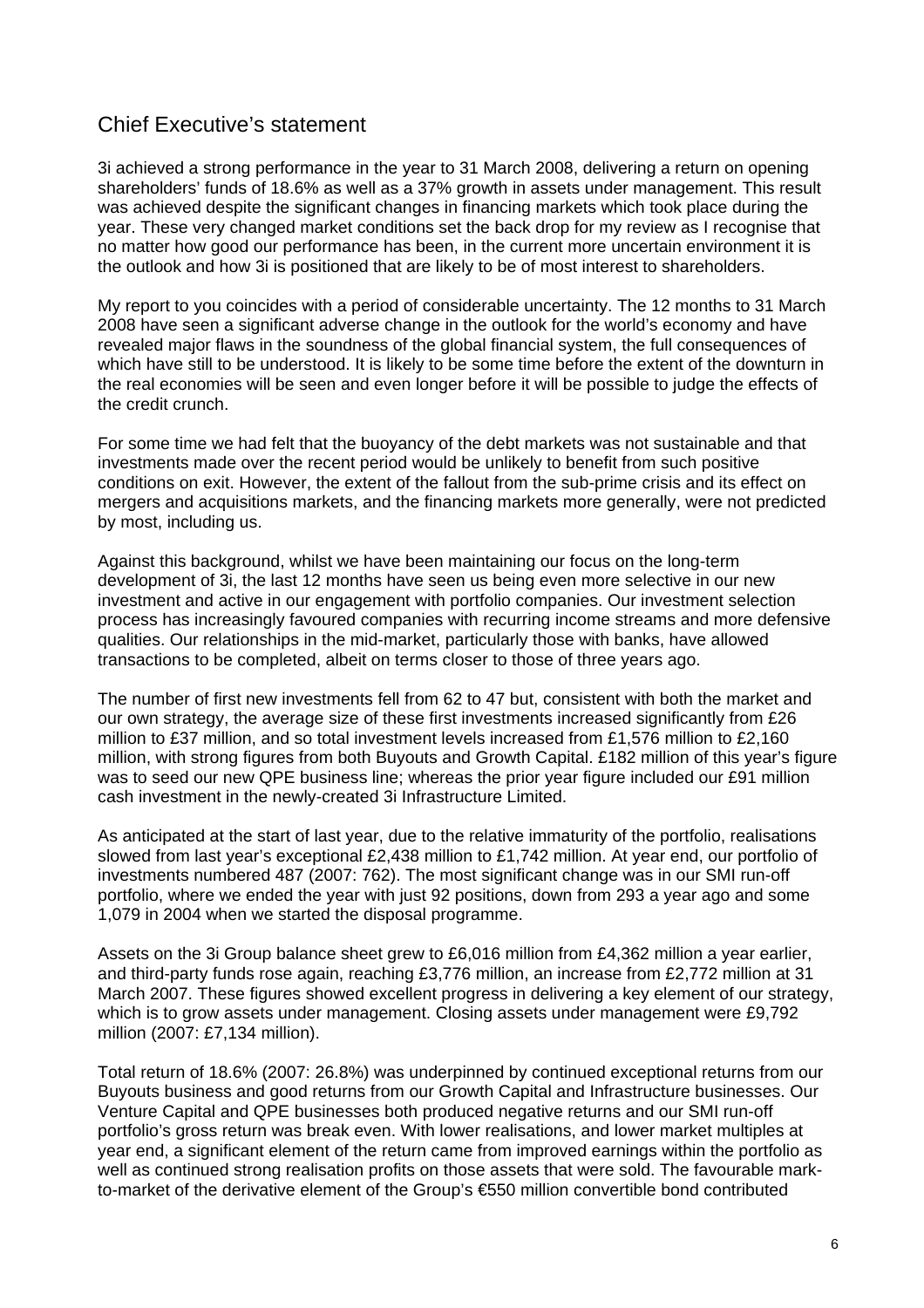£162 million of return, reversing last year's negative £62 million. Provisions rose to £188 million from last year's exceptionally low figure of £71 million.

Net asset value per share grew by £1.45 (16%) to £10.77. The increase before dilution due to the B share issue and dividends, was £1.94, representing a 21% return.

During the year, we undertook a regular review of our investment business to determine its future shape in terms of geography, sector and asset class. The recent evolution of our Venture Capital business towards later-stage investing has brought it closer to the long-standing remit of our Growth Capital business and so we have decided to combine these businesses by creating Technology and Healthcare teams within an expanded Growth Capital mandate. On a more opportunistic basis, in view of the recent market dislocations, our Buyouts business has acquired selective leveraged debt assets on a prudent basis. This is not only to produce private equity like returns but also to give us the opportunity to consider extending this business should market conditions allow.

The relatively benign environment of the last few years has allowed 3i to reshape itself by expanding geographically, broadening its asset classes, and increasing third-party funds under management, and to make major investments in people and process without compromising shareholder expectations.

The results of this reshaping will be seen over the next few years as the capabilities that we have recently built deliver further profitable assets for the Group and additional income streams from third-party funds. This also means that in the coming year our key performance indicator of net costs as a percentage of opening portfolio value will continue its progress towards our longterm objective of 3.0%.

Strategic development continued in the year with the launches of 3i Quoted Private Equity Limited and the 3i India Infrastructure Fund, the development of our US Growth Capital business and continued international expansion. We closed the year with total assets under management of approximately €12 billion, and believe that we can grow this figure to over €20 billion by the end of 2010, by which time around half these assets could be managed or advised funds, rather than on 3i's own balance sheet.

Our people are critical to our continued success, and how we encourage their engagement with the firm's agenda and reward their contribution to our success, both financial and otherwise, are key responsibilities of our senior team. "Carried interest" schemes have attracted considerable comment over the last 12 months, much of it mis-informed and mostly unfavourable. Given the recent excesses of the banking system, it is timely for those of us in the private equity industry to emphasise that carried interest schemes only pay out on the realisation of investments, and are aligned with the interests of the capital provider, whether 3i itself or our third-party investors.

As an investment company, 3i will routinely face mis-matches in timing between making new investments and achieving disposals. This was the case last year when, as anticipated, new investment exceeded disposals by £418 million. Having also returned £808 million to shareholders last year through an issue of B shares, and made further on-market repurchases of £120 million, 3i ended the year with gearing at 40%.

Over the last few years, we have benefited from the financial flexibility which our €550 million convertible bond has provided. As this bond matures during the course of 2008, our strategy is to maintain such flexibility by refinancing it through the issue of a new bond structured at an effective 60% conversion premium to 3i's share price at launch.

In these markets, liquidity is at a premium. We start the new year with liquid resources plus undrawn facilities of £1,082 million. Looking forward, although we are seeing a significant level of new investment opportunities, nevertheless we are targeting maintaining a broadly similar level of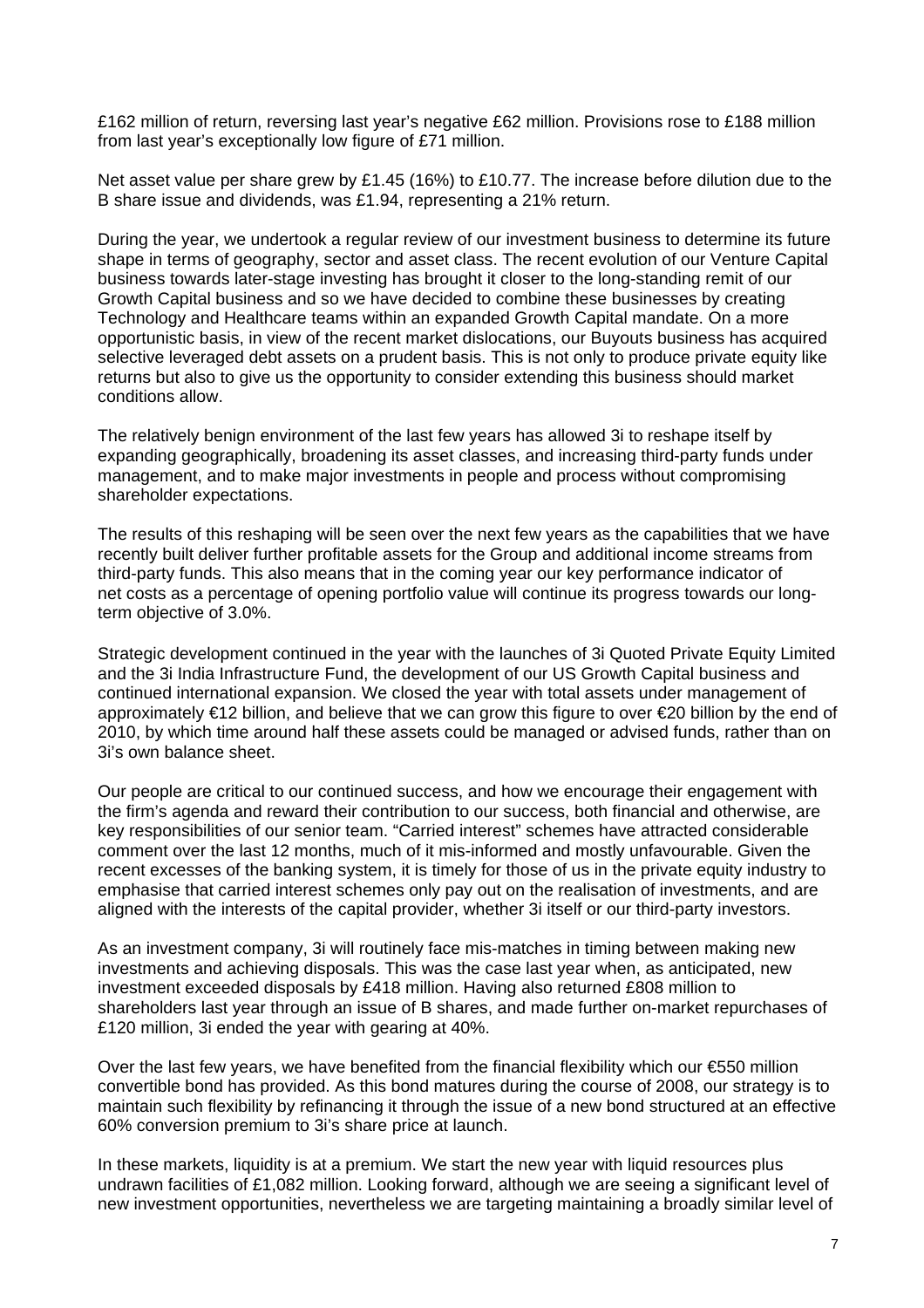debt by the end of the current financial year, with a potentially modest increase in gearing during the intervening period as investments and divestments take place.

There is, of course, continuing uncertainty in many of our markets. History shows that whenever the mergers and acquisitions markets go through a period of adjustment such as this, there is a time lag during which price expectations are not fully matched, and so activity is less predictable. However, compared to previous periods of economic adjustment, the positive influence of the fast-growing economies of Asia during this period brings very different dynamics to the outlook for the world economy. Our portfolio is generally performing very well but is not immune to general economic conditions. Our strategy is as relevant today as a year ago.

As a consequence, we enter the new year confident in our strategy and realistic in outlook, intending to make further progress and to build on the significant investment of the last few years.

**Philip Yea**  Chief Executive 14 May 2008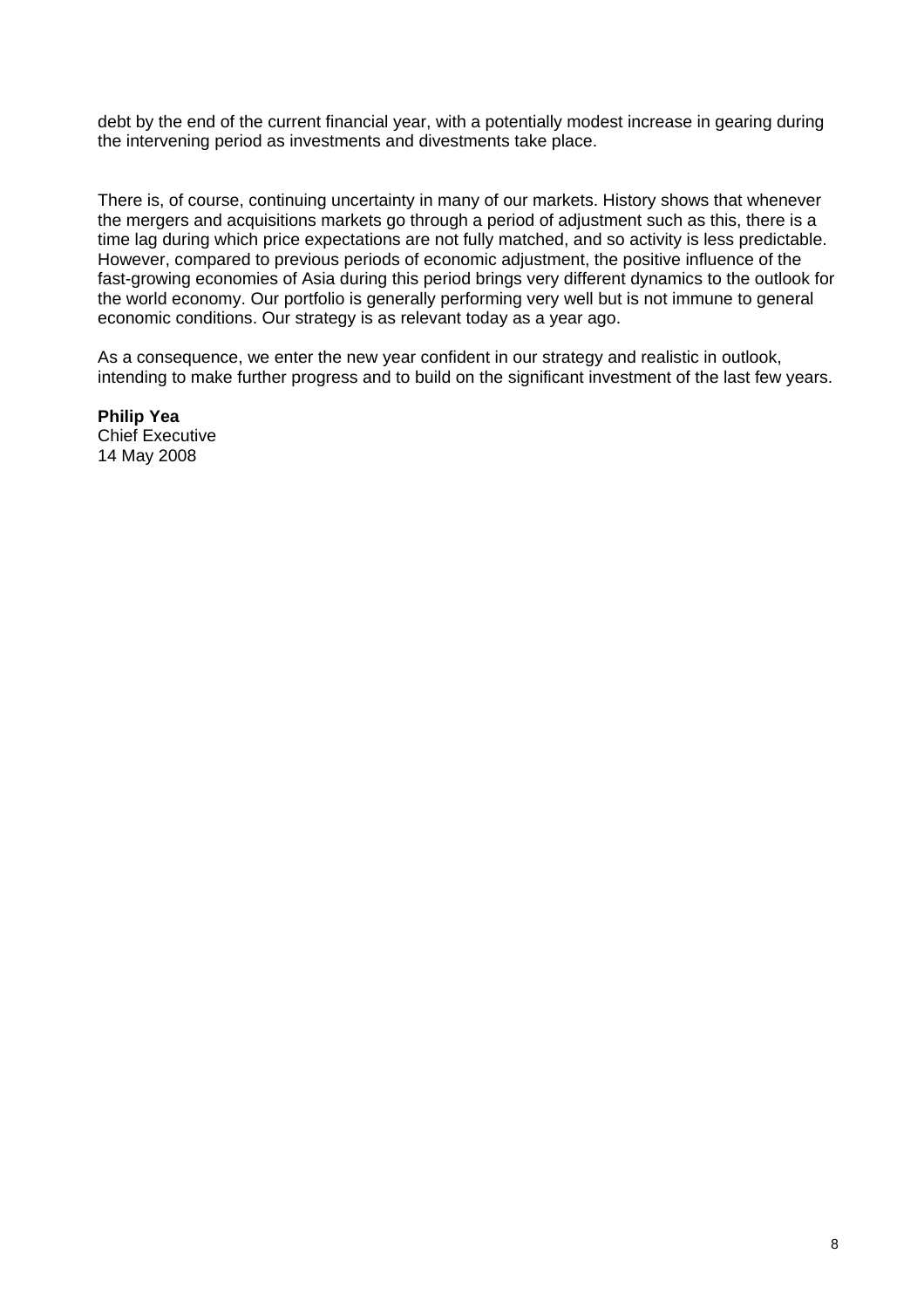## Business review

#### **Group business**

#### **Introduction to the Group**

3i is a world leader in private equity investing across Europe, Asia and the US. We invest from our own balance sheet and also with funds that we advise or manage on behalf of others. Total assets under management at 31 March 2008 were £9.8 billion, including £3.8 billion advised or managed on behalf of third parties.

The Group's vision is to be the private equity firm of choice: operating on a world-wide scale; producing consistent market-beating returns; acknowledged for our partnership style; and winning through our unparalleled resources.

Governance, accountability and alignment of interests are key elements of the private equity model. 3i achieves this by making investments through distinct business line partnerships, which operate internationally and draw upon the combined resources of the Group.

Detailed descriptions, performance data and commentaries for each of our Buyouts, Growth Capital, Infrastructure, Quoted Private Equity and Venture Capital business lines can be found in this document.

3i operates in a number of distinct geographical and sector markets. The market for each of our business lines has its own specific characteristics. However, the environment and competitive landscape for all of them is influenced by the broader macroeconomic context, as well as the strength of the capital markets, the level of private equity funds raised and invested, and the extent of mergers and acquisitions activity.

#### **Market conditions**

After four years of strongly positive influences, the sub-prime lending crisis in the US which emerged in summer 2007, together with the subsequent volatility in capital markets and debt markets, not only disrupted mergers and acquisitions markets but also led to a more challenging and uncertain economic outlook. A description of the effect of these conditions is detailed in the "Market" sections in each of our business line reviews.

The impact on the private equity industry as a whole has been most pronounced in the large leveraged buyout ("LBO") market in the US and in Europe, where new LBO investment activity has come to a virtual standstill because of the lack of availability of suitably-sized debt packages. In the European mid-market buyouts market, which is where 3i's Buyouts business operates, debt has remained available for new investments, albeit on terms and conditions more reflective of the market in 2004 and 2005 than in 2007. All of our business lines are influenced by the slow down in the realisations market and the broader macroeconomic uncertainty, although the underlying performance of the portfolio remains good.

Overall, global private equity fundraising remained strong in 2007 at €566 billion (2006: €532 billion), according to Private Equity Intelligence data. Preliminary statistics for calendar year 2007, released by the European Private Equity and Venture Capital Association ("EVCA") in March 2008, show that European private equity firms raised a total of €74 billion in 2007 (2006: €112 billion) and invested €86 billion (2006: €50 billion). However, data from unquote", shows that whereas deals with an enterprise value of over £1 billion fell by over 50% in quarter four compared to quarter two of 2007, the number of mid-market transactions was only 4% lower.

Although there is no single source that accurately tracks the European growth capital market in which 3i operates, our own data suggests that there was a 36% increase in the amount invested to €4.8 billion in 2007.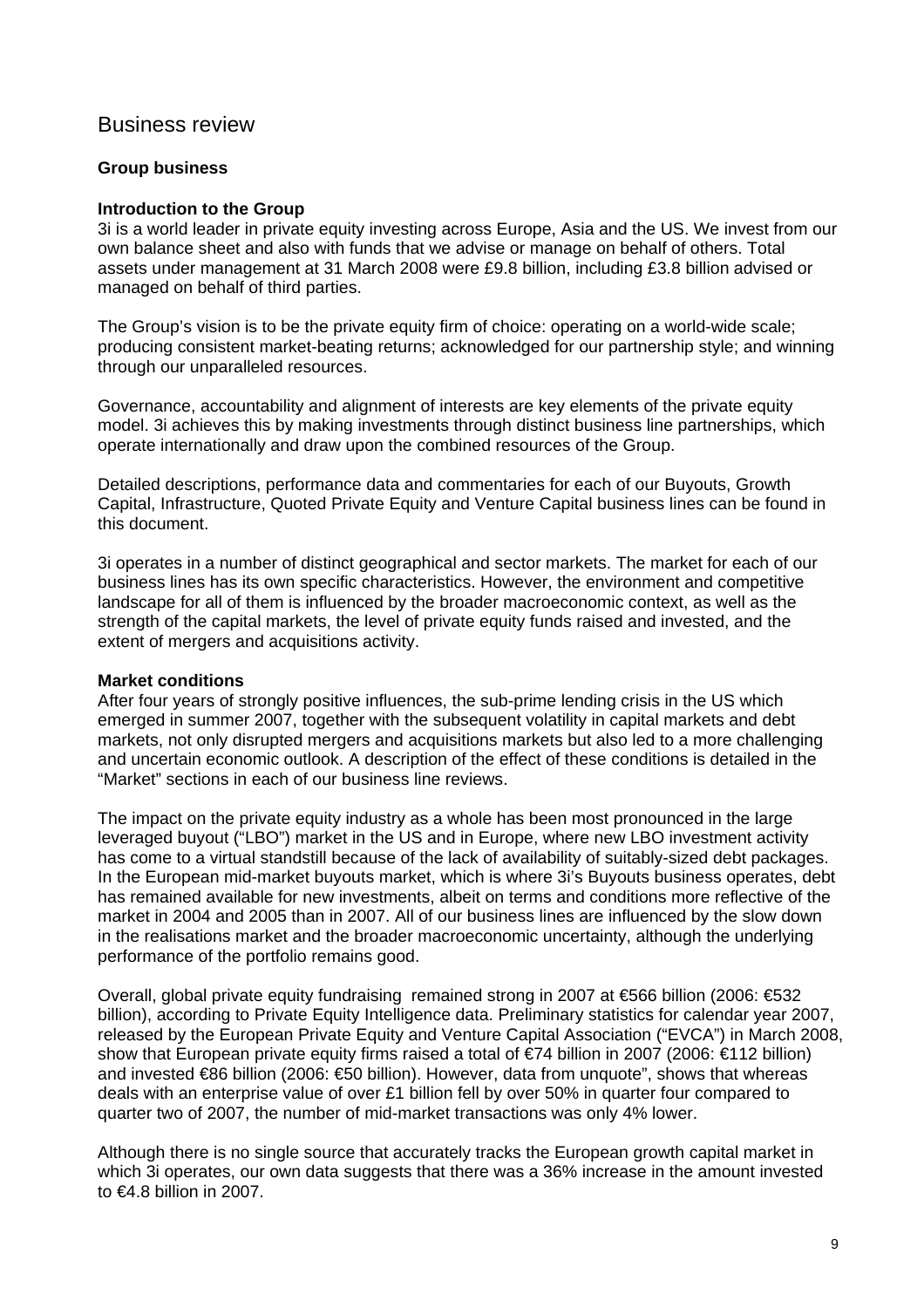According to Asian Venture Capital Journal statistics, the Asian markets in which 3i operates directly (China, India, North Asia and South East Asia) continued to grow strongly with a 20% increase in investment.

#### **3i's approach**

3i is a highly selective investor and made 47 new investments during the year to 31 March 2008 (2007: 62), across a range of sectors, regions and types of investment. As can be seen from the tables 8 to 11, the portfolio is well diversified in terms of investment type, geography and sector. Consistent with our investment strategy, the number of new investments in the period was lower, principally because of a decrease in the number of early-stage technology investments.

Since 2005, our Venture Capital business has moved away from predominantly early-stage technology and healthcare investments towards late-stage investing. From 1 April 2008, we have formalised this process such that all new late-stage technology and healthcare minority investments will be made by the Growth Capital business line and the existing Venture Capital business line portfolio will be managed as a standalone activity.

Private equity thrives on change, and strategic shifts within economies and sectors drive activity both in terms of investment and realisations. 3i's local presence and dedicated sector-focused teams continue to enable us to achieve competitive advantage in originating investment opportunities, assessing them and in managing and realising value.

As a returns-focused business, we set clear targets for our key performance measures at a Group and business line level. For the Group, these targets are set out in the relevant sections of the Financial review. For the business lines, they are contained within each of the business line reviews.

We employed an average of 772 people in the year (2007: 765), working in focused teams in 14 countries across three continents in a matrix structure. The key dimensions of this matrix are business line, geography and sector, with each business line unified through common carried interest schemes and processes. Our internal professional services teams are incentivised on Group performance.

The high levels of staff engagement achieved by the Group, continue to be supported by our "One room: One firm" culture. This is underpinned by a clear set of values and developed through combining capabilities and knowledge, aligning interests and by selecting the "best team for the job" from our internal and external resources around the world. Our culture is performance-based and highly collaborative and requires continuous investment in our people and in our communications.

3i's values and our non-financial key performance measures are set out in our Corporate responsibility report. This report also describes our approach and performance with respect to corporate responsibility, both from the perspective of 3i as a company and 3i as an investor.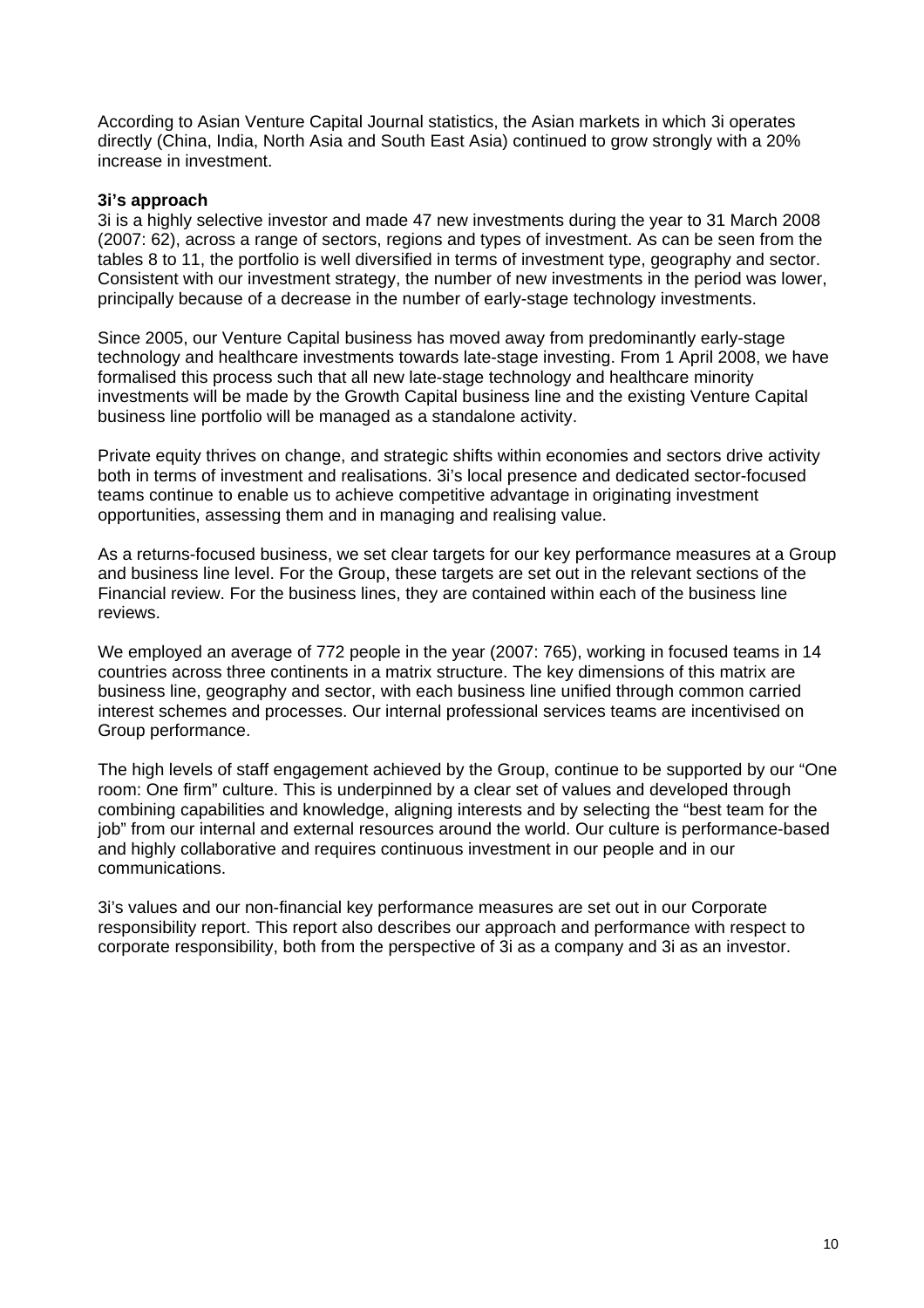# **Buyouts**

#### **Long-term performance**

| New investments made in the financial |            |        |           |           |           |
|---------------------------------------|------------|--------|-----------|-----------|-----------|
| years to 31 March                     | Total      | Return | Value     | IRR to 31 | IRR to 31 |
|                                       | investment | flow   | remaining | March     | March     |
| Vintage year                          | £m         | £m     | £m        | 2008      | 2007      |
| 2008                                  | 606        | 8      | 640       | n/a       | n/a       |
| 2007                                  | 497        | 122    | 543       | 35%       | 9%        |
| 2006                                  | 470        | 585    | 488       | 57%       | 47%       |
| 2005                                  | 340        | 805    | 138       | 62%       | 54%       |
| 2004                                  | 303        | 523    | 100       | 37%       | 30%       |
| 2003                                  | 268        | 663    | 43        | 50%       | 50%       |
| 2002                                  | 186        | 441    | 4         | 61%       | 61%       |

#### **Returns from Buyouts** (£m) year to 31 March

| YUU IU U I IVIUIUII                                        |      |      |
|------------------------------------------------------------|------|------|
|                                                            | 2008 | 2007 |
| Realised profits over value on the disposal of investments | 370  | 538  |
| Unrealised profits on the revaluation of investments       | 245  | 123  |
| Portfolio income                                           | 116  | 127  |
| Gross portfolio return                                     | 731  | 788  |
| Fees receivable from external funds                        | 39   | 33   |
|                                                            |      |      |

#### **Business activity – investment and divestment** (£m) year to 31 March

| $\gamma$ via to $\gamma$ is the proof. |       |       |
|----------------------------------------|-------|-------|
|                                        | 2008  | 2007  |
| Realisation proceeds                   | 858   | 1.341 |
| Investment                             | '788) | (498) |
| <b>Net divestment</b>                  | 70    | 843   |

#### **Buyouts**

#### **Business model**

The Buyouts business line targets cash-to-cash IRR returns of 20% through the cycle and is focused on leading or co-leading mid-market transactions, primarily across Europe, of typically up to around €1billion in value.

Investments are made through Limited Partnership private equity fund vehicles (currently Eurofund V), which are managed by 3i (see Fund management section opposite). Returns from individual investments are achieved through a mix of capital realisations upon exit, returns of capital and income. Returns to 3i Group are enhanced through fees and carried interest from these funds.

A core element of the business model is that our team of over 100 investment professionals operates as one team with full economic alignment. This enables us to match resources to opportunities on a "best team for the job" basis, based on sector, operational and deal execution experience.

#### **Strategy**

The strategy is to apply sector and operational expertise to a premium origination network in order to find, pursue and execute investments in which we can create value. Investment decisions are made on a partnership basis, which provides the ability to benchmark opportunities to select the best 10 to 15 investments to make in each year.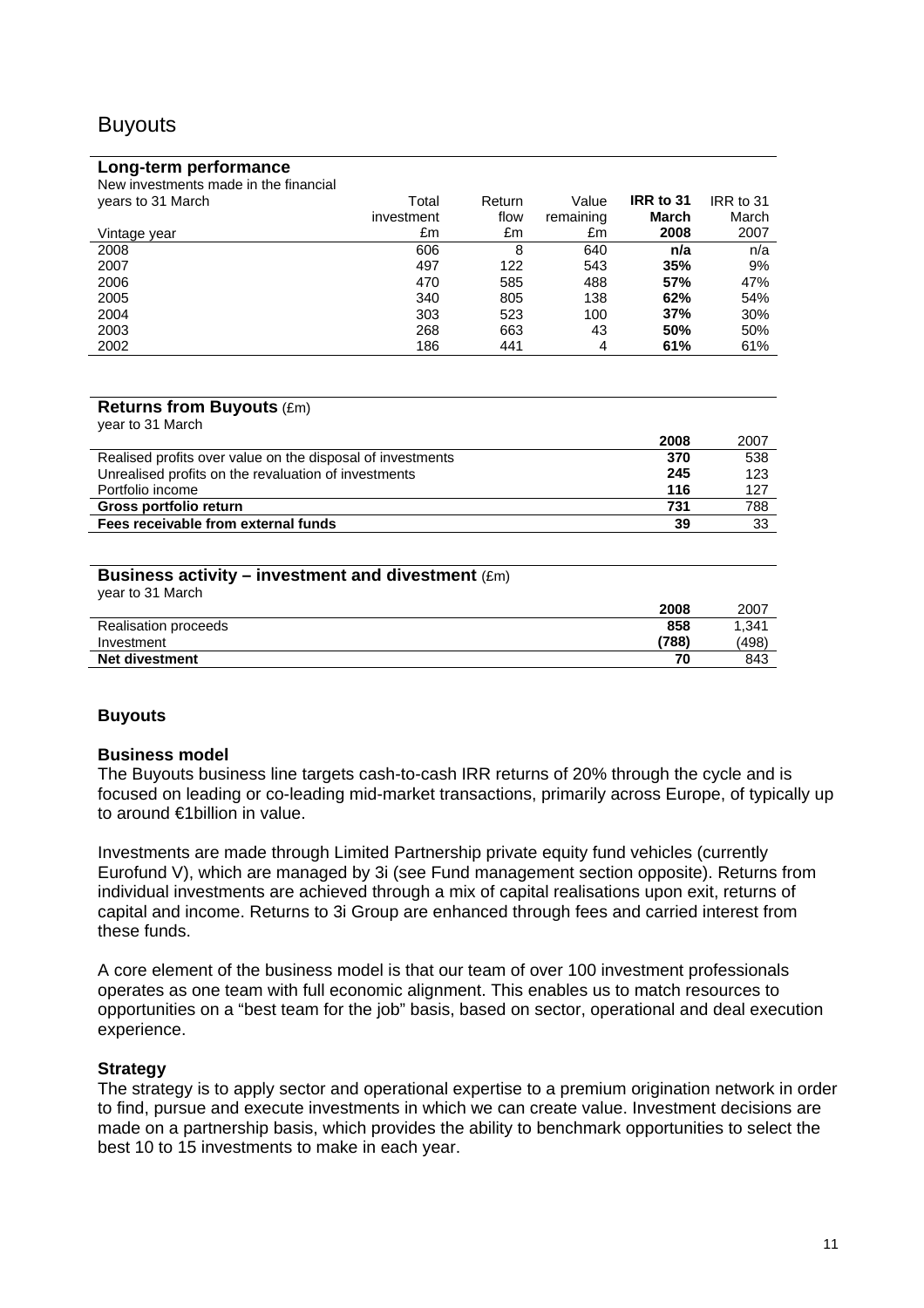Working with management, we create a bespoke value creation plan for each investment, focused on growing earnings, improving operational efficiency and strategic value, leveraging 3i's network, knowledge and expertise to maximum effect.

In the last three years, we have driven realisation activity across the portfolio, taking full advantage of buoyant exit markets and continued to invest in high-quality businesses throughout our markets. In the three years ended 31 March 2008, £3,076 million was realised from the Buyouts portfolio and £1,737 million was invested (£4,948 million of realisation proceeds and £2,796 million invested including external funds).

Building on the Group's growing network and reputation in Asia, a Buyouts team presence was established in the region during the year.

Utilising the expertise of our in-house banking team, a debt management capability was established in October 2007 to capitalise on the opportunity to buy high-quality debt at a discount. An €800 million debt warehouse facility has been established in which 3i has committed €160 million on a first loss basis and which is separate from Eurofund V.

As at 31 March 2008, the debt warehouse had invested €275 million of which the 3i commitment was €55 million (£40 million). The diversity and credit-worthiness of the portfolio remains strong. However, given market volatility, the short-term mark-to-market loss on the debt warehouse was €15 million (£12 million) and is included in the gross portfolio return for Buyouts.

#### **Market**

The key features of the market during the year were the influence of the more difficult financing environment on the availability of debt and subsequent slow down for the market for mergers and acquisitions.

The impact on the private equity industry as a whole has been most pronounced in the large leveraged buyout ("LBO") market in the US and in Europe, where new LBO investment activity has come to a virtual standstill because of the lack of availability of suitably-sized debt packages. According to unquote", the number of European buyouts with an enterprise value of over €1 billion fell by 42% from 24 in the first half of 2007 to 14 in the second half of the calendar year. In the European mid-market, which is where 3i operates, debt has remained available for new investments, albeit on terms and conditions more reflective of the market in 2004 and 2005 than in 2007. Data from unquote", shows that the number of European transactions with an enterprise value between €25 million and €1 billion were down, but only by 4%, from 294 in the first half of 2007 to 282 in the second half of the calendar year.

3i has been advantaged in these market conditions because of the depth and breadth of its international network of banking relationships and the capability of its well-established in-house banking team. We continue to see good opportunities to invest.

#### **Investment and realisations**

During the first half of the year we continued to actively sell into favourable markets, realising proceeds of £540 million. However, as anticipated, realisation levels slowed during the second half of the year and realisations for the 12 months to 31 March 2008 were £858 million (2007: £1,341 million).

The largest realisation during the year was the sale of Nordic-based facilities management business, Coor Service Management, in December, which generated proceeds of £158 million.

Investment levels were higher at £788 million (2007: £498 million), due to an increase in the average size of investment to £55 million (2007: £41 million). During the year, 11 new investments were completed (2007: 12) in six different countries and five different sectors.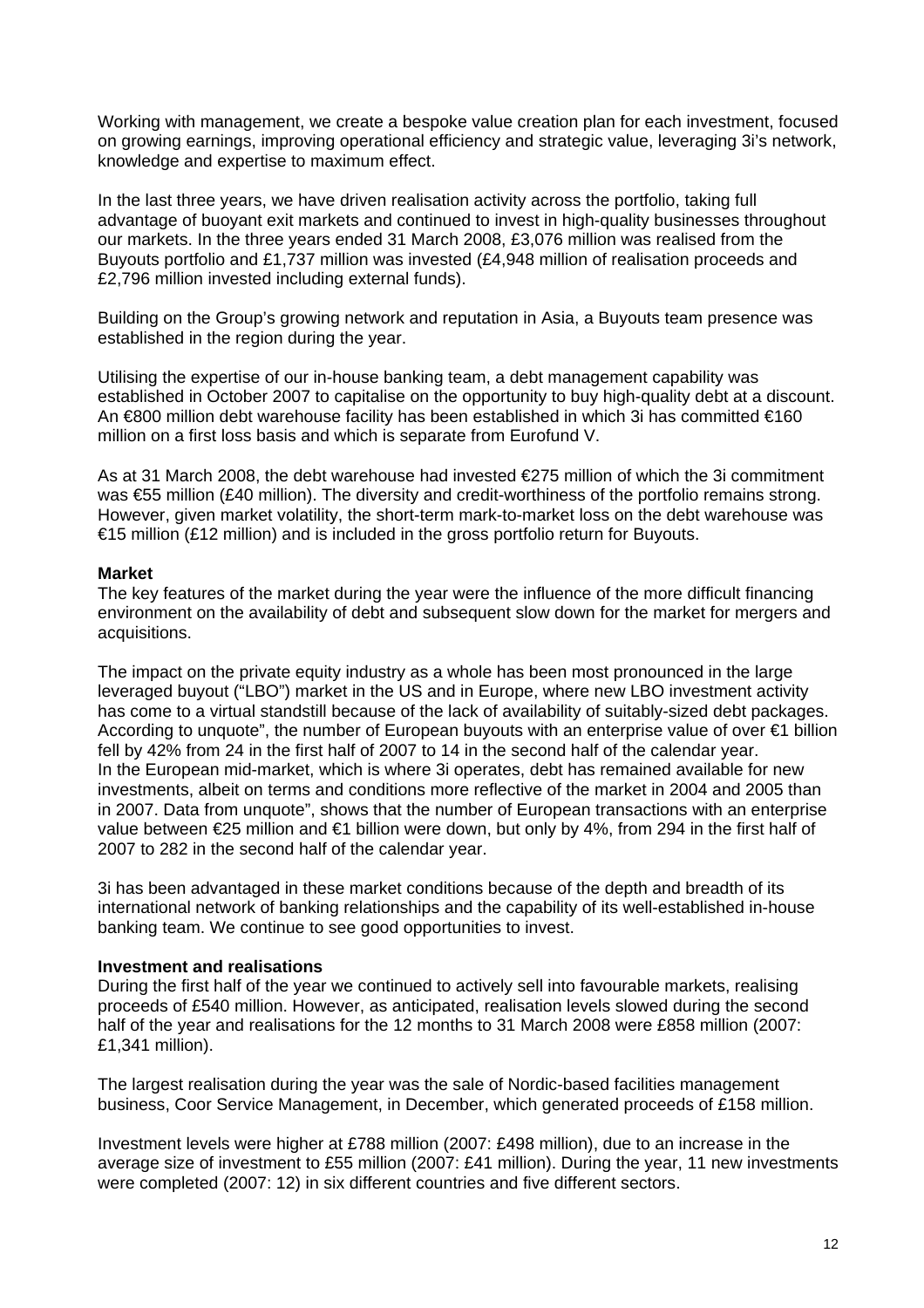#### **Gross portfolio return**

The Buyouts business generated a gross portfolio return of £731 million (2007: £788 million), a 57% (2007: 54%) return over opening portfolio value. Consistent with the good level of realisation proceeds during the year, realised profits upon exit at £370 million (2007: £538 million) accounted for over 50% of the gross portfolio return.

Unrealised profits during the year of £245 million included assets valued on an imminent sales basis of £75 million. Agreement was reached in March 2008 to sell Giochi Preziosi, one of the world's leading toy businesses, resulting in an uplift to opening value of £75 million.

#### **Portfolio health**

Portfolio health remains satisfactory and in line with expectations. Our historic loss rates have been extremely low. However, we anticipate a more challenging environment for the portfolio over the next 12 months. The realised loss rate since 2001 was 1.8% at 31 March 2008 (2007: 1.1%). The level of provisions for the period was 3.8% of total investment cost (2007: 4.2%). As part of the year-end valuations process, a specific review of assets acquired in the last 12 months was conducted with regard to debt, entry multiples and performance. Of the 11 new investments made, provisions have been taken against one, totalling £22 million.

#### **Fund management**

Eurofund V had invested 40% of commitments at 31 March 2008. Eurofund IV, which was raised in 2003, has performed well compared to latest available industry benchmark data. The fund has already returned 131% of its drawn commitments, has generated a 3.3 times gross money multiple on realised investment and has a remaining portfolio valued at 57% of drawn commitments.

During the year, fund management fees and carried interest receivable amounted to £99 million (2007: £114 million).

Table 12 contains a schedule of 3i's managed funds and provides details on when each fund was raised, its size and the extent of 3i's commitment as well as the amount invested by the fund at 31 March 2008.

#### **Long-term performance**

The vintage IRRs for 2002 to 2007 are all above our "through-the-cycle" targeted IRR return of 20%. The 2002 to 2006 vintages have now returned in excess of the original cost and, in the case of the 2002 and 2003 vintages, more than twice the original cost has been returned to date.

#### **Jonathan Russell**

Managing Partner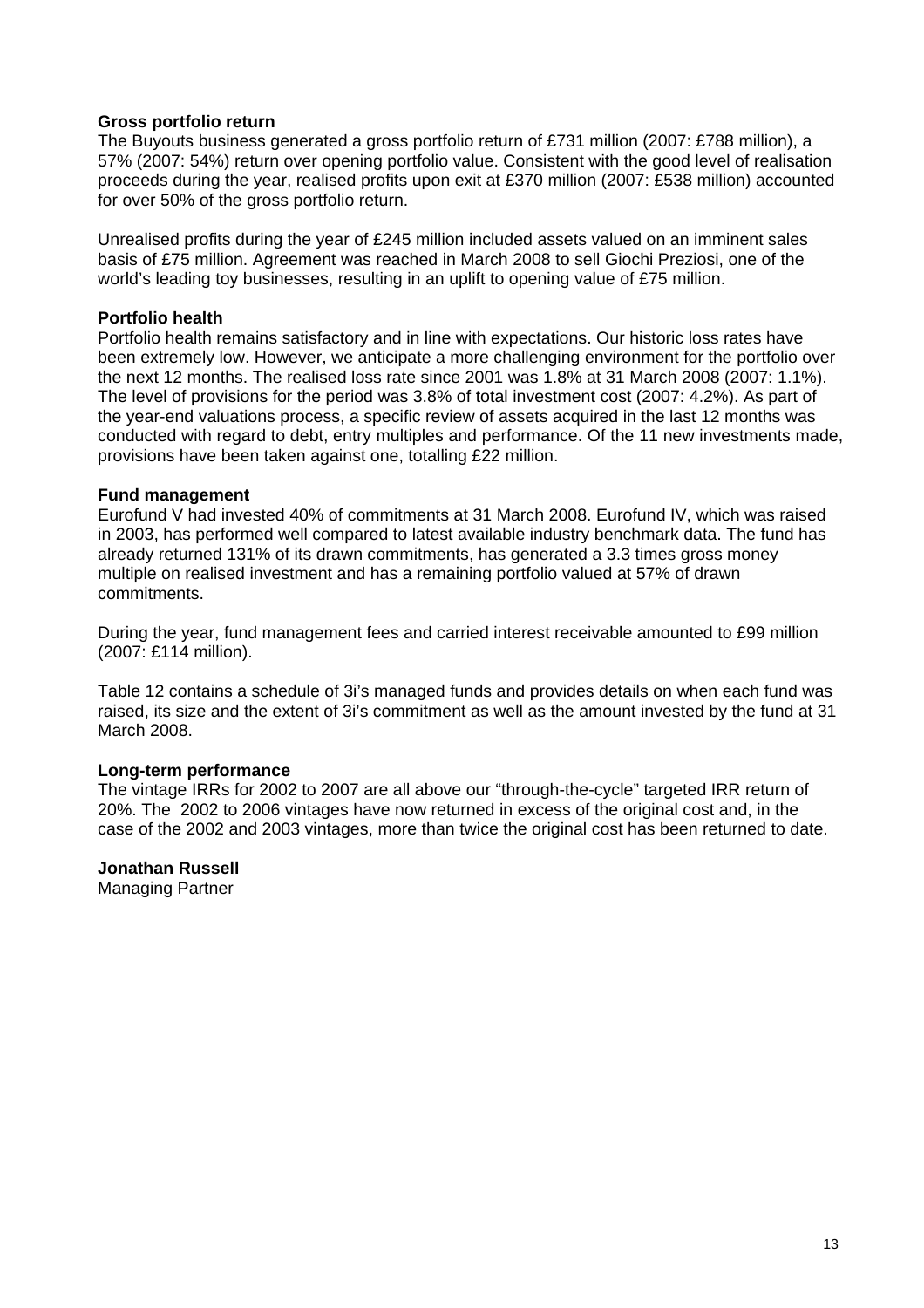# Growth Capital

#### **Long-term performance**

| New investments made in the financial |            |        |           |           |          |
|---------------------------------------|------------|--------|-----------|-----------|----------|
| years to 31 March                     | Total      | Return | Value     | IRR to 31 | IRR to   |
|                                       | investment | flow   | remaining | March     | 31 March |
| Vintage vear                          | £m         | £m     | £m        | 2008      | 2007     |
| 2008                                  | 939        |        | 1.009     | n/a       | n/a      |
| 2007                                  | 460        | 31     | 536       | 17%       | $(2)\%$  |
| 2006                                  | 414        | 350    | 457       | 43%       | 35%      |
| 2005                                  | 182        | 190    | 124       | 31%       | 35%      |
| 2004                                  | 293        | 474    | 25        | 26%       | 25%      |
| 2003                                  | 222        | 375    | 59        | 25%       | 25%      |
| 2002                                  | 496        | 642    | 95        | 12%       | 12%      |

#### **Returns from Growth Capital** (£m) year to 31 March

| $\gamma$ varito virtual virt                               | 2008 | 2007 |
|------------------------------------------------------------|------|------|
| Realised profits over value on the disposal of investments | 75   | 235  |
| Unrealised profits on the revaluation of investments       | 160  | 269  |
| Portfolio income                                           | 67   | 65   |
| Gross portfolio return                                     | 302  | 569  |
| Fees receivable from external funds                        |      |      |

#### **Business activity – investment and divestment**  $(Fm)$

| vear to 31 March            |       |       |
|-----------------------------|-------|-------|
|                             | 2008  | 2007  |
| Realisation proceeds        | 503   | 691   |
| Investment                  | (990) | (482) |
| Net (investment)/divestment | (487) | 209   |

#### **Business model**

The Growth Capital business operates across Europe, Asia and the US with over 100 investment professionals and targets gross cash-to-cash IRRs of 20% through the cycle.

These returns are generated from minority equity investments, funded from 3i's balance sheet, to support the growth of sizeable businesses organically or through acquisition. Investments are typically in companies with relatively low leverage.

As the strength of 3i's international offering has grown, so has the average size of the companies that the Growth Capital team invest in. In the year to 31 March 2004, the Growth Capital business line invested £319 million in 34 businesses, with an average size of investment of £7 million. In the year to 31 March 2008, this had grown to £990 million in 27 new portfolio companies, an average size of new investment of £37 million. These include five investments totalling £26 million made through our partnership with 3TS in central and eastern Europe.

The team operates as a global partnership, originating systematically and investing selectively with the aim of building a portfolio which is diversified by sector, geography, type of investment and size of company.

3i's investment professionals engage in active partnership with the companies in which they invest through aligning interests with other shareholders and joining the board. They provide sector expertise together with strategic, operational and financial insights.

During the year, the decision was taken to form a new Technology sector team within the Growth Capital business line, capitalising on 3i's later-stage technology and healthcare investing activity. This team will comprise investors who will transfer from 3i's Venture Capital business line.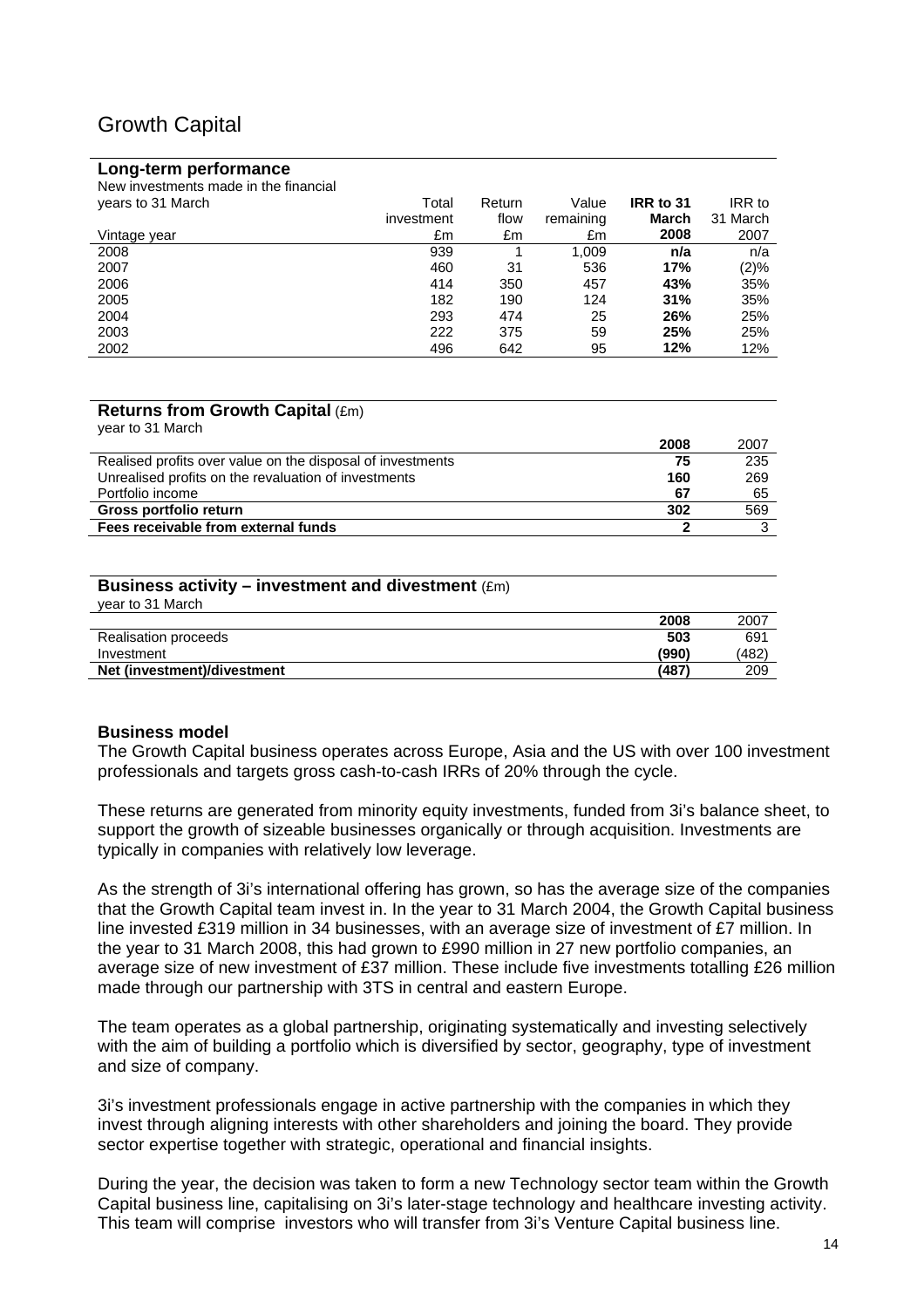#### **Strategy**

Our strategy has been to build our geographic presence, improve effectiveness through increasing the average size of investment and to capitalise on 3i's competitive advantage through our international presence in the mid market. Our aim is to be the private equity firm of choice for world-class growing companies and entrepreneurs.

Investments are sourced, executed and managed using a "best team for the job" approach, on a global basis. 3i's geographic, sector and Business Leaders Network provide market access and insight. The development of our sector approach, combined with the strength of our international network and resources, especially in Asia and the US, have increased this access. Over the last few years, approximately half of our deals have been sourced directly. 3i's track record and experience of managing relationships with company owners for over 60 years supports the conversion of opportunities into investments.

#### **Market**

Comprehensive market data is difficult to access, but our own analysis is that €28 billion was invested world-wide in 2007, a 38% increase on 2006. Market growth has been particularly strong in Asia, where growth capital has been the driving factor in the growth of private equity as an asset class.

The market is becoming more competitive in all the regions in which we operate. In Europe, we are seeing large buyout firms turning their attention to growth capital and some direct activity from hedge funds and mezzanine players. In Asia, the market continues to see European and US entrants as well as active IPO markets. The US market remains the most mature, with a number of dedicated and experienced growth capital providers in direct competition with 3i. We believe that with our dedicated Growth Capital teams, geographic coverage and investment style, we remain well-positioned competitively.

The upheaval in capital markets has provided a further impetus to market activity, with companies and investors alike focusing on equity funding rather than debt.

#### **Investment and realisations**

Investment during the period doubled to £990 million (2007: £482 million) in approximately the same number of companies as last year. This reflected the geographic expansion in recent years and an increase in the average size of new investment to £37 million (2007: £26 million). The US business completed four investments during the period and invested £243 million (2007: £nil). The largest investments during the period were UK-based oil and gas producer, Venture Production plc (£110 million) and US healthcare business, Quintiles International (£100 million).

We continued to see good opportunities in Asia. However, the prices of assets remained high through the year. We followed a strategy of selective investment while focusing on delivering value from the portfolio.

Realisations during the year were lower at £503 million (2007: £691 million), reflecting the influence of a less mature portfolio and market conditions in the second half of the year. Some 70% of the portfolio was less than three years old at 31 March 2008 (2007: 65%).

The two largest realisations were Hayley Conference Centres in the UK (£72 million proceeds) and Clínica Baviera in Spain (£63 million proceeds), both of which delivered over 2.5 times our original cost in less than three years.

#### **Gross portfolio return**

The Growth Capital business generated a gross portfolio return of £302 million (2007: £569 million), which represents a 21% return (2007: 48%) over the opening portfolio, in line with our through-the-cycle target, but below the exceptional level generated last year.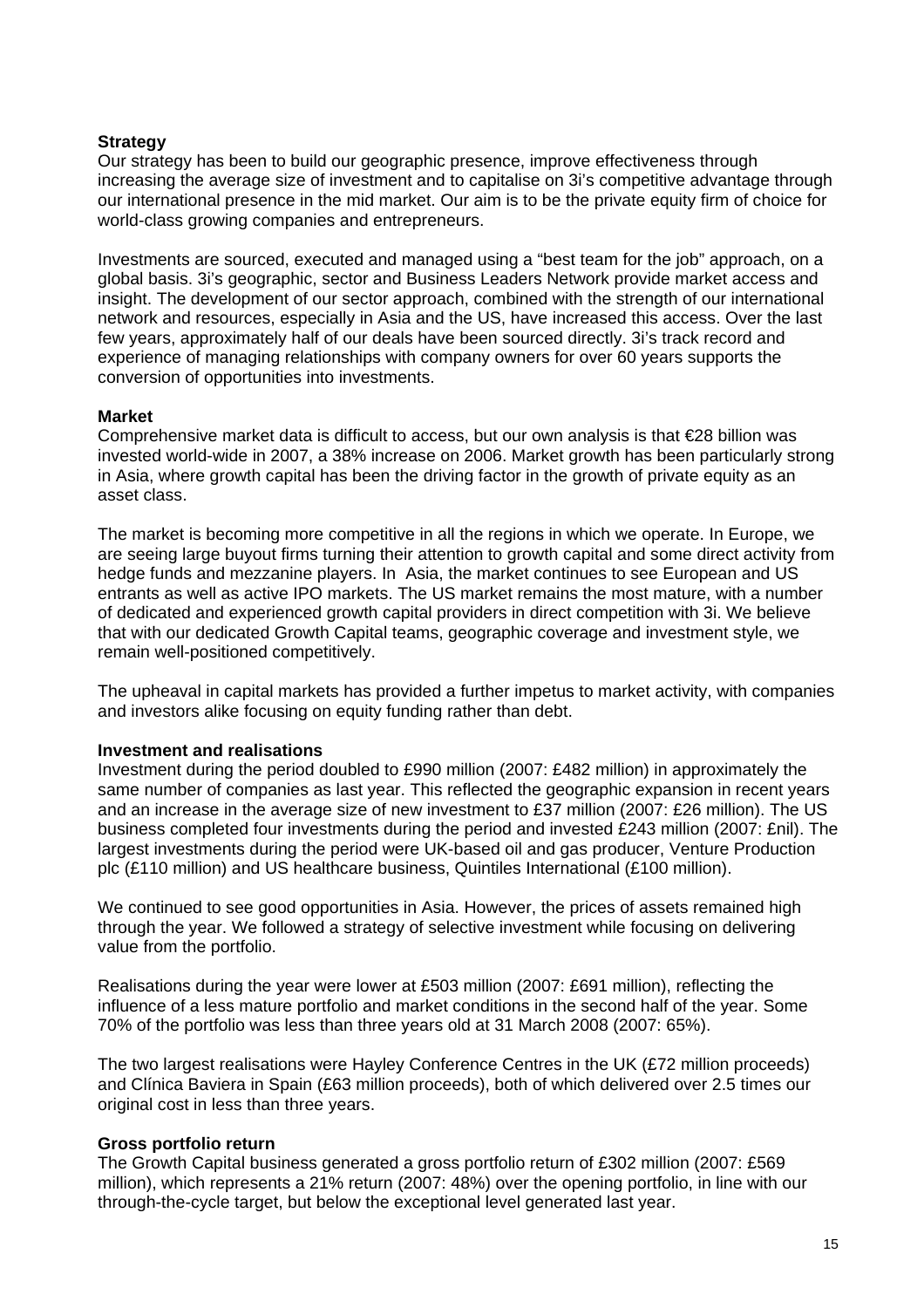Unrealised profits of £160 million accounted for over 50% of the return in the period. The Asia business generated unrealised profits of £143 million as a result of a number of first-time uplifts and IPOs in the period. Indian investment Mundra Ports listed on the Mumbai stock exchange in November 2007, generating an uplift of £24 million at 31 March 2008 over opening value. An uplift of £47 million was also taken on CDH China Fund.

Lower levels of realisations in the period meant that realised profits were lower at £75 million (2007: £235 million). In part, this was also because Hayley Conference Centres and Clínica Baviera, which were realised early in the first half of the year, were valued on an imminent sales basis at 31 March 2007.

#### **Portfolio health**

Provisions in the year of £26 million were above last year (£6 million) but remain low on a historic basis. As at 31 March 2008, 93% of our investments were classified as healthy, against a threeyear rolling average of 89% (2007: 92% and 81%). No provisions have been made against assets acquired in the last 12 months.

#### **Long-term performance**

The long-term performance table shows continued good progress against the 20% target throughthe-cycle IRR, especially from more recent vintages. The 2005 and 2006 vintages, in particular, have had substantial early-return flow and value growth.

#### **Michael Queen**

Managing Partner Growth Capital until 31 March 2008

#### **Guy Zarzavatdjian**

Managing Partner Growth Capital (from 1 April 2008) and Managing Partner Growth Capital Europe until 31 March 2008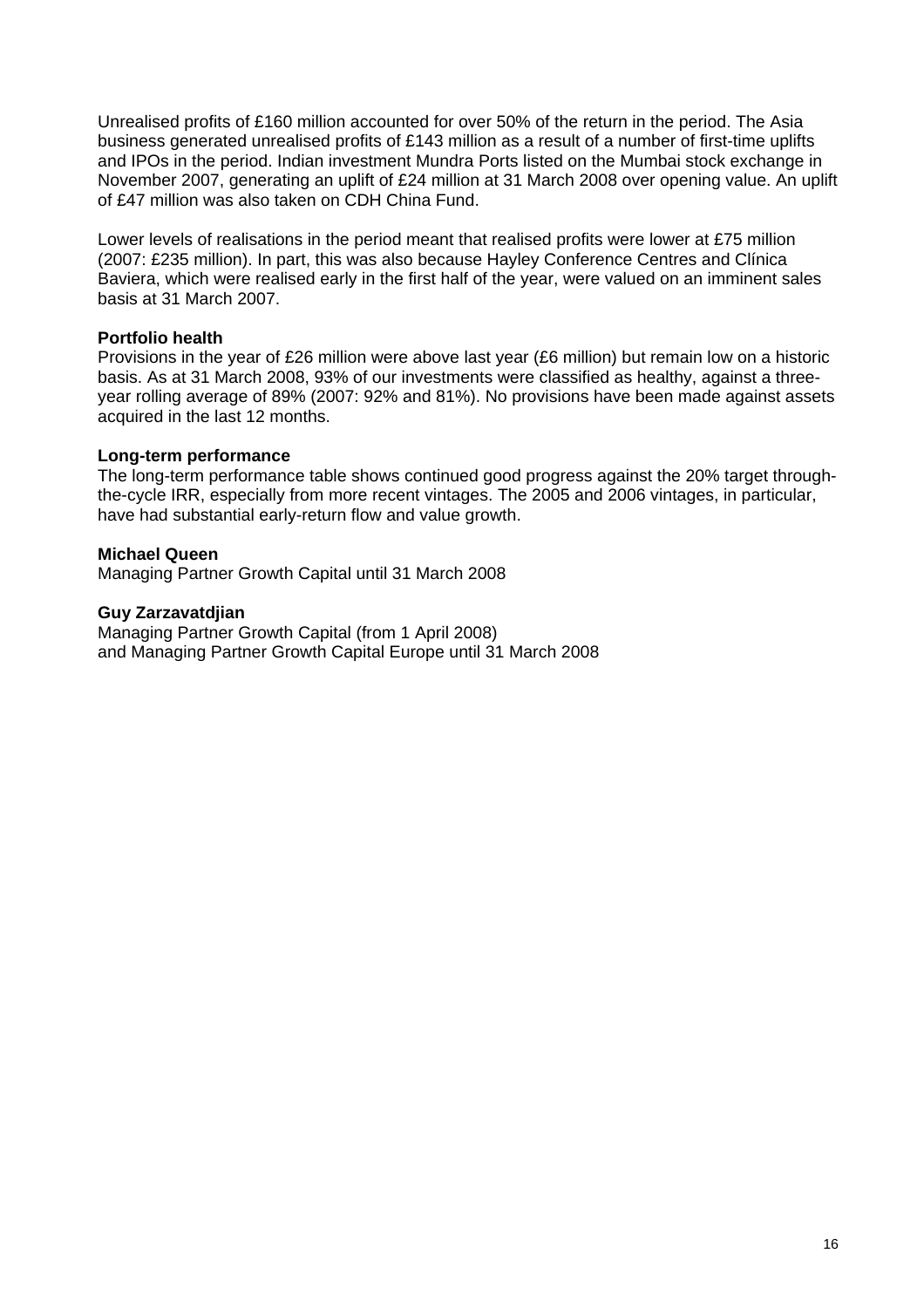# Infrastructure

#### **Returns from Infrastructure** (£m)

| year to 31 March                                           |      |      |
|------------------------------------------------------------|------|------|
|                                                            | 2008 | 2007 |
| Realised profits over value on the disposal of investments |      | (15) |
| Unrealised profits on the revaluation of investments       | 43   | 3    |
| Portfolio income                                           | 18   | 27   |
| Gross portfolio return                                     | 67   | 15   |
| Fees receivable from external funds                        | 18   |      |

# **Assets under management** (£m)

| as at 31 March    |       |                          |
|-------------------|-------|--------------------------|
|                   | 2008  | 2007                     |
| Own balance sheet | 501   | 469                      |
| Managed funds     | 348   | $\overline{\phantom{0}}$ |
| Advised funds     | 364   | 385*                     |
|                   | 1.213 | 854                      |

\*3i Infrastructure Limited was launched in March 2007. The value of external funds was based on the share price at 31 March 2007. The Group now uses the latest published net asset value rather than the market price to measure external assets under management.

#### **Business model**

3i generates a blended return through its own balance sheet investment in infrastructure assets and through advisory, management and performance fees generated from 3i Infrastructure Limited and the 3i India Infrastructure Fund. The assets under management table shows the composition of assets advised and under management. At this early phase of development, fees receiveable from external funds of £18 million (2007: £nil) are already making a good contribution to the Group return.

3i defines infrastructure investments as investments in asset-intensive businesses which provide essential services such as transport, utilities and social infrastructure under long-term contracts. These include a range of asset maturities, from mature, typically high-yielding assets to earlystage development projects, which would generally provide a lower yield, but higher potential for capital growth. This range of maturities is intended to generate returns through a combination of capital growth and income yield.

The team comprises 23 investment professionals operating from London, New York, Frankfurt and Mumbai, mirroring the geographic focus of investment in the UK, continental Europe, India and the US.

#### **3i Infrastructure Limited**

3i holds a 46.2% investment in 3i Infrastructure Limited, which was listed on the London Stock Exchange in March 2007 and is now a FTSE 250 company. 3i Group plc, through 3i Investments plc, a wholly-owned subsidiary, acts as Investment Adviser to 3i Infrastructure Limited and in return receives an advisory fee of 1.5% of invested capital and an annual performance fee of 20% of the growth in net asset value, before distributions, over an 8% hurdle, calculated each year.

3i Infrastructure Limited is a long-term investor with a global investment mandate to focus on three key sub-sectors: transport; utilities; and social infrastructure. In addition to its direct investments in infrastructure assets, during the year, 3i Infrastructure Limited committed to invest US\$250 million in the 3i India Infrastructure Fund.

3i Infrastructure Limited has its own dedicated investor relations website (www.3iinfrastructure.com). Results for the period from incorporation on 16 January 2007 to 31 March 2008 are due to be published by 3i Infrastructure Limited in June 2008.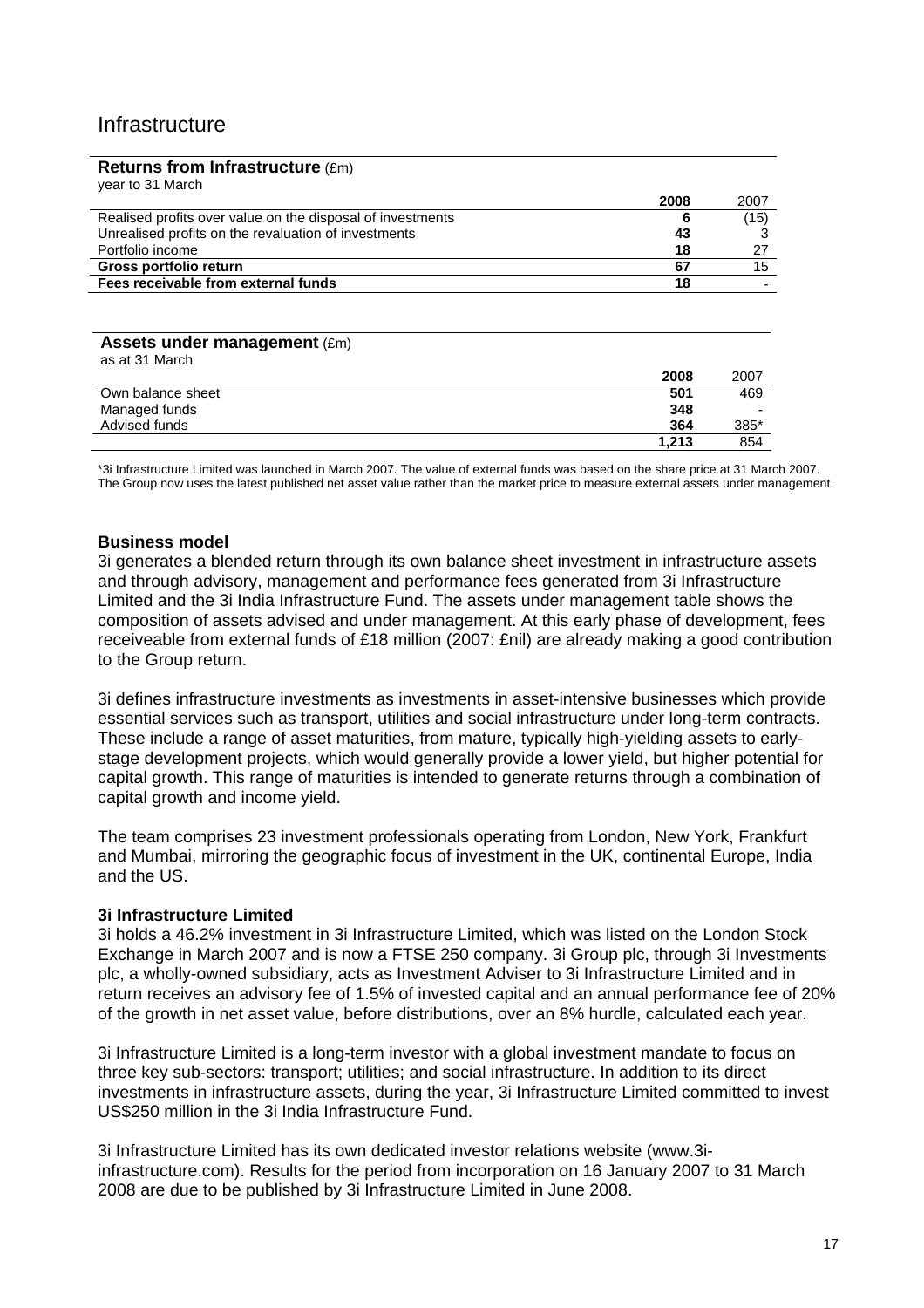#### **3i India Infrastructure Fund**

3i's growing presence and reputation in India, and in the infrastructure sector, created the opportunity for a strategic partnership to be signed with the India Infrastructure Finance Company Limited in April 2007. With this in place, 3i set out to raise a US\$1.0 billion fund, with the mandate to invest in projects across the power, ports, airports and road sub-sectors in India.

Subsequent to the year end, on 16 April, 3i announced a final closing of the 3i India Infrastructure Fund at US\$1.2 billion, exceeding its US\$1.0 billion target. 3i and 3i Infrastructure Limited each committed US\$250 million to this fund during the year. 3i will receive a management fee of 2.0% based on investment committed to the fund, with the exception of 3i Infrastructure Limited, which pays advisory fees to 3i.

During the year, the fund made two investments in Adani Power Private Limited (US\$227 million) and Soma Enterprise Limited (US\$101 million).

#### **Strategy**

The Infrastructure team, which advises 3i Infrastructure Limited and manages the 3i India Infrastructure Fund, focuses on delivering the investment strategy of its advised and managed funds and aims to use 3i's network, track record and brand to build a first-class, global infrastructure investment business which is highly respected in the relevant local markets.

The team also seeks to be socially conscious in all of its activities and conforms to 3i's social and environmental policies, procedures and standards.

#### **Market**

The market for infrastructure investment remains attractive. We continue to see significant opportunities for investment, in particular in Europe, India and North America. The asset class has proven to be attractive in current markets, due to its defensive characteristics.

#### **Gross portfolio return and fee income**

The Infrastructure portfolio generated a gross portfolio return of £67 million, 14% on opening portfolio value during the period (2007: £15 million, 16%). Unrealised profits of £43 million (2007: £3 million) and portfolio income of £18 million (2007: £27 million) were the key drivers of this return. An increase in the value of 3i's holding in 3i Infrastructure Limited contributed £29 million to this, as the value of the shares rose from 100.75p on 31 March 2007 to 110p at 31 March 2008 and at the same date the warrants issued at 3i Infrastructure Limited's IPO had a price of 17p (31 March 2007: 19p). Portfolio income mainly comprises dividend income from 3i Infrastructure Limited and from Anglian Water Group Limited ("AWG"), in which 3i retains a direct holding.

Fee income included £12 million from advising and providing other services to 3i Infrastructure Limited and £5 million from managing the 3i India Infrastructure Fund.

#### **Investment and realisations**

As the Infrastructure business line's investment is mainly made through 3i Infrastructure Limited and the 3i India Infrastructure Fund, investment by the Group in the year was £38 million (2007: £380 million). Investment in 2007 was substantially higher, due to the Group's £325 million initial investment in 3i Infrastructure Limited, comprising a transfer of seed assets (£234 million) and cash. The largest investment during the current financial year (£36 million) was attributable to drawdowns by the 3i India Infrastructure Fund to invest in Adani Power Private Limited, which is developing a portfolio of power plants across India, and Soma Enterprise Limited, an infrastructure construction, operation and management firm.

Realisation proceeds of £57 million include the partial divestment of AWG (£25 million) and the sale of the Alma Mater Fund, active in the construction and management of university accommodation, to 3i Infrastructure Limited (£25 million).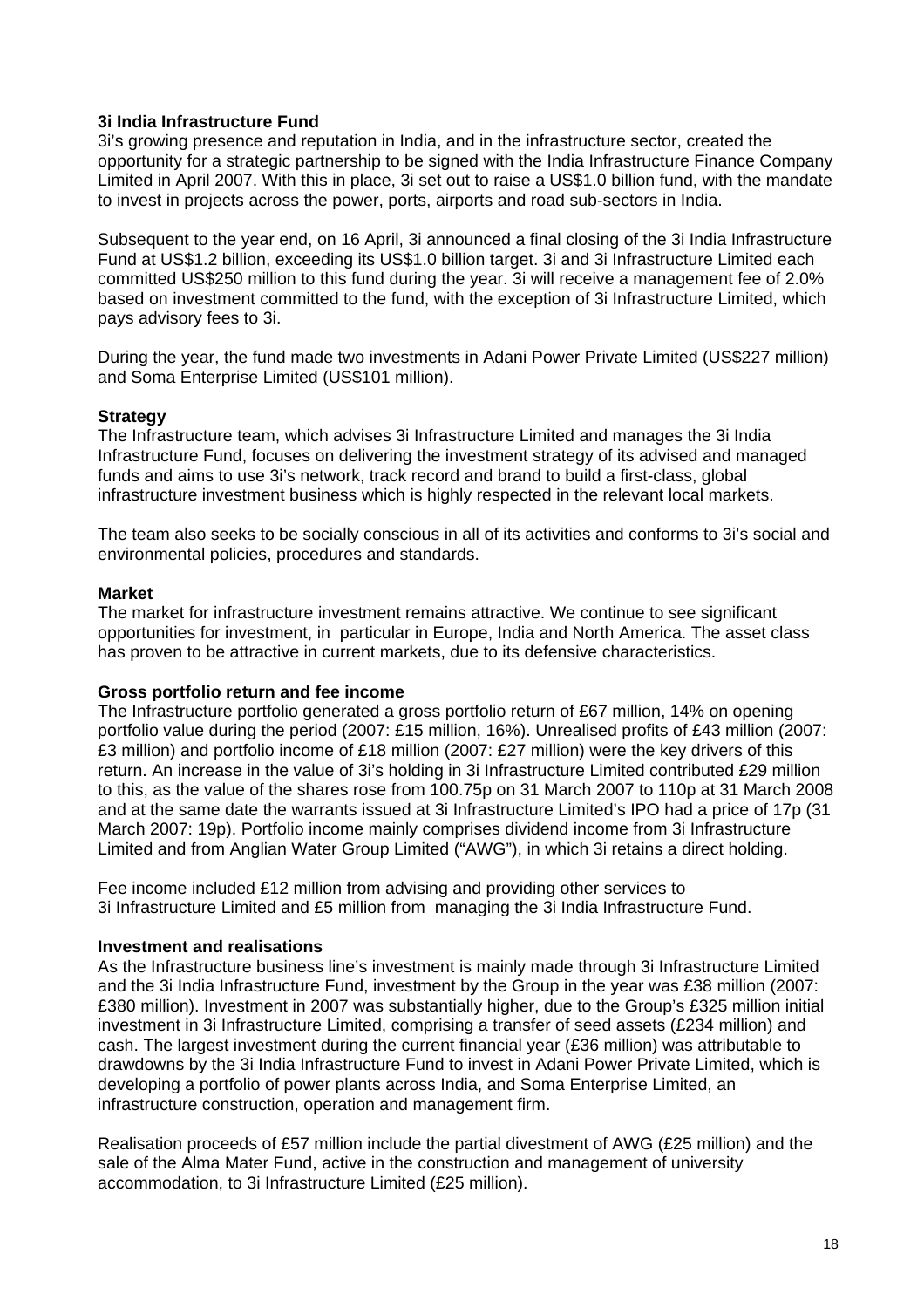#### **Portfolio**

The total value of 3i's direct Infrastructure portfolio is £501 million. The investment in 3i Infrastructure Limited was valued at £363 million. Four additional investments are held by the Group, including a £98 million investment in AWG.

All investments made since the launch of the Infrastructure business in 2006 are classified as healthy.

#### **Michael Queen**

Managing Partner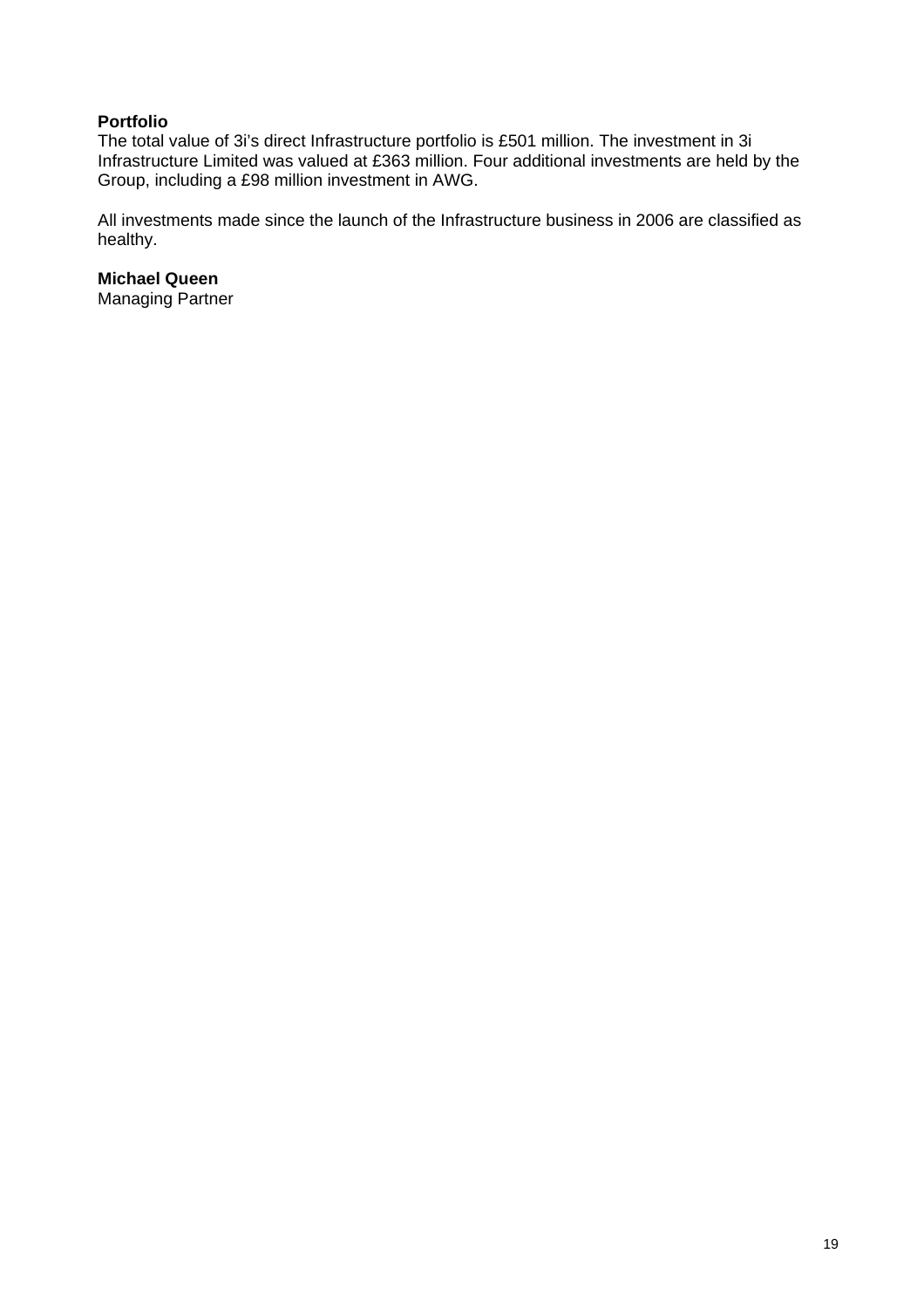# Quoted Private Equity ("QPE")

#### **Returns from QPE** (£m)

| Fees receivable from external funds                           |      |      |
|---------------------------------------------------------------|------|------|
| Gross portfolio return                                        | (42) | 6    |
| Portfolio income                                              |      |      |
| Unrealised (losses)/profits on the revaluation of investments | (42) | 6    |
| Realised profits over value on the disposal of investments    |      |      |
|                                                               | 2008 | 2007 |
| year to 31 March                                              |      |      |

#### **Assets under management** (£m) as at 31 March

| as at 51 march    |                 |                          |
|-------------------|-----------------|--------------------------|
|                   | 2008            | 2007                     |
| Own balance sheet | 142             | 20                       |
| Third-party funds | 269             | $\overline{\phantom{0}}$ |
|                   | 41 <sup>1</sup> | 20                       |

#### **Business model**

3i's Quoted Private Equity ("QPE") business line brings capital and value creation techniques to public companies without taking them private. Investments are made by 3i Quoted Private Equity Limited, a company which listed on the London Stock Exchange in June 2007 at a capitalisation of £400 million. 3i Quoted Private Equity Limited has its own dedicated investor relations website (www.3iqpe.com) and is scheduled to announce its annual results for the year to 31 March 2008 later in May 2008.

3i acts as investment adviser to 3i Quoted Private Equity Limited. The QPE team comprises an experienced team of 11 investment professionals, one of whom will normally join the board of the portfolio company. The team identifies investments in the small and mid-cap market across continental Europe and the UK, with a view to 3i Quoted Private Equity Limited holding these investments for a period of years. These are typically companies which are under-researched, suffer from low liquidity in their shares and where there is an opportunity to unlock and enable significant strategic development. 3i Quoted Private Equity Limited's approach is to leverage 3i's international network and resources and apply a private equity mindset.

3i's returns are generated through a combination of capital appreciation from its 45% holding in 3i Quoted Private Equity Limited and advisory and performance fees received from the listed fund for acting as an investment adviser.

An advisory fee of 2% is payable to 3i Group based on the gross investment value of 3i Quoted Private Equity Limited less cash uninvested. A performance fee becomes payable when the net asset value per share at the end of the relevant performance period exceeds an 8% performance trigger, compounding annually, with the performance fee payable being 20% of the entire growth in net asset value.

#### **Strategy**

The advisory strategy is to identify a limited number of investments in the UK and continental Europe through 3i's international network and sector teams. Detailed value creation plans are formulated and agreed in partnership with management for each situation.

Elements of the value creation plan include providing capital to accelerate managements' growth plans for their businesses; improving governance; introducing management incentives to align managements' interests with growing value for shareholders; and optimising the capital structure of the businesses. In summary, the QPE team engages with ambitious management teams to enhance shareholder value through strategic, operational or financial improvements to the businesses in which 3i Quoted Private Equity Limited invests.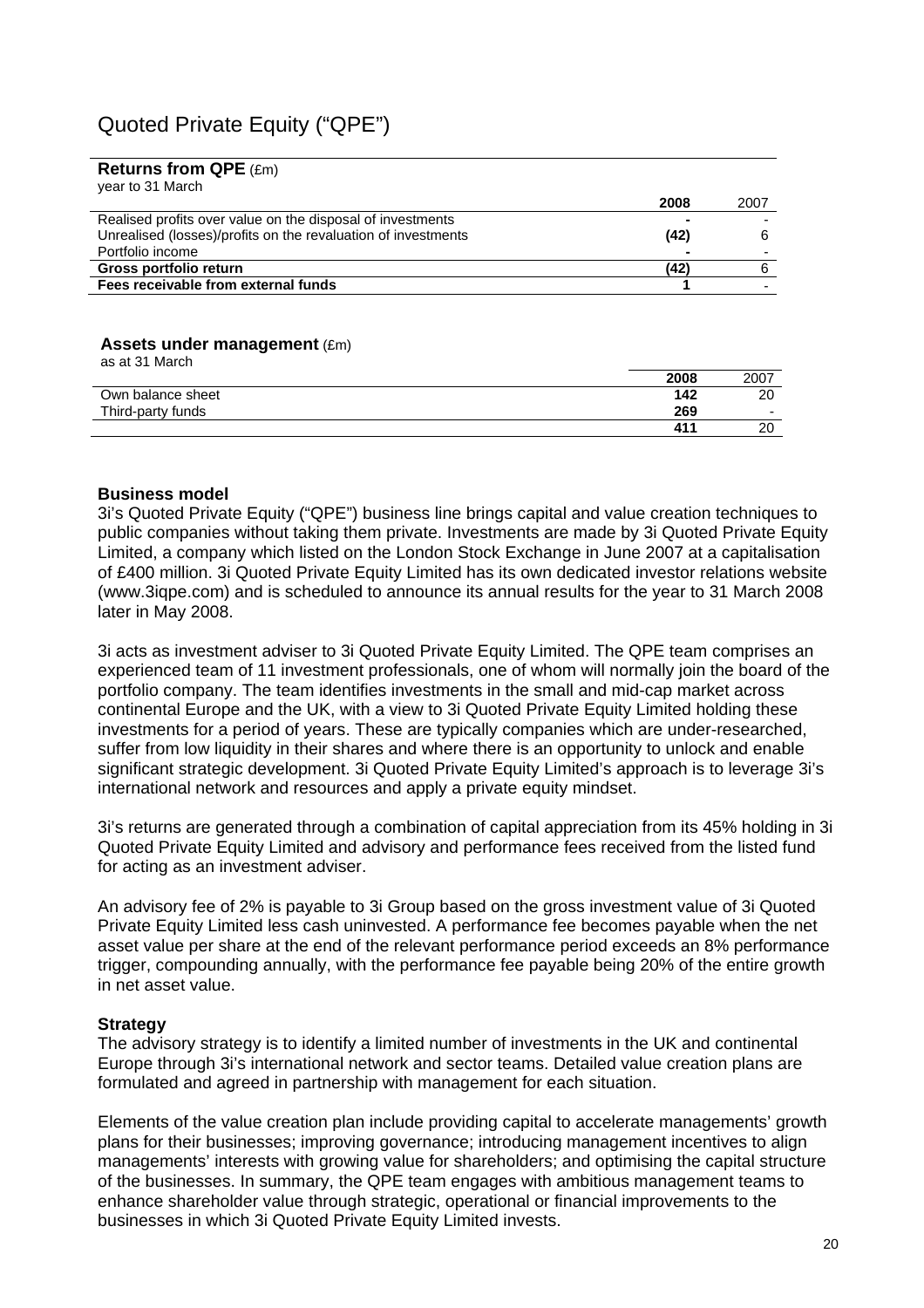#### **Market**

The turbulence in capital markets has exacerbated the challenges for smaller public companies throughout Europe, potentially increasing the size of the market opportunity for 3i Quoted Private Equity Limited since its listing. 3i Quoted Private Equity Limited has now invested approximately 26% of the initial capital raised and has ample capital to invest as market opportunities arise.

#### **Progress to date**

3i Quoted Private Equity Limited was listed on the London Stock Exchange in June 2007 with a market capitalisation of £400 million. The Group made a £181 million investment in this company to acquire a 45% holding in the company. On listing, 3i Group plc also transferred two investments into 3i Quoted Private Equity Limited, generating proceeds of £18 million.

Since listing, 3i Quoted Private Equity Limited has announced two new investments. On 26 February 2008, it announced that it had made a £30 million investment in Jelf Group plc, an insurance broker and wealth adviser based in the UK employing over 700 staff with more than 20 offices across England and Wales. On 13 March, it announced a US\$53 million purchase of shares in Phibro Animal Health Corporation, a diversified global manufacturer and marketer of a broad range of animal health and nutrition products. Subsequent to the year end, on 4 April, 3i Quoted Private Equity Limited announced it had increased this investment to US\$93 million, following Phibro's listing on AIM.

The gross portfolio return in this initial period following 3i Quoted Private Equity Limited's listing was £(42) million. This was principally due to the lower share price at 31 March 2008 (79p), which accounted for £40 million of this. During the year, an advisory fee of £1 million was generated.

The net asset value of 3i Quoted Private Equity Limited at 31March 2008 was 102.2p per share (unaudited), a 4.2% increase over proceeds raised at flotation (less initial expenses) of 98.1p per share.

In summary, this has been a year of considerable progress for QPE. Our team is now in place, 3i Quoted Private Equity Limited has been launched and its first investments have been made. I look forward to reporting more progress.

# **Bruce Carnegie-Brown**

Managing Partner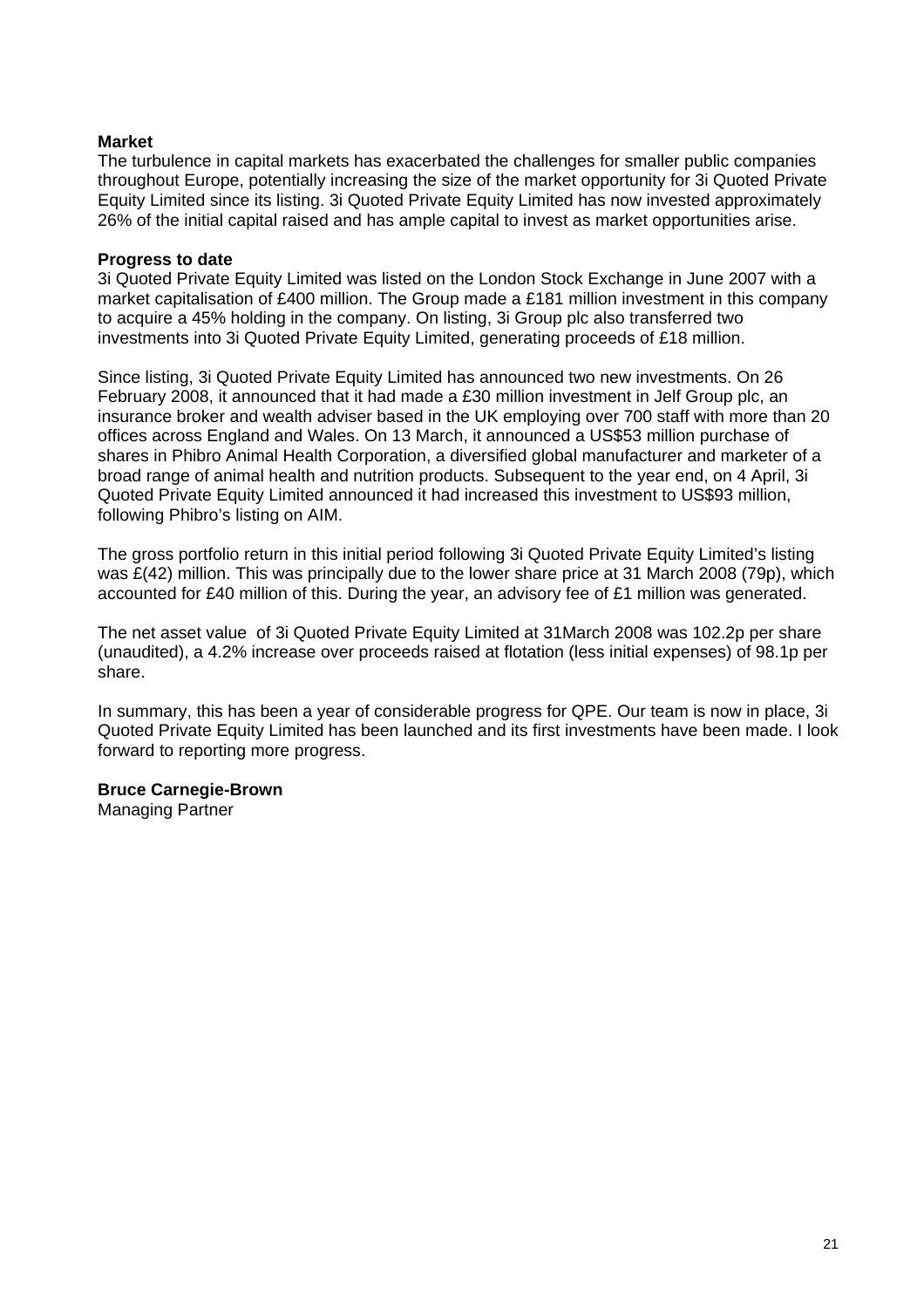# Venture Capital

#### **Long-term performance**

| New investments made in the financial |            |        |           |           |          |
|---------------------------------------|------------|--------|-----------|-----------|----------|
| years to 31 March                     | Total      | Return | Value     | IRR to 31 | IRR to   |
|                                       | investment | flow   | remaining | March     | 31 March |
| Vintage vear                          | £m         | £m     | £m        | 2008      | 2007     |
| 2008                                  | 59         | 0      | 72        | n/a       | n/a      |
| 2007                                  | 167        | 8      | 139       | (11)%     | $(2)\%$  |
| 2006                                  | 103        | 12     | 99        | 4%        | 5%       |
| 2005                                  | 93         | 21     | 84        | 4%        | (1)%     |
| 2004                                  | 141        | 91     | 89        | 10%       | 14%      |
| 2003                                  | 122        | 31     | 34        | (17)%     | (19)%    |
| 2002                                  | 339        | 141    | 86        | (8)%      | (12)%    |

#### **Returns from Venture Capital** (£m) year to 31 March

| $\sqrt{2}$<br>2008                                               | 2007 |
|------------------------------------------------------------------|------|
| Realised profits over value on the disposal of investments<br>65 |      |
| Unrealised (losses) on the revaluation of investments<br>(88)    | (61) |
| Portfolio income                                                 |      |
| Gross portfolio return                                           | (46) |
| Fees receivable from external funds<br>$\blacksquare$            |      |

| Business activity – investment and divestment $(\text{Em})$<br>year to 31 March |       |       |
|---------------------------------------------------------------------------------|-------|-------|
|                                                                                 | 2008  | 2007  |
| Realisation proceeds                                                            | 170   | 187   |
| Investment                                                                      | (156) | (200) |
| Net divestment/(investment)                                                     | 14    | (13)  |

#### **Business model**

The transition from early to late-stage investing, which was driven by the objective to maximise shareholder returns and reduce the volatility inherent with an early-stage investment activity, has now been substantially completed. This increased focus on later stage, where 3i's competitive advantage and international network has more resonance with management teams, also improves the productivity of our teams.

During the year, new early-stage investment accounted for just 4% of total investment (2007: 15%). As the proportion of late-stage technology and healthcare investing has grown and the size of transactions has increased, the level of overlap between the Venture Capital and Growth Capital investing activities became a more regular occurrence. As such, it became evident that the Venture Capital investment activities could benefit, and provide 3i greater market clarity, by being integrated in our global Growth Capital business.

As a consequence, the decision was taken during the year to form new Technology and Healthcare sector teams within the Growth Capital business line, through which all late-stage technology and healthcare investments would be made from 1 April 2008. This team has been drawn predominantly from the Venture Capital business line.

All investments currently managed by the Venture Capital team will be managed by a focused team, the "Venture Portfolio team", who are incentivised through the value that they derive from this portfolio. These investments had a combined value at 31 March 2008 of £738 million. The investment performance and activity of this portfolio will continue to be reported separately and, from 1 April 2008, identified as the Venture Portfolio. In optimising the return from this portfolio, 3i is committed to making further investments in these companies as appropriate.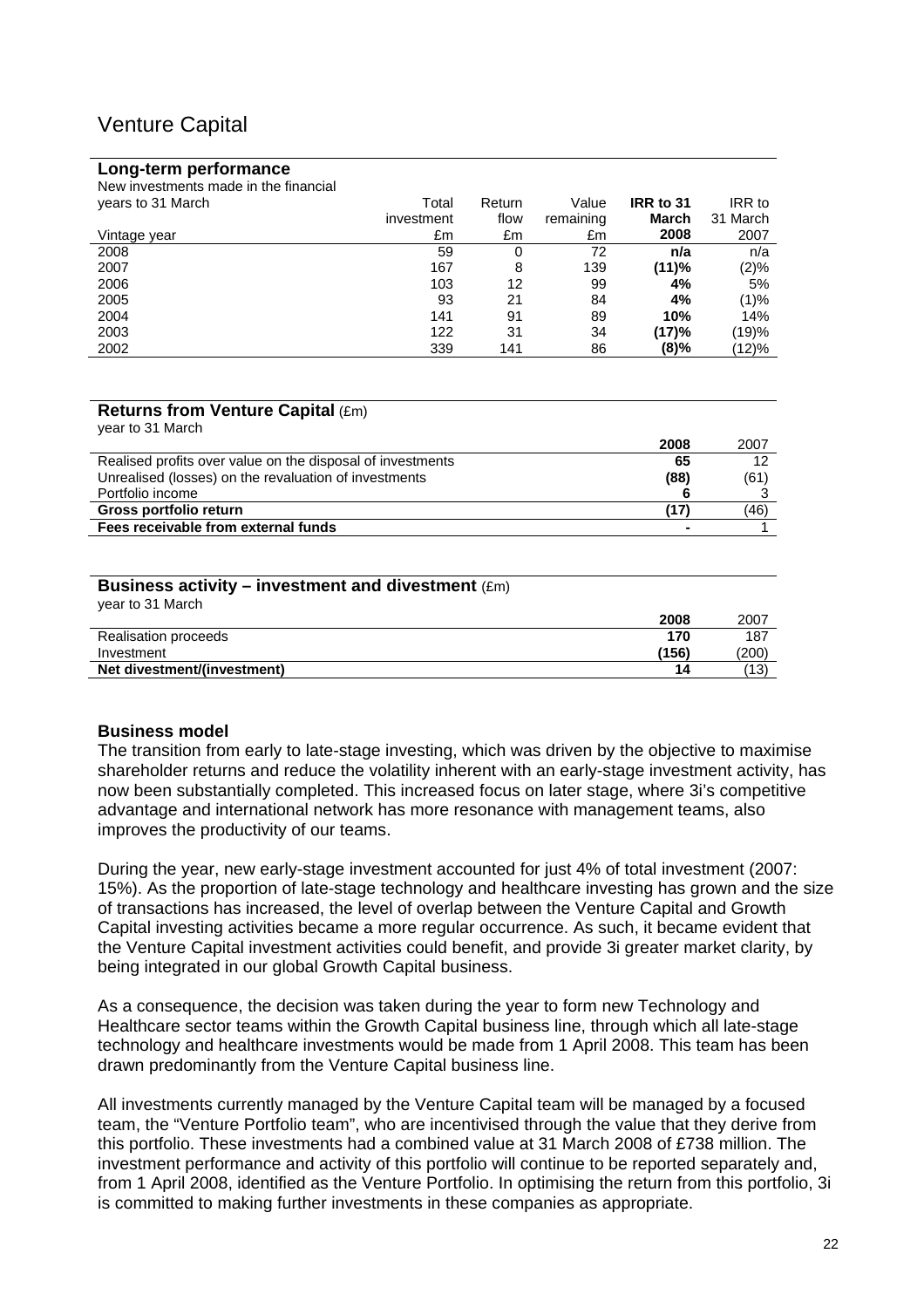#### **Market**

In 2007, both the US and European Venture Capital markets displayed an increasing focus on sizeable late-stage financings. According to VentureSource, in Europe, late-stage accounted for more than 45% of the overall Venture Capital investment, the highest amount allocated to later stage since 2001. Investment in early and late-stage IT companies remained a key driver of overall Venture Capital investment. IT remains a key driver of change in media, financial services and consumer sectors. While European healthcare venture capital investment in 2007 decreased by 5%, in the US it grew 17%.

According to PricewaterhouseCoopers' 2008 Technology M&A insights, the primary areas for deal activity over the next 12 months are likely to be around continued cross-border consolidation in software and IT services. Climate change and the demand for effective environmentally friendly technology may also stimulate additional mergers and acquisitions activity in 2008.

#### **Gross portfolio return**

The Venture Capital portfolio incurred a marginal negative gross portfolio return of (2)% over the opening portfolio value (2007: (6)%).

Realised profits of £65 million were the main contributor to gross portfolio return in the year. An unrealised loss of £(88) million in the period was primarily driven by provisions taken on the portfolio of £79 million and a loss of £27 million on the quoted portfolio.

#### **Investment and realisations**

Total realisation proceeds in the period were £170 million (2007: £187 million). The largest realisations in the year were German pharmaceuticals business Doc Morris, which generated a realised profit of £33 million and the sale of Bluelithium to Yahoo inc., which produced realised profits of £10 million.

There were 35 full realisations in the year (2007: 35) which principally came from selling oldervintage assets and an initiative in the early part of the year to reduce the size of the quoted portfolio.

Investment during the year was £156 million, of which only £6 million was invested in new earlystage technology (2007: £29 million). The two largest investments were a £19 million late-stage investment in France-based E-Travel business FastBooking and a further late-stage investment of £13 million in UK-based Healthcare Brands International.

#### **Portfolio health**

Portfolio health was slightly worse in the year, with 65% (2007: 69%) of the portfolio by cost classified as healthy, compared to the rolling three year average of 67% (2007: 67%).

#### **Long-term performance**

The longer life cycle of these investments and the tendency for the major element of returns to be generated on exit means that it is too early to comment on the performance of the most recent vintages. However, as the drive from 2004 to increase the proportion of late-stage investment in each vintage has taken effect, the vintage IRR•performance has shown an encouraging trend.

#### **Jo Taylor**

Managing Partner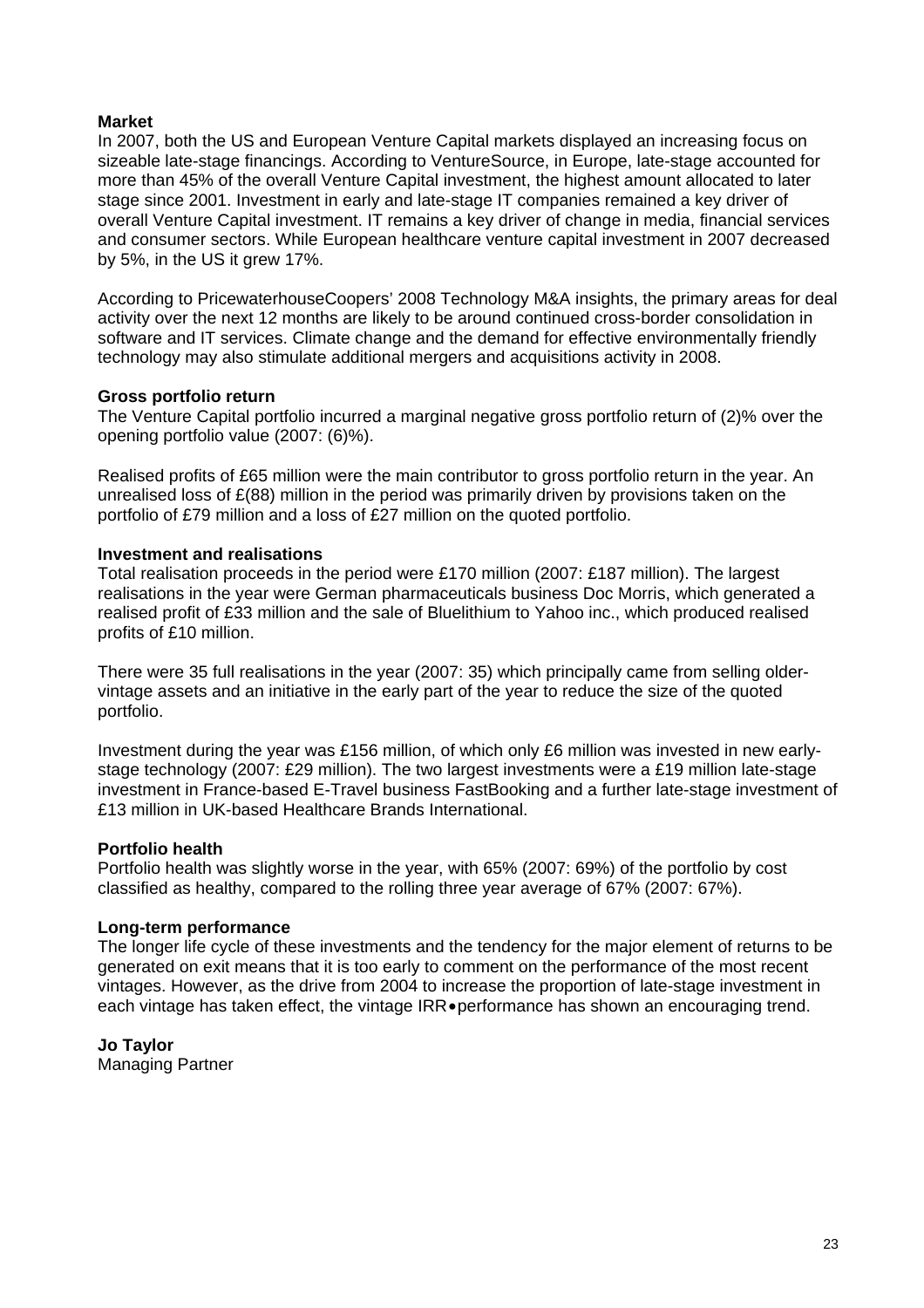# Financial review

#### **Investment activity**

# **Table 1: Investment by business line and geography** (£m)

| for the year to 31 March |                    |      |      |      |      |                |      |      |                |       |       |       |
|--------------------------|--------------------|------|------|------|------|----------------|------|------|----------------|-------|-------|-------|
|                          | <b>Continental</b> |      |      | UK   | Asia |                |      | US   | <b>Rest of</b> |       | Total |       |
|                          | <b>Europe</b>      |      |      |      |      |                |      |      |                | World |       |       |
|                          | 2008               | 2007 | 2008 | 2007 | 2008 | 2007           | 2008 | 2007 | 2008           | 2007  | 2008  | 2007  |
| <b>Buyouts</b>           | 415                | 326  | 371  | 169  |      |                |      | -    | 2              | 3     | 788   | 498   |
| Growth                   |                    |      |      |      |      |                |      |      |                |       |       |       |
| Capital                  | 256                | 212  | 357  | 11   | 132  | 258            | 243  | ٠    | $\mathbf{2}$   | 1     | 990   | 482   |
| Infrastructure           | -                  | 6    | 2    | 374  | 36   | ۰              | -    | -    |                | ۰     | 38    | 380   |
| <b>QPE</b>               |                    | ۰    | 182  | 14   | -    | -              |      | -    |                | ۰     | 182   | 14    |
| <b>SMI</b>               | -                  |      | 6    | 4    | -    | $\blacksquare$ |      | ۰    |                | -     | 6     | 2     |
| Venture                  |                    |      |      |      |      |                |      |      |                |       |       |       |
| Capital                  | 36                 | 15   | 54   | 81   | 3    |                | 60   | 92   | 3              | 11    | 156   | 200   |
| <b>Total</b>             | 707                | 560  | 972  | 650  | 171  | 259            | 303  | 92   |                | 15    | 2.160 | 1,576 |

**Investment** 

# Consistent with the strategy to grow assets under management and to extend our international

reach directly and through investing in funds, investment in the year grew by 37% to £2,160 million (2007: £1,576 million). This included 3i's £181 million investment in 3i Quoted Private Equity Limited, as well as the Group's £36 million initial investment in the 3i India Infrastructure Fund.

The key driver of this increase was a rise in the average size of investment. Excluding the 3i Quoted Private Equity Limited and 3i India Infrastructure Fund investments, the average size grew to £37 million (2007: £26 million). The number of new investments in the period was lower at 47 (2007: 62), principally because of a decrease in the number of early-stage technology investments (2008: 2, 2007: 14).

As can be seen from table 1, Growth Capital accounted for 46% of new investment and Buyouts accounted for 36% of new investment in the year. Although remaining firmly in the mid market, the average size of new buyout investments increased to £55 million (2007: £41 million).

The UK and continental Europe accounted for 78% (2007: 77%) of investment in the period. Investment in the US increased to £303 million (2007: £92 million) as the New York Growth Capital team became established. As a consequence, US investment accounted for 14% of total Group investment during the year (2007: 6%).

After significant increases in 2006 and 2007, investment in Asia was lower at £171 million (2007: £259 million). Investment in India was broadly at the same level at £95 million (2007: £99 million) and included the first drawdowns for 3i India Infrastructure Fund for a total of a £36 million. There was continued growth in China at £53 million (2007: £39 million) but investment in South East Asia fell compared to the previous year, which included the £105 million ACR investment.

In addition to the amount invested by 3i directly, a further £1,035 million (2007: £290 million) was invested on behalf of funds advised or managed by 3i.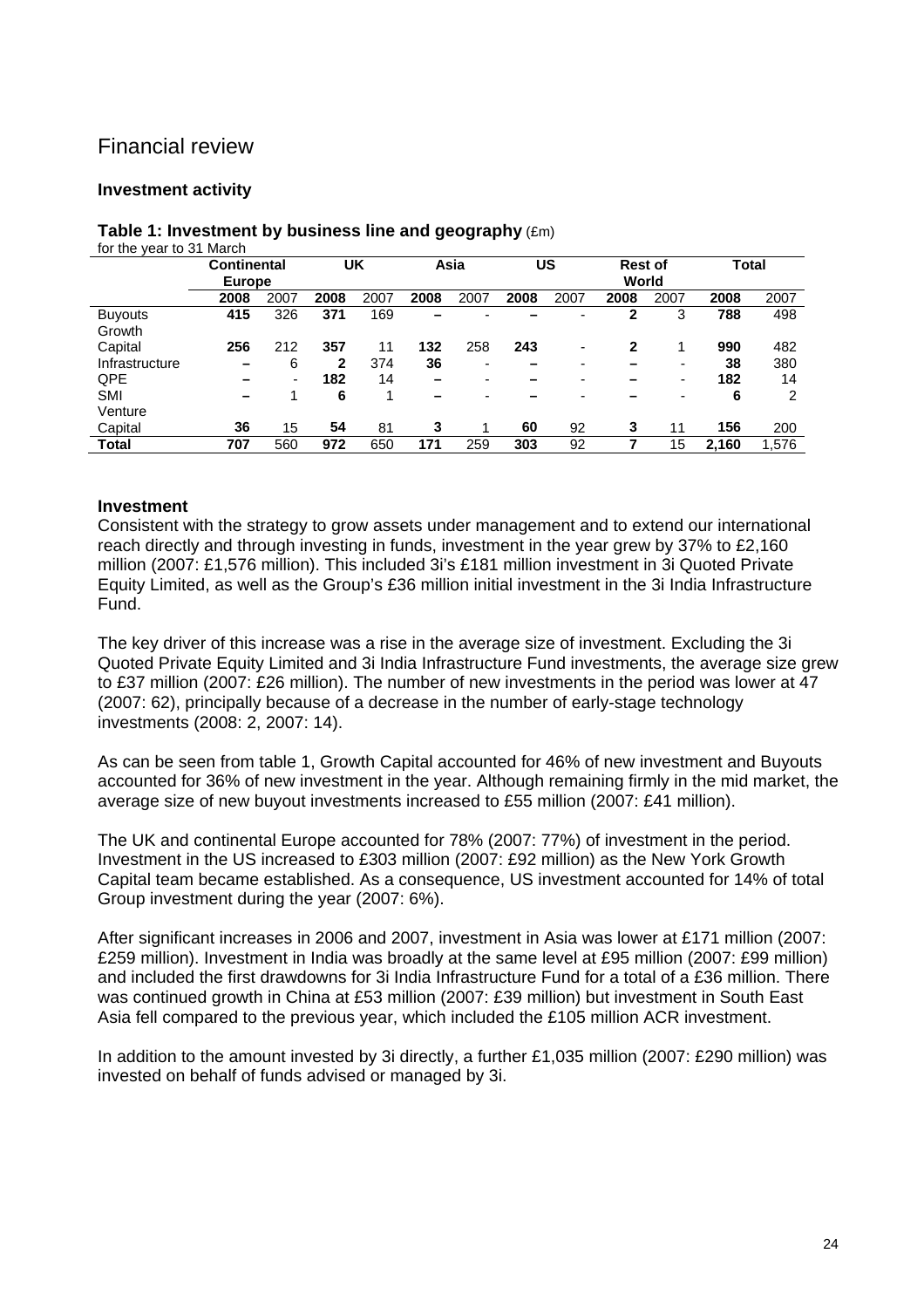| .<br>, vui w   | <u>.</u>           |                          |      |       |      |      |      |      |                |      |       |       |
|----------------|--------------------|--------------------------|------|-------|------|------|------|------|----------------|------|-------|-------|
|                | <b>Continental</b> |                          |      | UK    |      | Asia |      | บร   | <b>Rest of</b> |      |       | Total |
|                | <b>Europe</b>      |                          |      |       |      |      |      |      | World          |      |       |       |
|                | 2008               | 2007                     | 2008 | 2007  | 2008 | 2007 | 2008 | 2007 | 2008           | 2007 | 2008  | 2007  |
| <b>Buyouts</b> | 471                | 617                      | 387  | 724   |      |      |      |      |                | ۰    | 858   | 1,341 |
| Growth         |                    |                          |      |       |      |      |      |      |                |      |       |       |
| Capital        | 320                | 435                      | 166  | 203   | 17   | 53   |      |      |                | ۰    | 503   | 691   |
| Infrastructure | 6                  | $\overline{\phantom{0}}$ | 51   | 5     |      |      |      |      |                | ۰    | 57    | 5     |
| QPE            |                    | $\overline{\phantom{0}}$ | 18   |       |      |      |      |      |                | ۰    | 18    |       |
| <b>SMI</b>     | 27                 | 46                       | 109  | 168   |      |      |      |      |                | ۰    | 136   | 214   |
| Venture        |                    |                          |      |       |      |      |      |      |                |      |       |       |
| Capital        | 70                 | 61                       | 52   | 69    | 8    |      | 40   | 56   |                | ۰    | 170   | 187   |
| <b>Total</b>   | 894                | 1.159                    | 783  | 1.169 | 25   | 54   | 40   | 56   |                | ٠    | 1.742 | 2.438 |

#### **Table 2: Realisation proceeds by business line and geography** (£m) for the year to 31 March

#### **Realisations**

As anticipated, after achieving realisation proceeds of over £2 billion in each of the previous two years, the level of realisations in the year to 31 March 2008, although still strong, was lower at £1,742 million (2007: £2,438 million). Some 28% of the opening portfolio value was sold (2007: 39%) during the period. This lower level was a consequence of a less mature opening portfolio following the realisations of the previous two years. The percentage of the portfolio less than one year old at 31 March 2007 was 36% (2006: 26%, 2005: 17%).

Buyouts was again the largest contributor to realisations, delivering proceeds of £858 million (2007: £1,341 million) with Growth Capital producing £503 million (2007: £691 million) and Venture Capital generating £170 million (2007: £187 million).

UK and continental European investments accounted for 96% of realisations, reflecting the relative maturity of this portfolio compared to Asia and the US.

Despite the more difficult financing environment, the Group has continued to find buyers for goodquality investments. Third and fourth quarter realisations of £429 million and £269 million respectively included the largest realisation for the year, Coor Service Management, which generated proceeds of £158 million and a money multiple of 6.3 times the original 2004 investment.

The nature of realisations changed from the previous year, with 24% (2007: 37%) from trade sales, and 8% (2007: 8%) through refinancing portfolio businesses. Sales to financial buyers, including other private equity firms (sometimes called "secondaries"), accounted for 38% of realisations (2007: 27%). Eight 3i portfolio companies achieved an IPO during the year (2007: 10) and realisations from these and other quoted portfolio companies amounted to £199 million (2007: £240 million).

The SMI portfolio, a portfolio of older, smaller minority investments, generated proceeds of £136 million (2007: £214 million) from 201 investments. In March 2004, 3i announced its strategy to accelerate the realisation of this portfolio. Since then, the total number of investments in the SMI portfolio has been reduced from 1,079 to 92 and £816 million has been realised.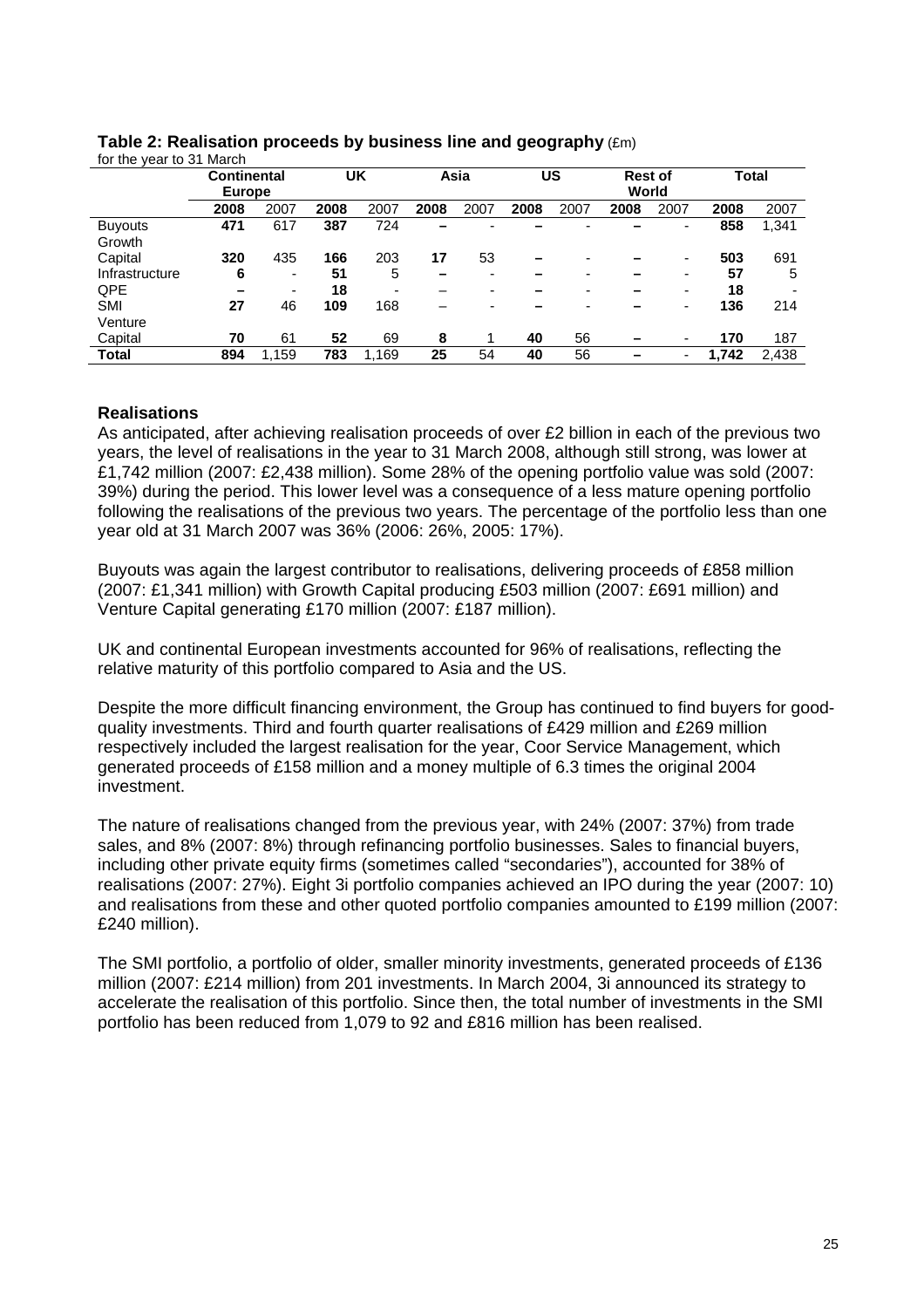#### **Returns**

#### **Total return**

#### **Table 3: Total return**

for the year to 31 March

|                                                                | 2008  | 2007  |
|----------------------------------------------------------------|-------|-------|
|                                                                | £m    | £m    |
| Realised profits on disposal of investments                    | 523   | 830   |
| Unrealised profits on revaluation of investments               | 291   | 323   |
| Portfolio income                                               | 227   | 253   |
| Gross portfolio return                                         | 1,041 | 1,406 |
| Fees receivable from external funds                            | 60    | 37    |
| Carried interest receivable                                    | 60    | 81    |
| Carried interest and performance fees payable                  | (152) | (142) |
| Operating expenses                                             | (274) | (255) |
| Net portfolio return                                           | 735   | 1,127 |
| Net interest payable                                           | (16)  | (9)   |
| Movements in the fair value of derivatives                     | 158   | (29)  |
| Exchange movements                                             | (44)  | (31)  |
| Other                                                          | (5)   | (2)   |
| Profit after tax                                               | 828   | 1,056 |
| Reserve movements (pension, property and currency translation) | (36)  | 19    |
| Total recognised income and expense ("Total return")           | 792   | 1.075 |

Total return for the year to 31 March 2008 was £792 million (2007: £1,075 million) representing 18.6% (2007: 26.8%) over opening shareholders' funds. Over the last five years, the Group has generated an average total return of 20.4%.

Gross portfolio return of £1,041 million (2007: £1,406 million) represents a 23.9% (2007: 34.0%) return over opening portfolio value. At 28% (2007: 23%), a higher percentage of this return has been generated from unrealised profits in the year, reflecting strong earnings growth across the portfolio. First-time uplifts of £154 million (2007: £142 million) included a £68 million contribution from the Asian portfolio. Other significant factors included the valuation of Giochi Preziosi on an imminent sales basis and quoted value movements following IPOs from the Growth Capital and Buyouts portfolios.

Net carried interest payable increased to £92 million (2007: £61 million) due to higher levels of carried interest participation, arising from a greater contribution to this year's return from more recent vintages. Total return was increased by a £158 million gain from the fair value of derivatives, of which the largest contribution, £162 million (2007: £(62) million), was from movements in the fair value of the equity element of the Group's 2008 convertible bonds related mainly to share price movements.

#### **Realised profits**

Realised profits of £523 million (2007: £830 million) were the largest contributor to gross portfolio return in the year, accounting for 50% (2007: 59%) of the total. The average uplift over opening value for these realisations was 43% (2007: 52%). Despite the level of uplift being below last year's levels, the level is higher compared to historic levels and reflects significant uplifts generated during the first half (48%).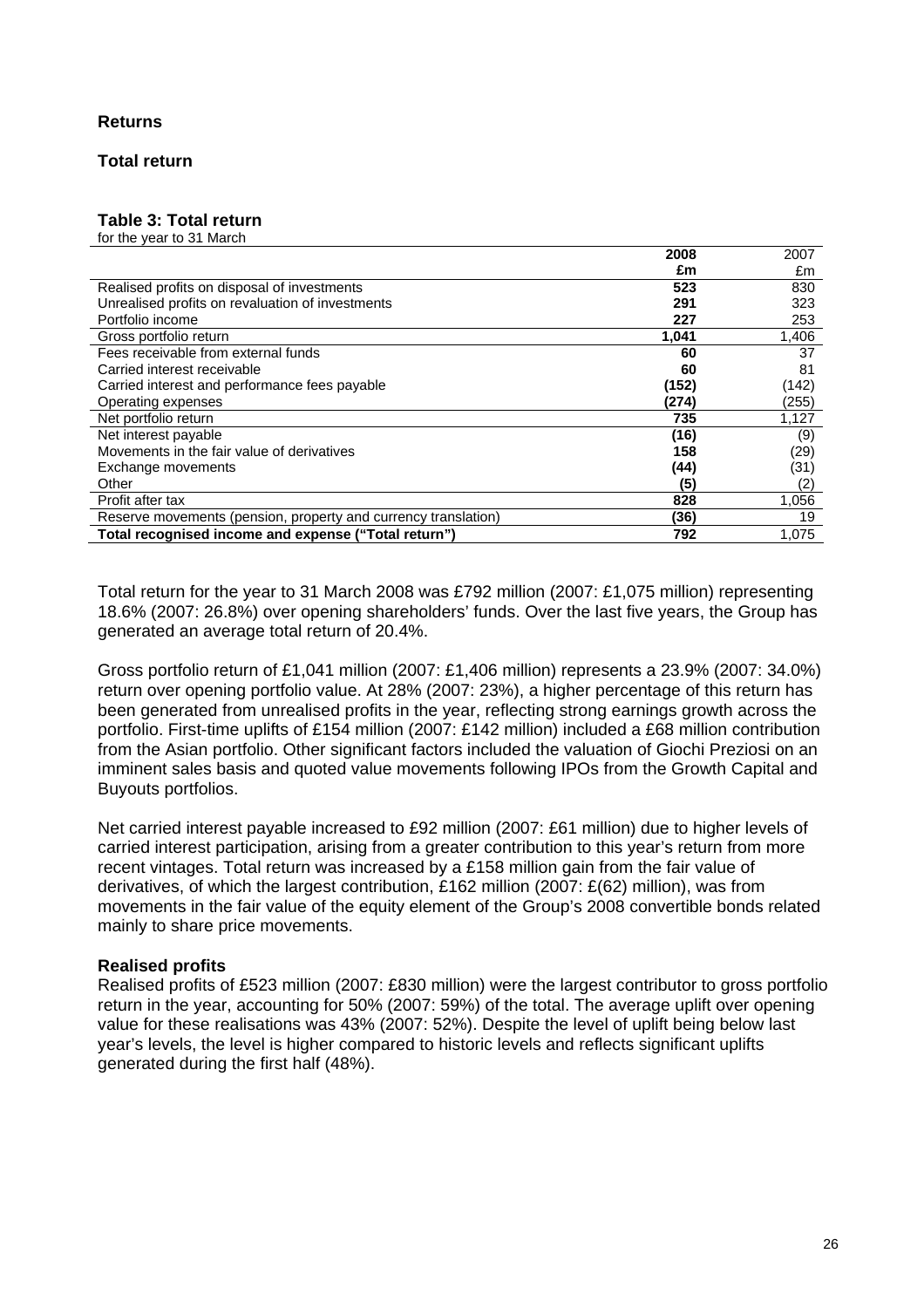#### **Unrealised value movement**

A detailed explanation of each of the different categories of unrealised value movement is contained within the Portfolio valuation section.

|                                         | 2008  | 2007 |
|-----------------------------------------|-------|------|
|                                         | £m    | £m   |
| Earnings multiples                      | (162) | 5    |
| Earnings growth                         | 307   | 142  |
| First-time uplifts                      | 154   | 142  |
| Provisions                              | (188) | (71) |
| Up rounds                               |       | 15   |
| Uplift to imminent sale                 | 83    | 139  |
| Other movements on unquoted investments | 26    | (12) |
| Quoted portfolio                        | 64    | (37) |
| <b>Total</b>                            | 291   | 323  |

#### **Table 4: Unrealised profits/(losses) on revaluation of investments**  for the year to 31 March

**Earnings multiples** The deterioration of international equity markets in the year has led to a £162 million reduction (2007: £5 million increase) in valuations, due to lower multiples applied to portfolio earnings. At the year end, 28% (2007: 33%) of the Group's portfolio was valued on an earnings basis. Large differentials exist between multiples used to value the portfolio in Asia, Europe and the US. As a guide to how multiples have moved, the weighted average PE multiple has reduced by 7% from 11.6 to 10.8, and the weighted average EBITDA multiple reduced by 15% from 6.8 to 5.8 year on year. Approximately three quarters of the companies valued on an earnings basis are valued using an EBITDA multiple.

**Earnings growth and first-time uplifts** Earnings increases within the portfolio contributed £307 million (2007: £142 million) to value growth and a further £154 million (2007: £142 million) of "firsttime uplift" on companies valued on an earnings basis for the first time. Earnings have proved resilient despite the global decline in economic conditions.

**Provisions** Provisions during the year of £188 million include impairments to loans and are ahead of last year's levels (2007: £71 million) following the write-down of several Venture Capital investments, totalling £79 million. Provisions on Buyouts investments totalled £74 million.

**Uplift to imminent sale** Investments valued on an imminent sale basis totalled £83 million (2007: £139 million). The largest of these was Giochi Preziosi (£75 million).

**Quoted portfolio** Increased volatility has seen significant value movements in the quoted portfolio, although the net impact has been mitigated by the effect of new IPOs and the appreciation of the share price of 3i Infrastructure Limited. The overall effect has been a £64 million increase in the value of the quoted portfolio. Significant listings during the year included Telecity (closing value: £83 million), Dockwise (£43 million), Venture Production (£51 million) and Mundra Ports (£53 million).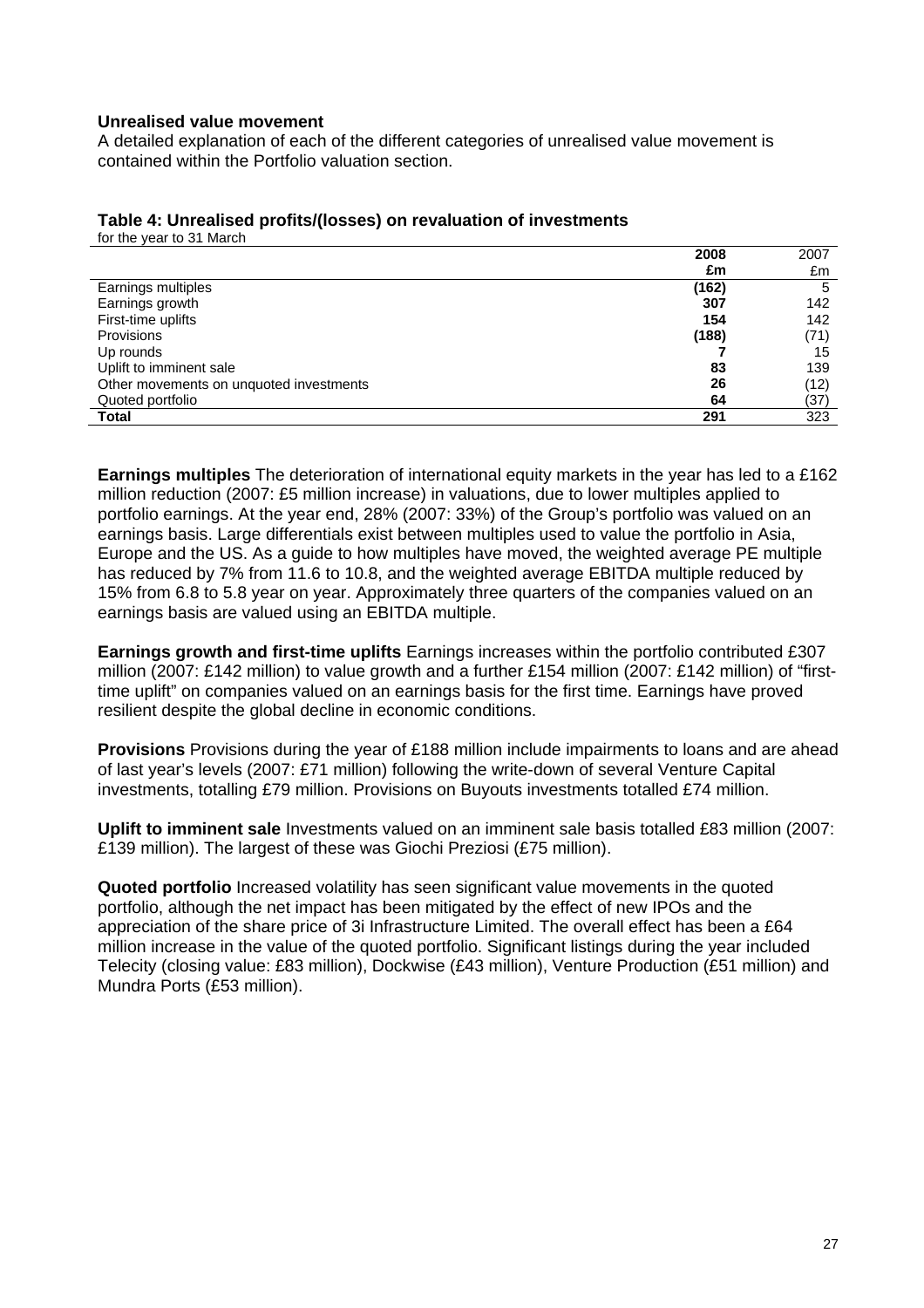#### **Portfolio income**

Portfolio income for the year comprised dividend income of £56 million (2007: £81 million), interest receivable from loans of £149 million (2007: £158 million) and portfolio fees net of dealrelated costs of £22 million (2007: £14 million). Portfolio income at £227 million (2007: £253 million) is lower, reflecting the high level of dividend income generated during the previous year following a significant distribution from infrastructure fund  $I^2$ , as well as a fall in interest income following the sale of a number of high-yielding buyouts during the first half of the year.

The portfolio generated a yield of 5.2% (2007: 6.1%) of opening portfolio value during the year. Increased investment levels within both Buyouts and Growth Capital in the second half resulted in second-half income being £125 million, compared to £102 million in the first six months.

| Table 5: Portfolio income<br>year to 31 March       |      |      |
|-----------------------------------------------------|------|------|
|                                                     | 2008 | 2007 |
|                                                     | £m   | £m   |
| <b>Dividends</b>                                    | 56   | 81   |
| Income from loans and receivables                   | 149  | 158  |
| Fees receivable                                     | 22   | 14   |
| <b>Portfolio income</b>                             | 227  | 253  |
| Portfolio income/opening portfolio ("income yield") | 5.2% | 6.1% |

#### **Gross portfolio return**

| Table 6:<br>Gross portfolio return by business line<br>for the year to 31 March | Gross portfolio return | Return as a %<br>of opening portfolio |      |      |
|---------------------------------------------------------------------------------|------------------------|---------------------------------------|------|------|
|                                                                                 | 2008                   | 2007                                  | 2008 | 2007 |
|                                                                                 | £m                     | £m                                    | %    | %    |
| <b>Buyouts</b>                                                                  | 731                    | 788                                   | 57   | 54   |
| <b>Growth Capital</b>                                                           | 302                    | 569                                   | 21   | 48   |
| Infrastructure                                                                  | 67                     | 15                                    | 14   | 16   |
| <b>QPE</b>                                                                      | (42)                   | 6                                     | n/a  | n/a  |
| <b>SMI</b>                                                                      |                        | 74                                    |      | 13   |
| Venture Capital                                                                 | (17)                   | (46)                                  | (2)  | (6)  |
| Gross portfolio return                                                          | 1.041                  | 1.406                                 | 24   | 34   |

Cumulative gross portfolio return for the year of £1,041 million (2007: £1,406 million) represented a return of 24% (2007: 34%) over the opening portfolio value.

Buyouts generated a return of £731 million (2007: £788 million), representing a 57% (2007: 54%) return over the opening portfolio value. This excellent performance is primarily driven by the strong levels of realised profits generated during the year, but also by good portfolio performance.

Growth Capital generated a gross portfolio return in line with its objective, but below last year's exceptional level. The Growth Capital gross portfolio return of £302 million (2007: £569 million), a return of 21% (2007: 48%), reflected lower realisations from a less mature portfolio. 44% of the Growth Capital portfolio by value is valued on a cost basis. The most significant element of this return was unrealised profits of £160 million (2007: £269 million) as a number of first-time uplifts were generated from the Indian and Chinese portfolios, including Navayuga and China Digitone.

Infrastructure generated a gross portfolio return of £67 million (2007: £15 million) including £29 million from the increased value in the share price of 3i Infrastructure Limited, £6 million of dividend income from 3i Infrastructure Limited and £5 million of dividend income from the Group's direct investment in AWG.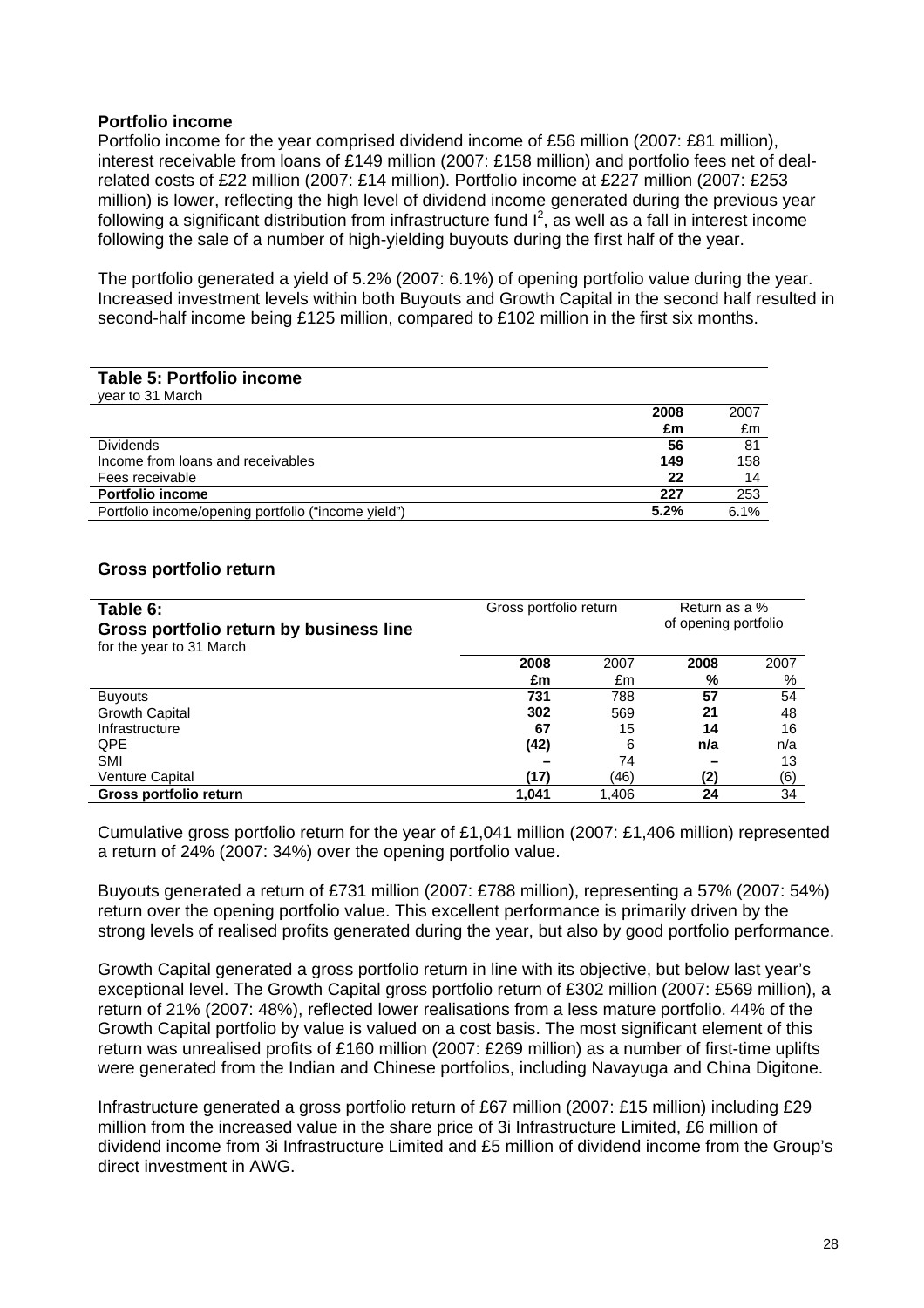The £42 million negative return for QPE was driven by the adverse movement in the share price of 3i Quoted Private Equity Limited since IPO.

SMI generated a gross portfolio return of £nil million (2007: £74 million). The lower gross portfolio return in the year was driven by lower levels of realised profits, as well as a fall in the multiples used to value the portfolio.

Venture Capital delivered a small loss of  $E(17)$  million (2007:  $E(46)$  million) or (2)% (2007: (6)%) over the opening portfolio value.

#### **Fees receivable from external funds**

An important element of our strategy is to grow the assets we manage or advise on behalf of others and to grow the level of fees 3i receives for advising or managing these funds. These fees have grown from £35 million in the year to 31 March 2004, when Eurofund IV was raised, to £60 million in the year to 31 March 2008.

In the year, the Group received or accrued fee income from its managed Buyout funds, 3i Infrastructure Limited, the 3i India Infrastructure Fund, and 3i Quoted Private Equity Limited. Fees received from the managed funds were £40 million (2007: £37 million) of which £26 million was from Eurofund V.

Total advisory fees of £9 million (2007: £nil) comprises £8 million (2007: £nil) from 3i Infrastructure Limited and £1 million (2007: £nil) from 3i Quoted Private Equity Limited. These fees are payable based on the gross investment value of the advisory companies.

This year we are recognising performance fees received from 3i Infrastructure Limited (£3 million). These performance fees, which are based on the growth in NAV per share per annum, are subject to an 8% hurdle. When the performance hurdle is met, 20% of the net asset growth above the 8% hurdle is receivable by 3i. The amount accrued is based on 3i Infrastructure Limited's most recent publicly available information.

#### **Carried interest receivable**

Carried interest aligns the incentivisation of 3i's investment staff and the management teams in 3i's portfolio with the interests of 3i's shareholders and those of fund investors.

Carried interest receivable, which comes principally from the Buyouts business, was £60 million (2007: £81 million). This was driven by the high level of realised profits generated from the sale of Eurofund IV assets during the year, including Care Principles, HSS and Coor Service Management.

#### **Carried interest and performance fees payable**

Carried interest payable amounted to £149 million (2007: £142 million). This was based on the level of realised profits generated during the year and the closing value of portfolio assets that remain unrealised. The increase in the year is a consequence of the sale of investments from more recent vintages which attract a higher rate of carry.

Performance fees are payable to investment staff on both 3i Infrastructure Limited and 3i Quoted Private Equity Limited. These totalled £3 million in the year (2007: £nil) and relate to 3i Infrastructure Limited.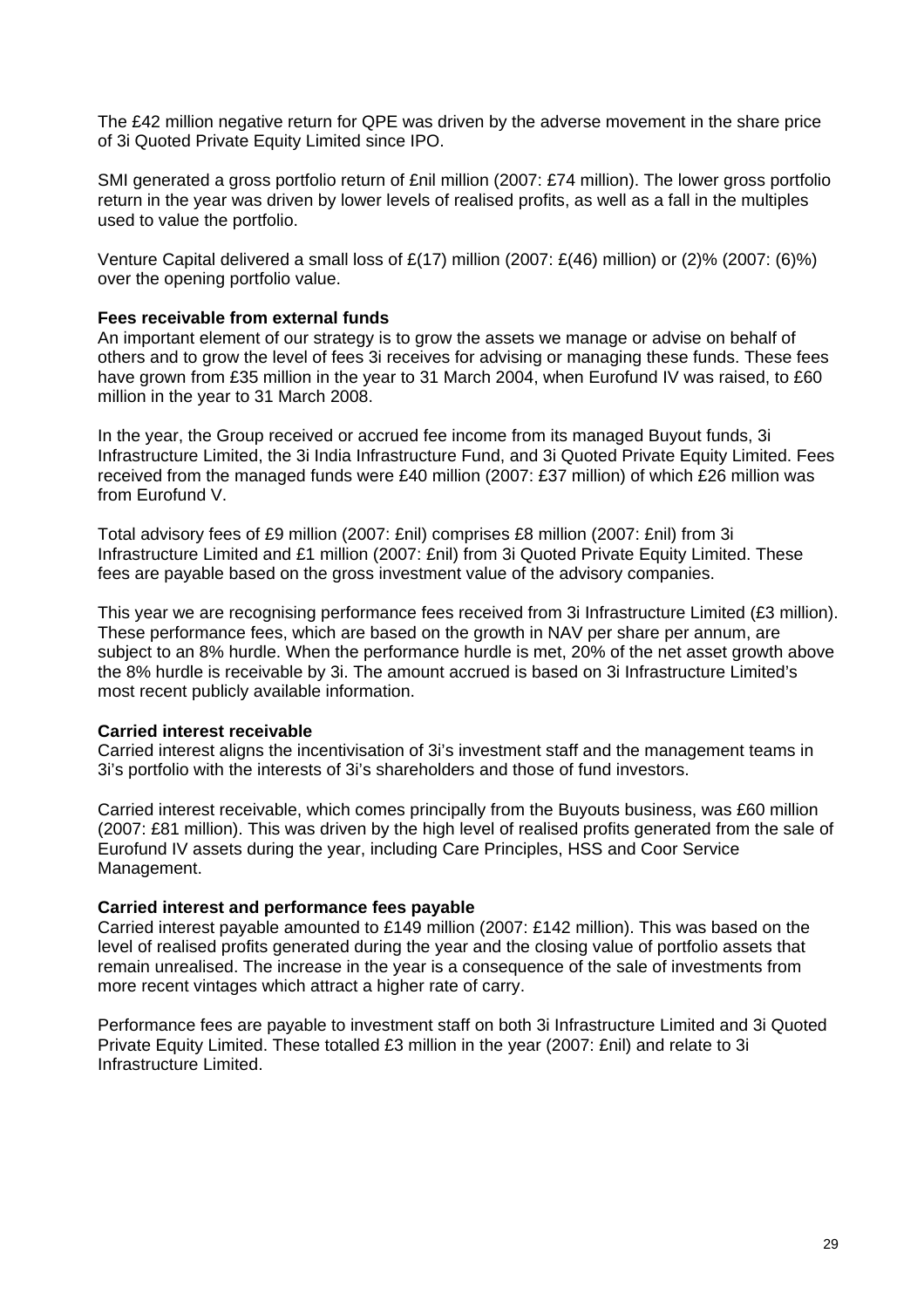#### **Operating expenses**

| <b>Table 7: Cost efficiency</b>                              |      |      |
|--------------------------------------------------------------|------|------|
| for the year to 31 March                                     |      |      |
|                                                              | 2008 | 2007 |
|                                                              | £m   | £m   |
| Operating expenses                                           | 274  | 255  |
| Fees receivable from external funds*                         | (57) | (37) |
| Net operating expenses                                       | 217  | 218  |
| Net operating expenses/opening portfolio ("cost efficiency") | 5.0% | 5.3% |

\*Net of £3 million performance fee from 3i Infrastructure Limited in 2008.

In March 2007, we announced the introduction of a new performance measure for cost efficiency: operating expenses (net of fund management and advisory fee income) as a percentage of opening portfolio value. The Group has published a mid-term target of 4.5% with a long-term objective of reducing this to 3.0%.

Operating expenses for the year were £274 million (2007: £255 million). This 7.5% increase followed two years of substantially higher increases (2007: 20.8%, 2006: 19.2%) to support significant geographic and business line expansion. The mid-term cost efficiency performance target stood at 5.0% for the year (2007: 5.3%).

With growth in assets under management of 37% in the year, including growth of 38% in 3i's direct portfolio, portfolio value has grown substantially ahead of the increase in operating expenses in the year. As a consequence, further progress towards the mid-term cost efficiency target is expected in the coming year.

#### **Other movements**

The most significant other movement in the year is the movement in the fair value of derivatives of £158 million. This increase almost entirely relates to fair value movements on the equity element of the convertible bond. The movement of this derivative is linked to movements in 3i Group plc's share price and to movements in the euro exchange rate. The movement in 3i's share price from £11.36 at 31 March 2007 to £8.30 at 31 March 2008 was the main reason for a £162 million gain.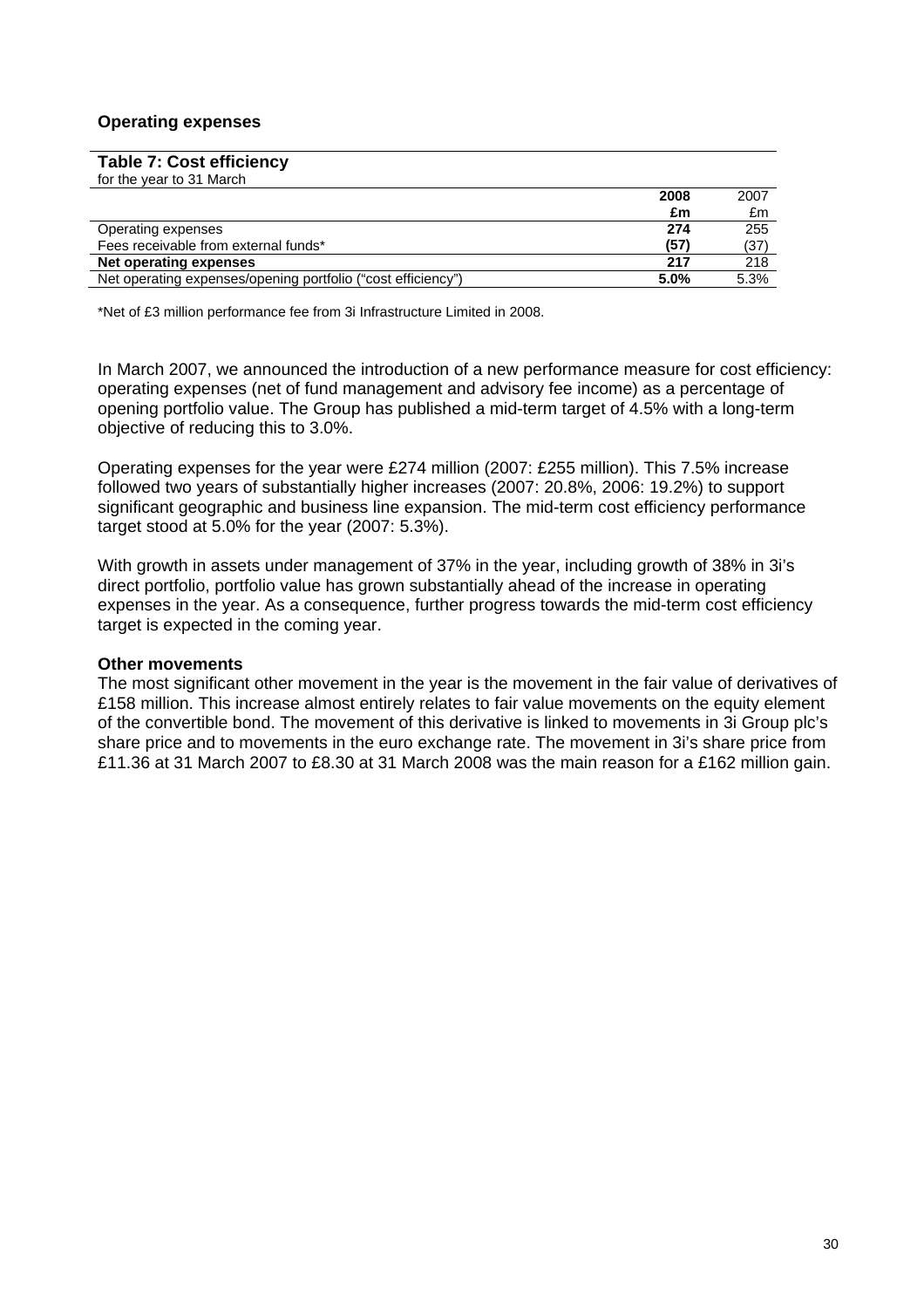#### **Portfolio and assets under management**

#### **Assets under management**

A key element of the Group's strategy is to increase our assets under management and the fees generated from those assets. Assets under management include 3i's directly held portfolio, managed unlisted funds, some of which are co-investment funds and advised listed funds. Where 3i has a direct investment in the funds that it manages or advises, this is held at fair value within the direct portfolio. The value of external funds under management is based on the value on which income is earned by the Group, which normally includes uninvested commitments and the accounting valuation of invested assets.

Assets under management grew by 37% in the year to £9,792 million (2007: £7,134 million). This has been driven by higher investment levels and value growth from 3i's direct portfolio as well as the £400 million launch of 3i Quoted Private Equity Limited fund. At 31 March 2008, external managed funds for the 3i India Infrastructure Fund were £348 million (the US\$1.2 billion final closing of this fund was announced on 16 April 2008).

#### **Table 8: Assets under management**

| as at 31 March       |       |       |
|----------------------|-------|-------|
|                      | 2008  | 2007  |
|                      | £m    | £m    |
| 3i direct portfolio  | 6.016 | 4,362 |
| Managed funds        | 3.143 | 2,387 |
| Advised quoted funds | 633   | 385   |
| Total                | 9.792 | 7.134 |

#### **Table 9: Portfolio value by business line and vintage**

| as at 31 March        |       |       |       |      |          |       |       |
|-----------------------|-------|-------|-------|------|----------|-------|-------|
|                       | 2008  | 2007  | 2006  | 2005 | Pre-2005 | 2008  | 2007  |
|                       | £m    | £m    | £m    | £m   | £m       | £m    | £m    |
| <b>Buyouts</b>        | 672   | 543   | 488   | 138  | 184      | 2.025 | 1,281 |
| <b>Growth Capital</b> | 1.009 | 536   | 457   | 124  | 240      | 2,366 | 1,460 |
| Infrastructure        | 40    | 461   | -     |      | ٠        | 501   | 469   |
| QPE.                  | 140   | 2     | -     | ۰    | ٠        | 142   | 20    |
| <b>SMI</b>            |       | ۰     |       |      | 243      | 244   | 391   |
| Venture Capital       | 72    | 139   | 99    | 84   | 344      | 738   | 741   |
| Total                 | 1,933 | 1,681 | 1.044 | 347  | 1.011    | 6,016 | 4,362 |
| Percentage            | 32%   | 28%   | 17%   | 6%   | 17%      |       |       |

#### **Table 10: Portfolio value by geography**  as at 31 March

|                           | 2008  | 2007  |
|---------------------------|-------|-------|
|                           | £m    | £m    |
| <b>Continental Europe</b> | 2,573 | 1,894 |
| UK                        | 2,250 | 1,792 |
| Asia                      | 679   | 373   |
| US                        | 497   | 283   |
| <b>Rest of World</b>      | 17    | 20    |
| Total                     | 6,016 | 4,362 |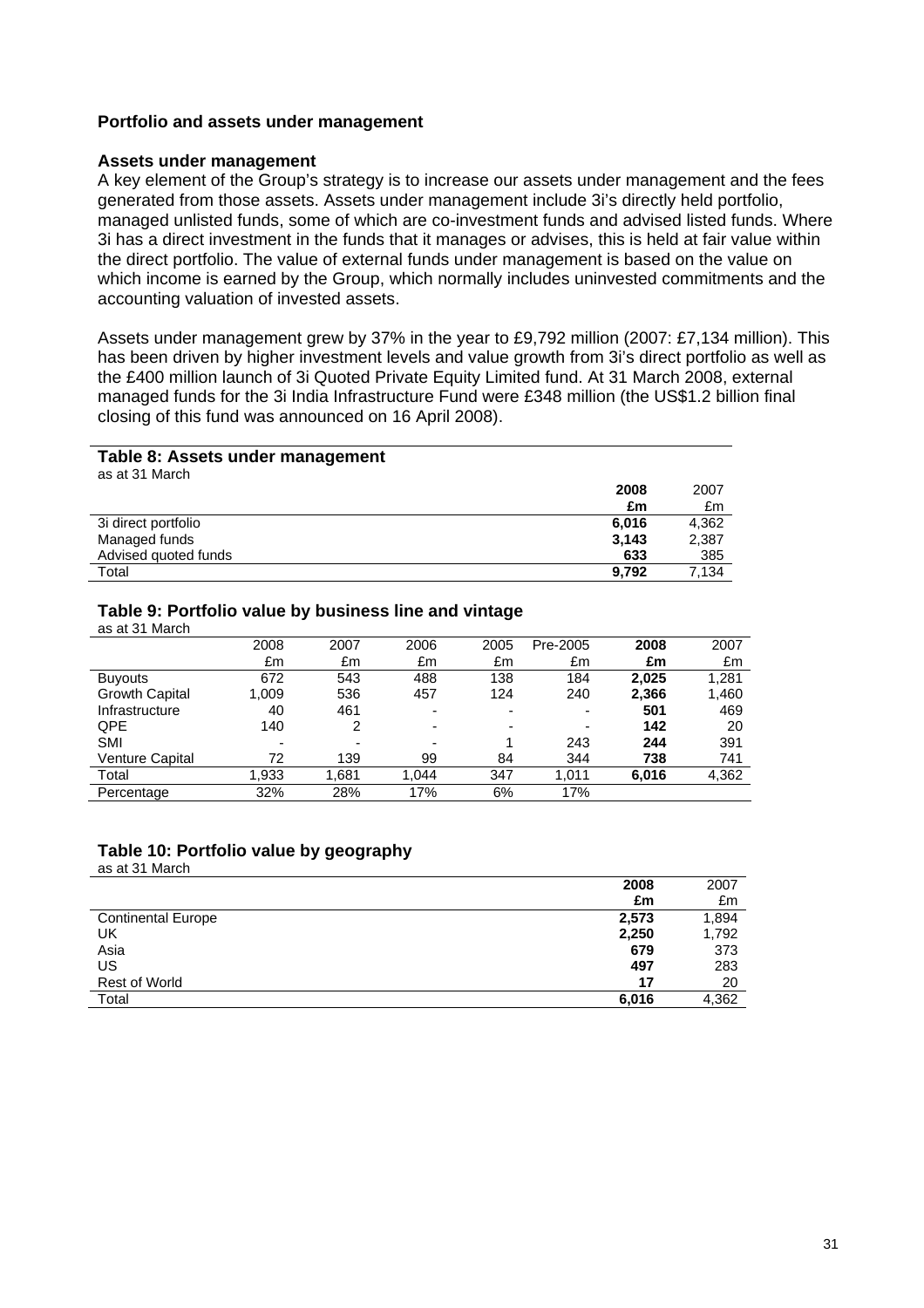#### **Portfolio assets directly owned by the Group**

|                              | 2008  | 2007  |
|------------------------------|-------|-------|
|                              | £m    | £m    |
| <b>Business Services</b>     | 819   | 586   |
| Consumer                     | 703   | 494   |
| <b>Financial Services</b>    | 415   | 222   |
| General Industrial           | 1,423 | 970   |
| Healthcare                   | 572   | 501   |
| Media                        | 455   | 338   |
| Oil, Gas and Power           | 316   | 175   |
| Technology                   | 670   | 587   |
|                              | 5,373 | 3,873 |
| Infrastructure               | 501   | 469   |
| <b>Quoted Private Equity</b> | 142   | 20    |
| Total                        | 6,016 | 4,362 |

#### **Table 11: 3i direct portfolio value by sector** as at 31 March

The value of 3i's direct portfolio exceeded £6 billion for the first time since flotation in 1994 and grew 38% in the year.

The value of the Asia portfolio increased by 82% in the year to £679 million (2007: £373 million) and now represents 11% of the total Group portfolio (2007: 9%). The first US Growth Capital investments, following the opening of the New York office, resulted in a value for the US portfolio of £497 million.

The overall number of investments in the portfolio has also continued to fall. As at 31 March 2008, the number of investments in the portfolio was 487 (395 excluding SMI) compared to 762 (469 excluding SMI) at the beginning of the year. The SMI programme resulted in 201 exits in the year and Venture Capital accounted for a reduction of 35.

The Growth Capital portfolio has increased by almost £1 billion in the year to £2,366 million (2007: £1,460 million) and now represents 39% of the Group portfolio. The Buyouts portfolio increased by 58% in the year to £2,025 million (2007: £1,281 million), despite realising over 38% of the opening portfolio value. The value of the Venture Capital portfolio at £738 million is broadly in line with the value at the start of the year (2007: £741 million).

#### **Assets managed or advised by 3i**

#### **Table 12: Managed and advised funds**

|                                  |                  |           |            | Invested at |
|----------------------------------|------------------|-----------|------------|-------------|
|                                  |                  |           |            | March       |
|                                  |                  |           | 3i         | 2008        |
| Fund                             | Date closed      | Fund size | commitment | %           |
| Eurofund III                     | <b>July 1999</b> | €1.990m   | €995m      | 93%         |
| Eurofund IV                      | June 2004        | €3,067m   | €1.941m    | 93%         |
| Eurofund V                       | November 2006    | €5.000m   | €2.780m    | 40%         |
| 3i Infrastructure Limited        | March 2007       | £700m     | £325m      | 88%         |
| 3i Quoted Private Equity Limited | <b>June 2007</b> | £400m     | £181m      | 26%         |
| 3i India Infrastructure Fund*    | March 2008       | \$1.195m  | \$250m     | 28%         |

\*First close in October 2007 at \$500 million, including a commitment of \$250 million from 3i Group plc and \$250 million from 3i Infrastructure Limited.

These have grown by 37% (2007: 25%) in the period, reflecting growth in investment, the launch of 3i Quoted Private Equity Limited, a good performance from 3i Infrastructure Limited and value growth from Buyout co-investment funds managed by 3i. The source of these funds is well diversified internationally and by type of investor. Eurofund V has 62 Limited Partners and the 3i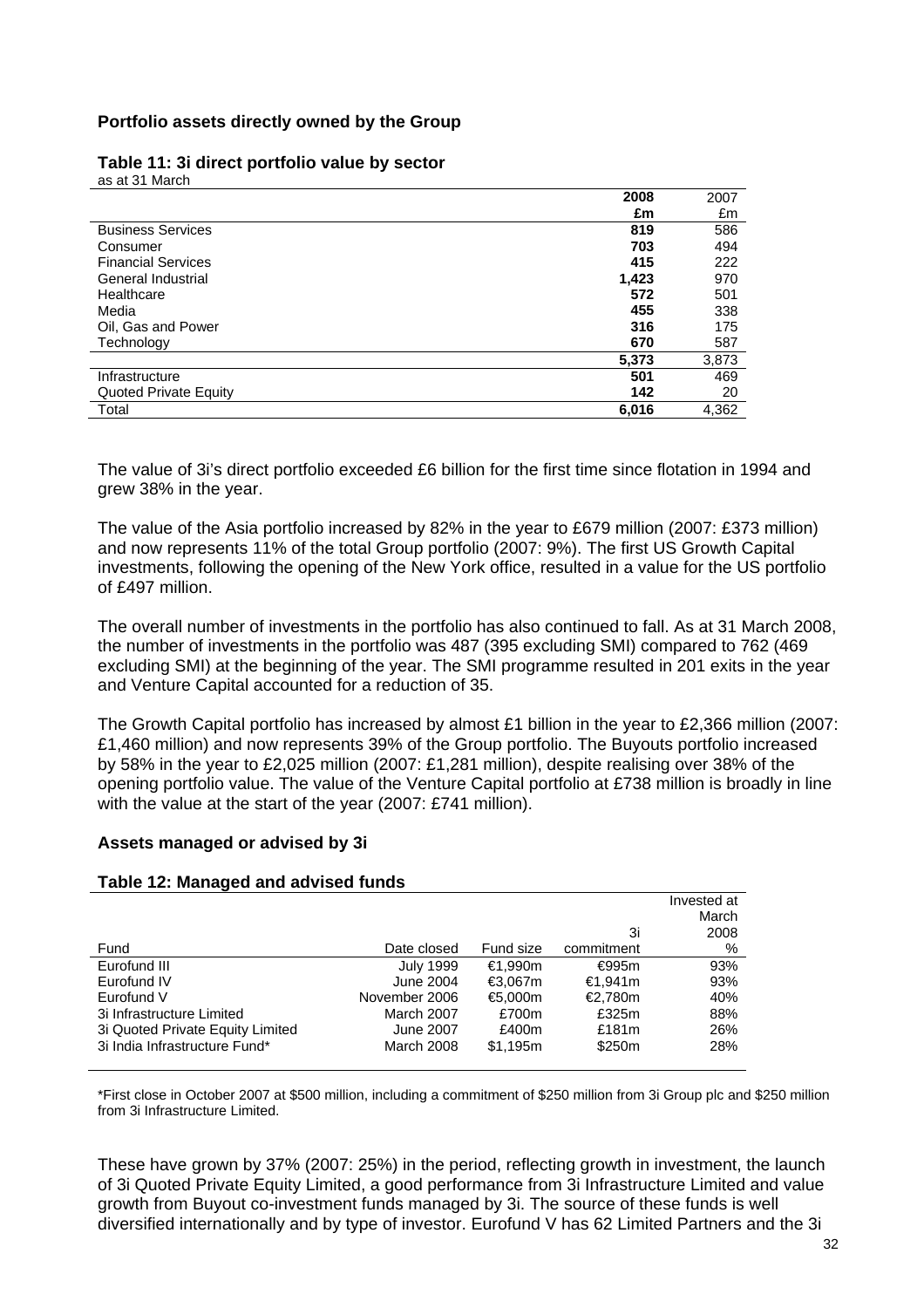India Infrastructure Fund 14 Limited Partners, excluding 3i and 3i Infrastructure Limited. 3i Quoted Private Equity Limited and 3i Infrastructure Limited are both listed companies.

| Investor base for non-listed funds managed and advised by type of investor                | %    |
|-------------------------------------------------------------------------------------------|------|
| <b>Financial institutions</b>                                                             | 11   |
| Fund of funds                                                                             | 24   |
| Insurance companies                                                                       | 18   |
| Pension funds                                                                             | 27   |
| Private individuals                                                                       |      |
| Endowment                                                                                 | 4    |
| Corporate investors                                                                       |      |
| Government agencies                                                                       | 13   |
| Other                                                                                     |      |
| Investor base for non-listed funds managed and advised by geographical<br><b>location</b> | $\%$ |
| North American                                                                            | 28   |
| Middle East                                                                               | 9    |
| Asia                                                                                      | 8    |
| UK.                                                                                       | 20   |
| <b>Rest of Europe</b>                                                                     | 35   |

#### **Capital structure, gearing and liquidity**

#### **Capital structure**

3i's capital structure comprises shareholders' funds, long-term and short-term borrowings, as well as liquid treasury assets. The Board is committed to achieving capital efficiency and targets an optimum gearing ratio of debt to shareholders' funds of between 30% to 40% through the cycle.

During the year, the Group returned £808 million to shareholders through a bonus issue of B shares. In addition, 12 million shares were purchased on market for an aggregate consideration of £120 million, and subsequently cancelled.

The Group's €550 million convertible bond has a maturity date of 1 August 2008. The terms of the bond provide for a number of settlement options dependent on whether a conversion notice is received from a bondholder or arises on maturity. It is also the Group's intention to refinance its €550 million convertible bond, which matures on 1 August 2008, through the issuance of another convertible bond. The new £425 million convertible bond will have an effective conversion premium of 60% and will mature in 2011.

#### **Gearing**

Capital efficiency improved during the year due to net investment of £(418) million (2007: net divestment of £862 million) and the return of a total of £928 million (2007: £774 million) to shareholders. Gearing at 31 March 2008 was 40% (2007: 0%).

#### **Liquidity**

3i had cash and liquid deposits totalling £796 million at 31 March 2008 (2007: £2,154 million) and undrawn committed facilities of £286 million (2007: £491 million).

#### **Growth in diluted net asset value**

The net asset value per ordinary share rose from £9.32 at 31 March 2007 to £10.77 at the year end, an increase of £1.45. The increase before dilution due to the £808 million return of capital and dividends paid to shareholders in the year, was £1.94. This represents a gross return before shareholder distributions of 21%.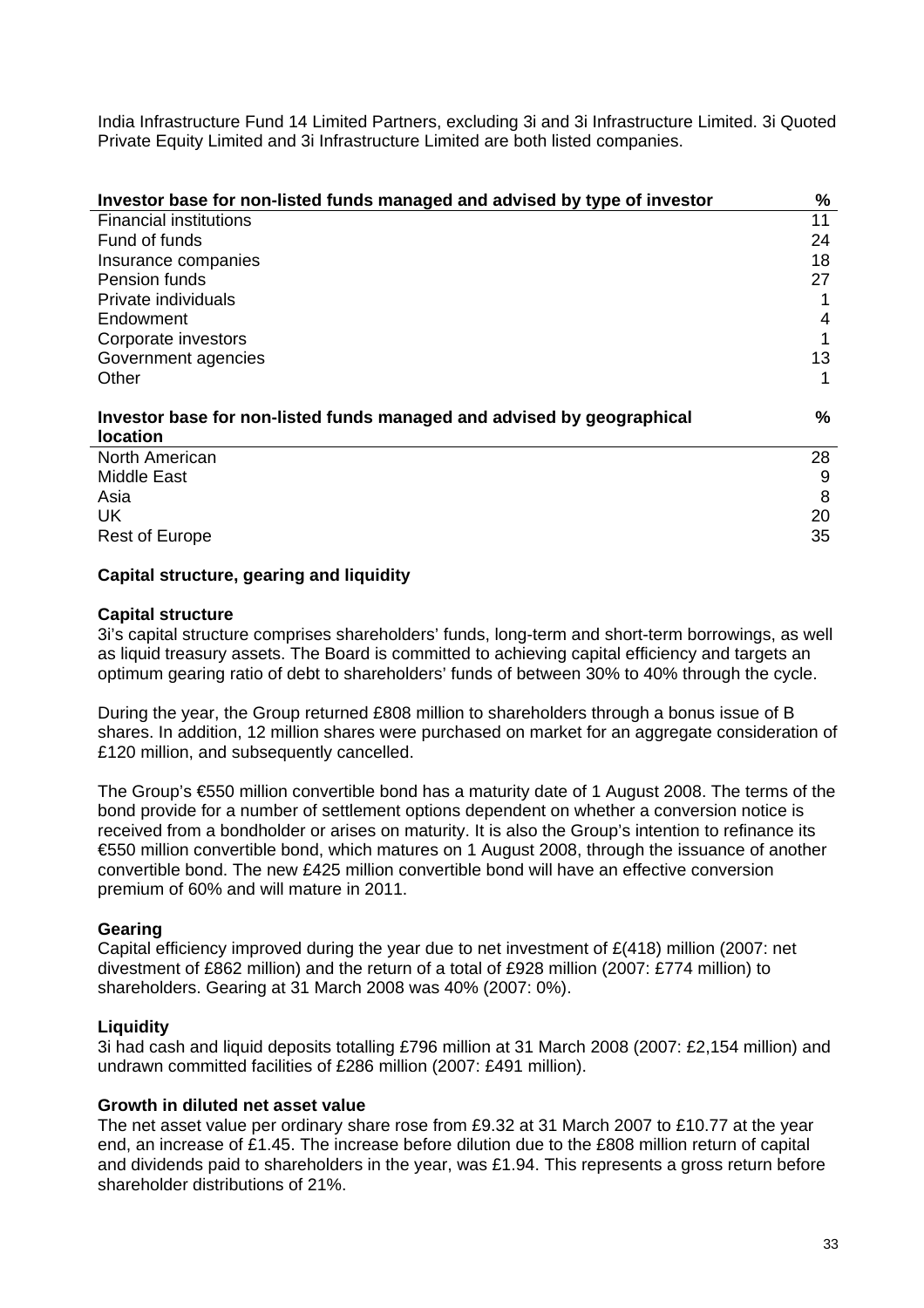#### **Table 13: Group balance sheet**

| as at 31 March                    |         |         |
|-----------------------------------|---------|---------|
|                                   | 2008    | 2007    |
| Shareholders' funds               | £4.057m | £4.249m |
| Net borrowings/(surplus)          | £1.638m | £(1)m   |
| Gearing                           | 40%     | 0%      |
| Diluted net asset value per share | £10.77  | £9.32   |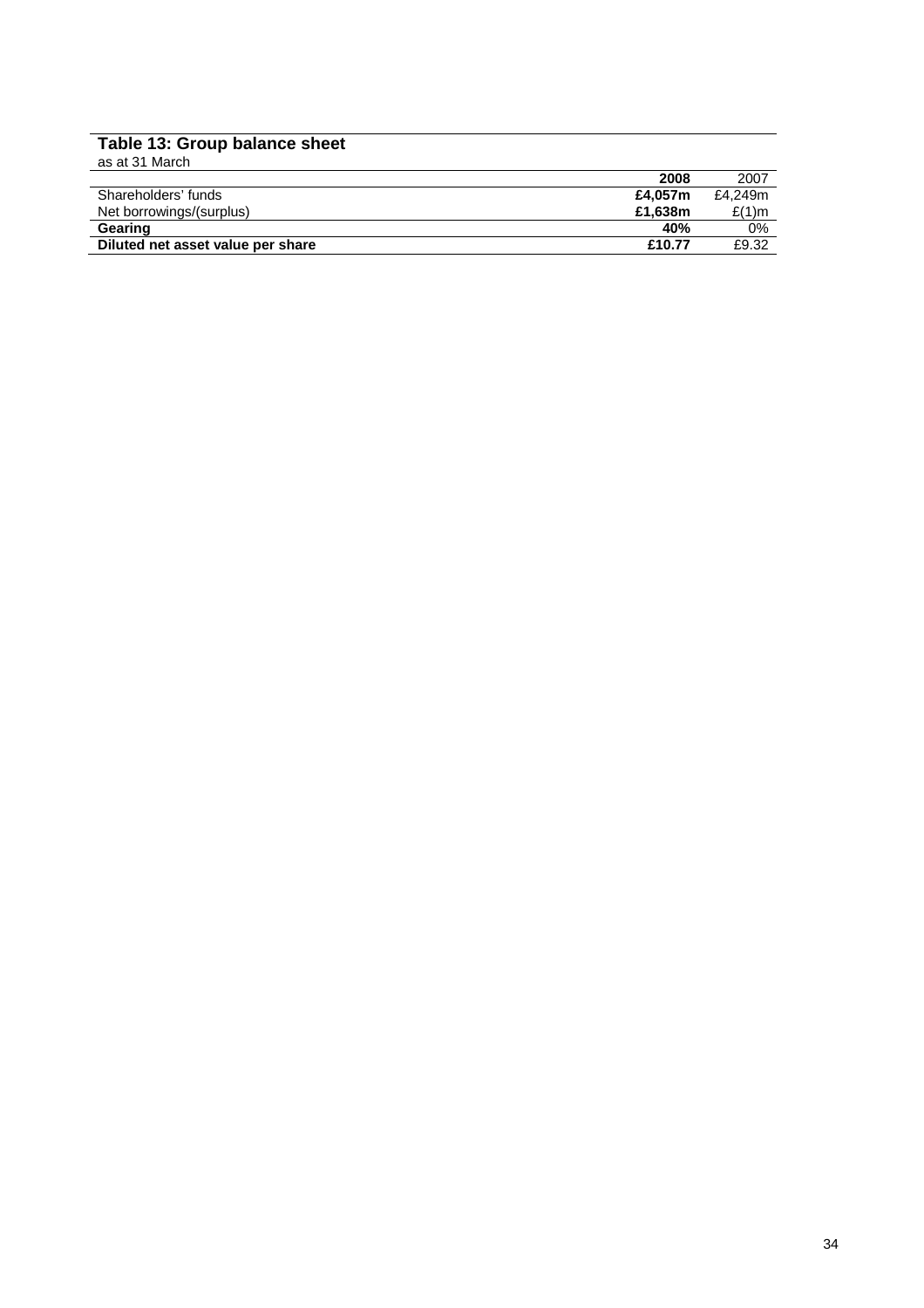# **Consolidated income statement**

|  |  | for the year to 31 March |
|--|--|--------------------------|
|  |  |                          |

|                                                            |              | 2008  | 2007     |
|------------------------------------------------------------|--------------|-------|----------|
|                                                            | <b>Notes</b> | £m    | £m       |
| Realised profits over value on the disposal of investments |              | 523   | 830      |
| Unrealised profits on the revaluation of investments       |              | 291   | 323      |
|                                                            |              | 814   | 1,153    |
| Portfolio income                                           |              |       |          |
| <b>Dividends</b>                                           |              | 56    | 81       |
| Income from loans and receivables                          |              | 149   | 158      |
| Fees receivable                                            |              | 22    | 14       |
| Gross portfolio return                                     | 1            | 1,041 | 1,406    |
| Fees receivable from external funds                        |              | 60    | 37       |
| Carried interest                                           |              |       |          |
| Carried interest receivable from external funds            |              | 60    | 81       |
| Carried interest and performance fees payable              |              | (152) | (142)    |
| Operating expenses                                         |              | (274) | (255)    |
| Net portfolio return                                       |              | 735   | 1.127    |
| Treasury interest receivable                               |              | 89    | 91       |
| Interest payable                                           |              | (105) | (100)    |
| Movements in the fair value of derivatives                 |              | 158   | (29)     |
| Exchange movements                                         |              | (44)  | (31)     |
| Other income                                               |              |       |          |
| <b>Profit before tax</b>                                   |              | 834   | 1,059    |
| Income taxes                                               |              | (6)   | (3)      |
| Profit after tax and profit for the year                   |              | 828   | 1,056    |
|                                                            |              |       |          |
| <b>Earnings per share</b>                                  |              |       |          |
| Basic (pence)                                              | 2            | 207.9 | 220.4*   |
| Diluted (pence)                                            | 2            | 173.4 | $217.9*$ |
|                                                            |              |       |          |

\*Restated for the deduction of own shares not previously taken into account.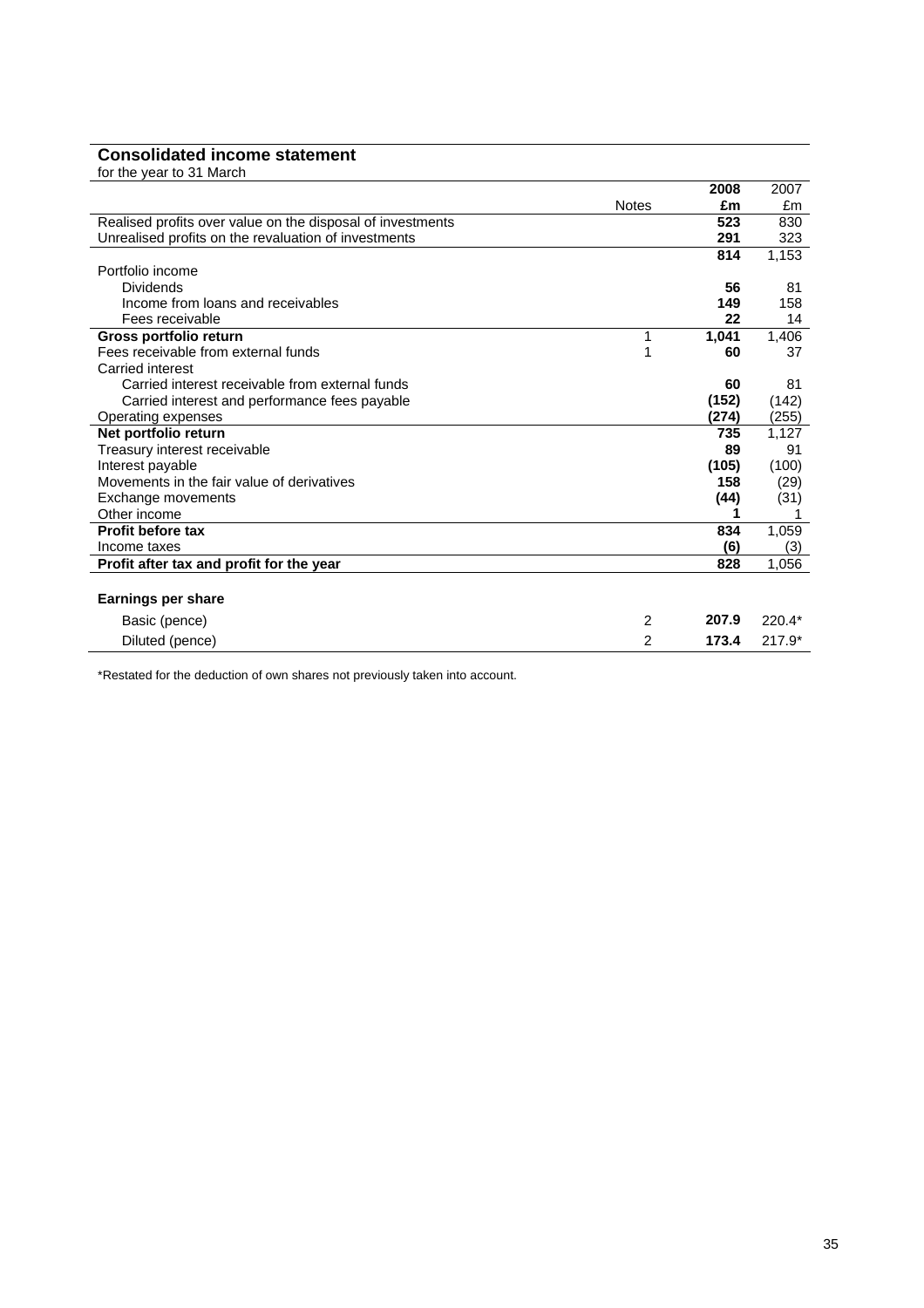#### **Statement of recognised income and expense**

| for the year to 31 March                                  |       |       |         |         |
|-----------------------------------------------------------|-------|-------|---------|---------|
|                                                           | Group | Group | Company | Company |
|                                                           | 2008  | 2007  | 2008    | 2007    |
|                                                           | £m    | £m    | £m      | £m      |
| Profit for the year                                       | 828   | 1,056 | 882     | 1,099   |
| Exchange differences on translation of foreign operations | 6     | 5     |         |         |
| Revaluation of own-use property                           | (1)   |       | (1)     |         |
| Actuarial (losses)/gains                                  | (41)  | 13    |         |         |
| Total recognised income and expense for the year          | 792   | 1.075 | 881     | 1,100   |
|                                                           |       |       |         |         |
| Analysed in reserves as:                                  |       |       |         |         |
| Revenue                                                   | 111   | 134   | 94      | 88      |
| Capital                                                   | 675   | 936   | 787     | 1.012   |
| <b>Translation reserve</b>                                |       | 5     |         |         |
|                                                           | 792   | 1.075 | 881     | 1.100   |

#### **Reconciliation of movements in equity**

| for the year to 31 March                         |       |       |         |         |
|--------------------------------------------------|-------|-------|---------|---------|
|                                                  | Group | Group | Company | Company |
|                                                  | 2008  | 2007  | 2008    | 2007    |
|                                                  | £m    | £m    | £m      | £m      |
| Total equity at start of year                    | 4.249 | 4,006 | 4,020   | 3,746   |
| Total recognised income and expense for the year | 792   | 1.075 | 881     | 1,100   |
| Share-based payments                             | 8     | 9     | 8       | 9       |
| Ordinary dividends                               | (70)  | (79)  | (70)    | (79)    |
| Issue of B shares                                | (808) | (700) | (808)   | (700)   |
| Issues of ordinary shares                        | 19    | 18    | 19      | 18      |
| Buy-back of ordinary shares                      | (120) | (74)  | (120)   | (74)    |
| Own shares                                       | (13)  | (6)   |         |         |
| Total equity at end of year                      | 4,057 | 4,249 | 3,930   | 4,020   |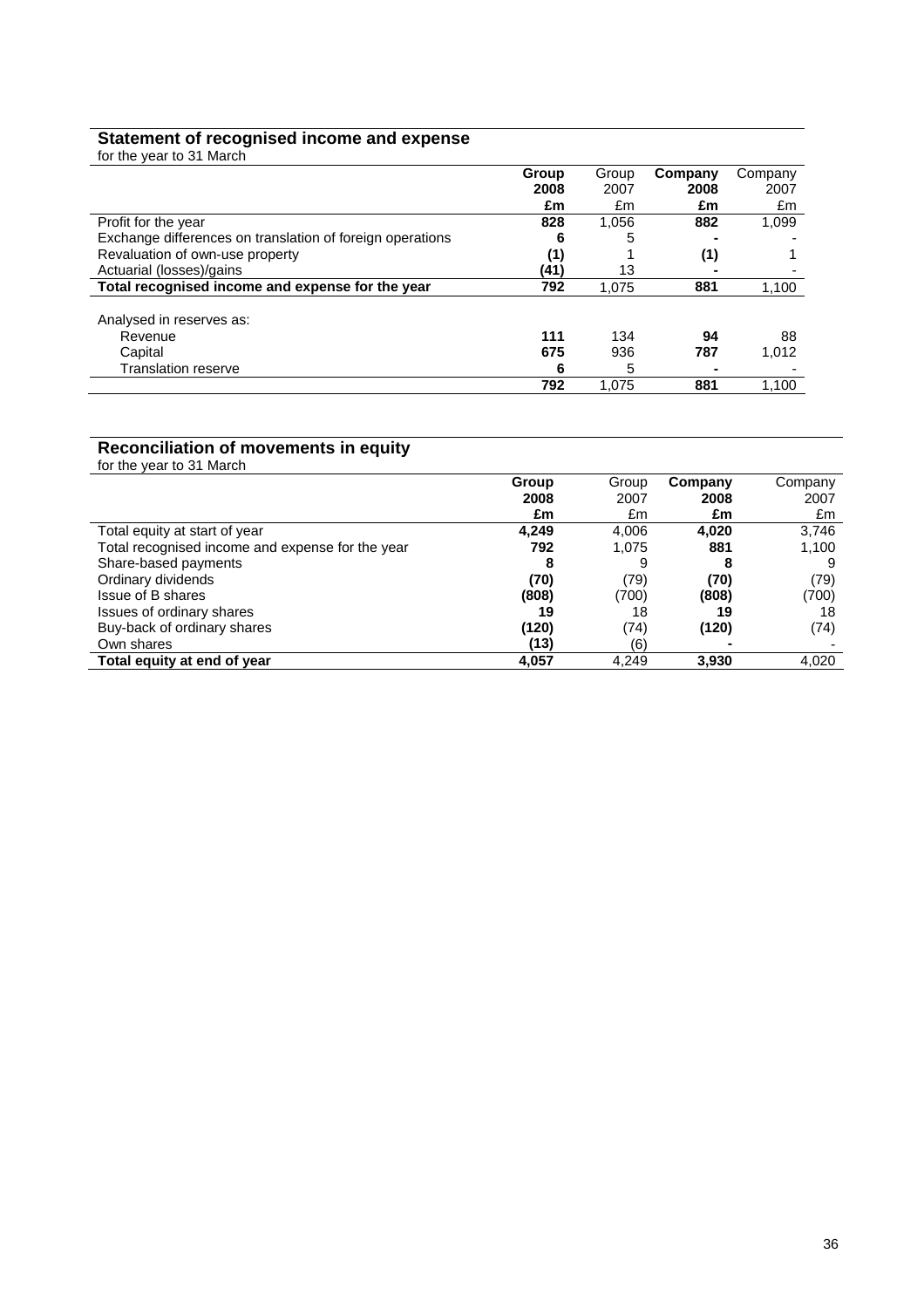#### **Balance sheet**

|                                      | Group<br>2008 | Group<br>2007 | Company<br>2008 | Company<br>2007 |
|--------------------------------------|---------------|---------------|-----------------|-----------------|
|                                      | £m            | £m            | £m              | £m              |
| <b>Assets</b>                        |               |               |                 |                 |
| <b>Non-current assets</b>            |               |               |                 |                 |
| Investments                          |               |               |                 |                 |
| Quoted equity investments            | 889           | 570           | 770             | 498             |
| Unquoted equity investments          | 3,209         | 2,609         | 1,050           | 1,253           |
| Loans and receivables                | 1,918         | 1,183         | 513             | 474             |
| <b>Investment portfolio</b>          | 6,016         | 4,362         | 2,333           | 2,225           |
| Carried interest receivable          | 75            | 83            | 75              | 83              |
| Interests in Group entities          |               |               | 3,140           | 1,766           |
| Property, plant and equipment        | 30            | 32            | 8               | 9               |
| <b>Total non-current assets</b>      | 6,121         | 4,477         | 5,556           | 4,083           |
| <b>Current assets</b>                |               |               |                 |                 |
| Other current assets                 | 49            | 197           | 182             | 168             |
| Derivative financial instruments     | 24            | 21            | 24              | 21              |
| Deposits                             | 44            | 1,668         | 25              | 1,668           |
| Cash and cash equivalents            | 752           | 486           | 611             | 346             |
| <b>Total current assets</b>          | 869           | 2,372         | 842             | 2,203           |
| <b>Total assets</b>                  | 6,990         | 6,849         | 6,398           | 6,286           |
|                                      |               |               |                 |                 |
| <b>Liabilities</b>                   |               |               |                 |                 |
| <b>Non-current liabilities</b>       |               |               |                 |                 |
| Carried interest payable             | (110)         | (153)         |                 | (153)           |
| Loans and borrowings                 | (1,509)       | (916)         | (1, 224)        | (843)           |
| <b>B</b> shares                      | (21)          | (11)          | (21)            | (11)            |
| Subordinated liabilities             | (14)          | (21)          |                 |                 |
| Retirement benefit deficit           | (38)          | (1)           |                 |                 |
| Deferred income taxes                | (2)           | (1)           |                 |                 |
| Provisions                           | (5)           | (7)           |                 |                 |
| <b>Total non-current liabilities</b> | (1,699)       | (1, 110)      | (1, 245)        | (1,007)         |
| <b>Current liabilities</b>           |               |               |                 |                 |
| Trade and other payables             | (166)         | (179)         | (308)           | (191)           |
| Carried interest payable             | (140)         | (71)          |                 | (42)            |
| Loans and borrowings                 | (373)         | (675)         | (373)           | (474)           |
| Convertible bonds                    | (433)         | (363)         | (433)           | (363)           |
| Derivative financial instruments     | (108)         | (189)         | (108)           | (188)           |
| Current income taxes<br>Provisions   | (5)<br>(9)    | (2)<br>(11)   | (1)             | (1)             |
| <b>Total current liabilities</b>     | (1, 234)      | (1, 490)      | (1, 223)        | (1, 259)        |
| <b>Total liabilities</b>             | (2, 933)      | (2,600)       | (2, 468)        | (2, 266)        |
|                                      | 4,057         | 4,249         | 3,930           | 4,020           |
| <b>Net assets</b>                    |               |               |                 |                 |
| <b>Equity</b>                        |               |               |                 |                 |
| Issued capital                       | 283           | 289           | 283             | 289             |
| Share premium                        | 397           | 387           | 397             | 387             |
| Capital redemption reserve           | 42            | 27            | 42              | 27              |
| Share-based payment reserve          | 21            | 18            | 21              | 18              |
| <b>Translation reserve</b>           | 11            | 5             |                 |                 |
| Capital reserve                      | 3,026         | 3,280         | 2,877           | 3,013           |
| Revenue reserve                      | 359           | 318           | 310             | 286             |
| Own shares                           | (82)          | (75)          |                 |                 |
| <b>Total equity</b>                  | 4,057         | 4,249         | 3,930           | 4,020           |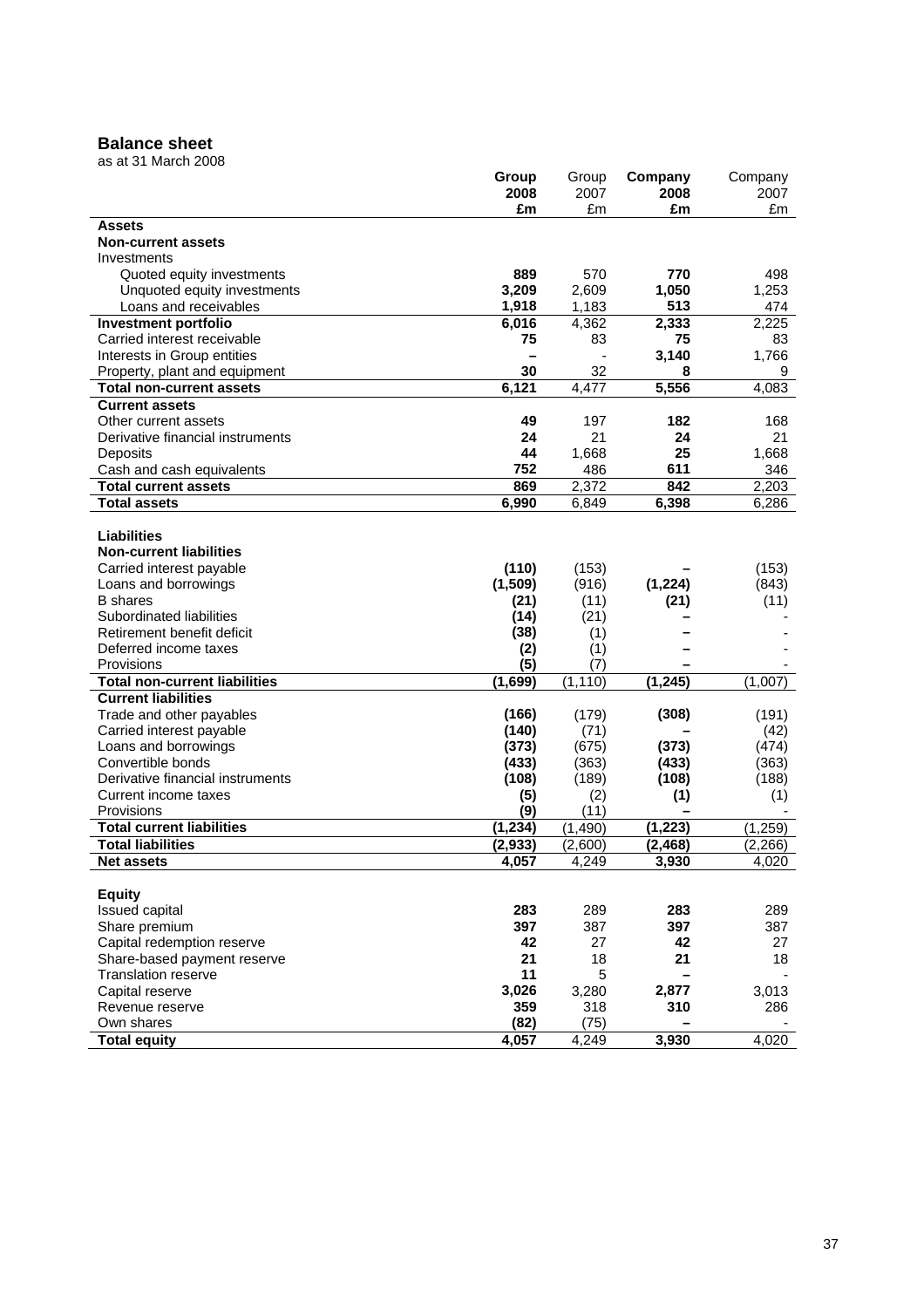#### **Cash flow statement**

for the year to 31 March

|                                            | Group   | Group            | Company  | Company      |
|--------------------------------------------|---------|------------------|----------|--------------|
|                                            | 2008    | 2007             | 2008     | 2007         |
|                                            | £m      | £m               | £m       | £m           |
| Cash flow from operating activities        |         |                  |          |              |
| Purchase of investments                    | (2,072) | (1,503)          | (2, 246) | (1,693)      |
| Proceeds from investments                  | 1,824   | 2,364            | 1,733    | 2,458        |
| Interest received                          | 47      | 68               | 21       | 47           |
| Dividends received                         | 56      | 66               | 45       | 30           |
| Portfolio fees received                    | 22      | 17               |          |              |
| Fees received from external funds          | 61      | 37               |          |              |
| Carried interest received                  | 67      | 76               | 67       | 76           |
| Carried interest paid                      | (154)   | (58)             |          |              |
| Operating expenses                         | (243)   | (202)            | (108)    | (114)        |
| Income taxes paid                          | (7)     | (8)              | 3        |              |
| Net cash flow from operations              | (399)   | 857              | (485)    | 804          |
|                                            |         |                  |          |              |
| Cash flow from financing activities        |         |                  |          |              |
| Proceeds from issues of share capital      | 19      | 18               | 19       | 18           |
| Buy-back of ordinary shares                | (120)   | (74)             | (120)    | (74)         |
| Purchase of own shares                     | (21)    | (20)             |          |              |
| Disposal of own shares                     | 8       | 8                |          |              |
| Repurchase of B shares                     | (798)   | (689)            | (798)    | (689)        |
| Dividend paid                              | (70)    | (79)             | (70)     | (79)         |
| Interest received                          | 95      | 80               | 88       | 73           |
| Interest paid                              | (125)   | (101)            | (79)     | (81)         |
| Proceeds from long-term borrowings         | 591     | 1                | 592      |              |
| Repayment of long-term borrowings          | (413)   | (2)              | (401)    |              |
| Net cash flow from short-term borrowings   | (133)   | 211              | (133)    | 213          |
| Net cash flow from deposits                | 1,624   | (560)            | 1,643    | (616)        |
| Net cash flow from financing activities    | 657     | (1, 207)         | 741      | (1, 235)     |
|                                            |         |                  |          |              |
| Cash flow from investing activities        |         |                  |          |              |
| Purchase of property, plant and equipment  | (6)     | (9)              |          |              |
| Sales of property, plant and equipment     | 1       | 2                |          | 1            |
| Net cash flow from investing activities    | (5)     | $\overline{(7)}$ | −        | $\mathbf{1}$ |
| Change in cash and cash equivalents        | 253     | (357)            | 256      | (430)        |
|                                            | 486     | 847              | 346      | 776          |
| Cash and cash equivalents at start of year | 13      |                  | 9        |              |
| Effect of exchange rate fluctuations       |         | (4)              |          |              |
| Cash and cash equivalents at end of year   | 752     | 486              | 611      | 346          |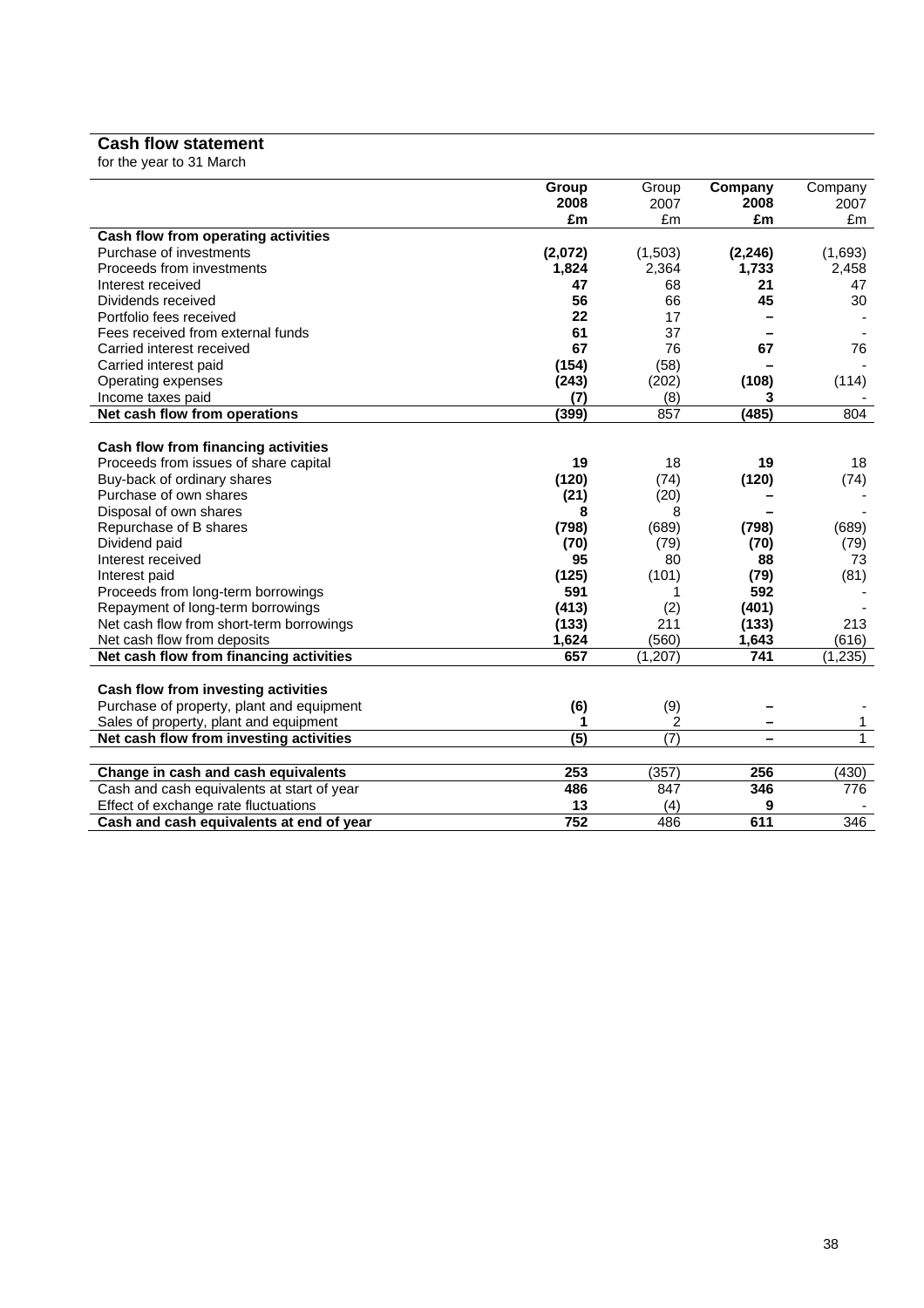# Notes to the financial statements

# **1. Segmental analysis**

|                           |                |              |                       | Quote          | <b>Smaller</b>     |                |          |
|---------------------------|----------------|--------------|-----------------------|----------------|--------------------|----------------|----------|
|                           |                | Growth       |                       | <b>Private</b> | <b>Minority</b>    | <b>Venture</b> |          |
|                           | <b>Buyouts</b> | Capital      | <b>Infrastructure</b> | <b>Equity</b>  | <b>Investments</b> | Capital        | Total    |
| Year to 31 March 2008     | £m             | £m           | £m                    | £m             | £m                 | £m             | £m       |
| Gross portfolio return    |                |              |                       |                |                    |                |          |
| Realised profits over     |                |              |                       |                |                    |                |          |
| value on the disposal of  |                |              |                       |                |                    |                |          |
| investments               | 370            | 75           | 6                     |                | 7                  | 65             | 523      |
| Unrealised profits on the |                |              |                       |                |                    |                |          |
| revaluation of            |                |              |                       |                |                    |                |          |
| investments               | 245            | 160          | 43                    | (42)           | (27)               | (88)           | 291      |
| Portfolio income          | 116            | 67           | 18                    |                | 20                 | 6              | 227      |
|                           | 731            | 302          | 67                    | (42)           |                    | (17)           | 1,041    |
| Fees receivable from      |                |              |                       |                |                    |                |          |
| external funds            | 39             | $\mathbf{2}$ | 18                    | 1              |                    |                | 60       |
| <b>Net</b>                |                |              |                       |                |                    |                |          |
| (investment)/divestment   |                |              |                       |                |                    |                |          |
| Realisation proceeds      | 858            | 503          | 57                    | 18             | 136                | 170            | 1,742    |
| Investment                | (788)          | (990)        | (38)                  | (182)          | (6)                | (156)          | (2, 160) |
|                           | 70             | (487)        | 19                    | (164)          | 130                | 14             | (418)    |
| <b>Balance sheet</b>      |                |              |                       |                |                    |                |          |
| Value of investment       |                |              |                       |                |                    |                |          |
| portfolio at end of year  | 2,025          | 2,366        | 501                   | 142            | 244                | 738            | 6,016    |

|                           |                |         |                | Quote   | Smaller     |         |         |
|---------------------------|----------------|---------|----------------|---------|-------------|---------|---------|
|                           |                | Growth  |                | Private | Minority    | Venture |         |
|                           | <b>Buyouts</b> | Capital | Infrastructure | Equity  | Investments | Capital | Total   |
| Year to 31 March 2007     | £m             | £m      | £m             | £m      | £m          | £m      | £m      |
| Gross portfolio return    |                |         |                |         |             |         |         |
| Realised profits over     |                |         |                |         |             |         |         |
| value on the disposal of  |                |         |                |         |             |         |         |
| investments               | 538            | 235     | (15)           |         | 60          | 12      | 830     |
| Unrealised profits on the |                |         |                |         |             |         |         |
| revaluation of            |                |         |                |         |             |         |         |
| investments               | 123            | 269     | 3              | 6       | (17)        | (61)    | 323     |
| Portfolio income          | 127            | 65      | 27             | ٠       | 31          | 3       | 253     |
|                           | 788            | 569     | 15             | 6       | 74          | (46)    | 1,406   |
| Fees receivable from      |                |         |                |         |             |         |         |
| external funds            | 33             | 3       |                |         |             | 1       | 37      |
| <b>Net</b>                |                |         |                |         |             |         |         |
| (investment)/divestment   |                |         |                |         |             |         |         |
| Realisation proceeds      | 1,341          | 691     | 5              |         | 214         | 187     | 2,438   |
| Investment                | (498)          | (482)   | (380)          | (14)    | (2)         | (200)   | (1,576) |
|                           | 843            | 209     | (375)          | (14)    | 212         | (13)    | 862     |
| <b>Balance sheet</b>      |                |         |                |         |             |         |         |
| Value of investment       |                |         |                |         |             |         |         |
| portfolio at end of year  | 1,281          | 1,460   | 469            | 20      | 391         | 741     | 4,362   |

|                                              |       | <b>Continental</b> |       |       | <b>Rest of</b> |         |
|----------------------------------------------|-------|--------------------|-------|-------|----------------|---------|
|                                              | UK    | Europe             | Asia  | US    | World          | Total   |
| Year to 31 March 2008                        | £m    | £m                 | £m    | £m    | £m             | £m      |
| Gross portfolio return                       | 372   | 559                | 149   | (30)  | (9)            | 1,041   |
| Fees receivable from external funds          | 37    | 18                 | 5     |       |                | 60      |
| Net (investment)/divestment                  |       |                    |       |       |                |         |
| <b>Realisation proceeds</b>                  | 783   | 894                | 25    | 40    |                | 1.742   |
| Investment                                   | (972) | (707)              | (171) | (303) |                | (2,160) |
|                                              | (189) | 187                | (146) | (263) | (7)            | (418)   |
| <b>Balance sheet</b>                         |       |                    |       |       |                |         |
| Value of investment portfolio at end of year | 2.250 | 2,573              | 679   | 497   | 17             | 6,016   |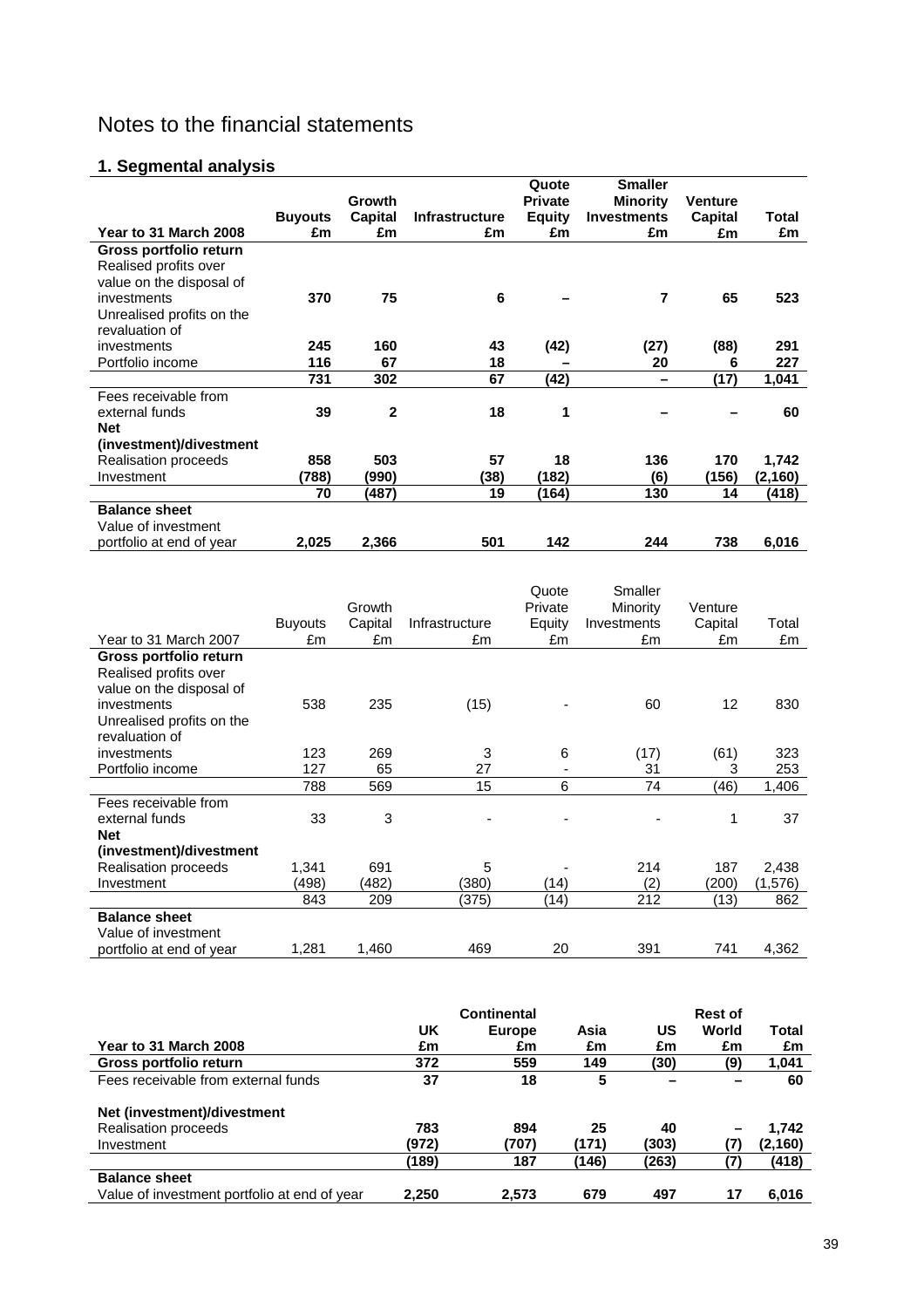|                                                          | UK    | Continental<br>Europe | Asia  | US            | Rest of<br>World | Total          |
|----------------------------------------------------------|-------|-----------------------|-------|---------------|------------------|----------------|
| Year to 31 March 2007                                    | £m    | £m                    | £m    | £m            | £m               | £m             |
| Gross portfolio return                                   | 716   | 692                   | 25    | (27)          |                  | 1,406          |
| Fees receivable from external funds                      | 31    | 6                     |       |               |                  | 37             |
|                                                          |       |                       |       |               |                  |                |
| Net (investment)/divestment                              |       |                       |       |               |                  |                |
| Realisation proceeds                                     | 1,169 | 1,159                 | 54    | 56            |                  | 2,438          |
| Investment                                               | (650) | (560)                 | (259) | (92)          | (15)             | (1,576)        |
|                                                          | 519   | 599                   | (205) | (36)          | (15)             | 862            |
| <b>Balance sheet</b>                                     |       |                       |       |               |                  |                |
| Value of investment portfolio at end of year             | 1,792 | 1,894                 | 373   | 283           | 20               | 4,362          |
|                                                          |       |                       |       |               |                  |                |
|                                                          |       |                       |       |               |                  |                |
| 2. Per share information                                 |       |                       |       |               |                  |                |
|                                                          |       |                       |       | 2008          |                  | 2007           |
| Net assets per share (pence)                             |       |                       |       |               |                  |                |
| Basic                                                    |       |                       |       | 1,091         |                  | 944            |
| <b>Diluted</b>                                           |       |                       |       | 1,077         |                  | 932            |
| Net assets (£m)                                          |       |                       |       |               |                  |                |
| Net assets attributable to equity holders of the Company |       |                       |       | 4,057         |                  | 4,249          |
|                                                          |       |                       |       |               |                  |                |
|                                                          |       |                       |       |               |                  |                |
|                                                          |       |                       |       | 2008          |                  | 2007           |
|                                                          |       |                       |       | <b>Number</b> |                  | Number         |
| Ordinary shares in issue                                 |       |                       |       | 382,741,094   |                  | 461,106,007    |
| Own shares                                               |       |                       |       | (10,867,901)  |                  | (10, 931, 404) |
|                                                          |       |                       |       | 371,873,193   |                  | 450,174,603    |
| Effect of dilutive potential ordinary shares             |       |                       |       |               |                  |                |
| Share options                                            |       |                       |       | 4,954,110     |                  | 5,896,253      |
| <b>Diluted shares</b>                                    |       |                       |       | 376,827,303   |                  | 456,070,856    |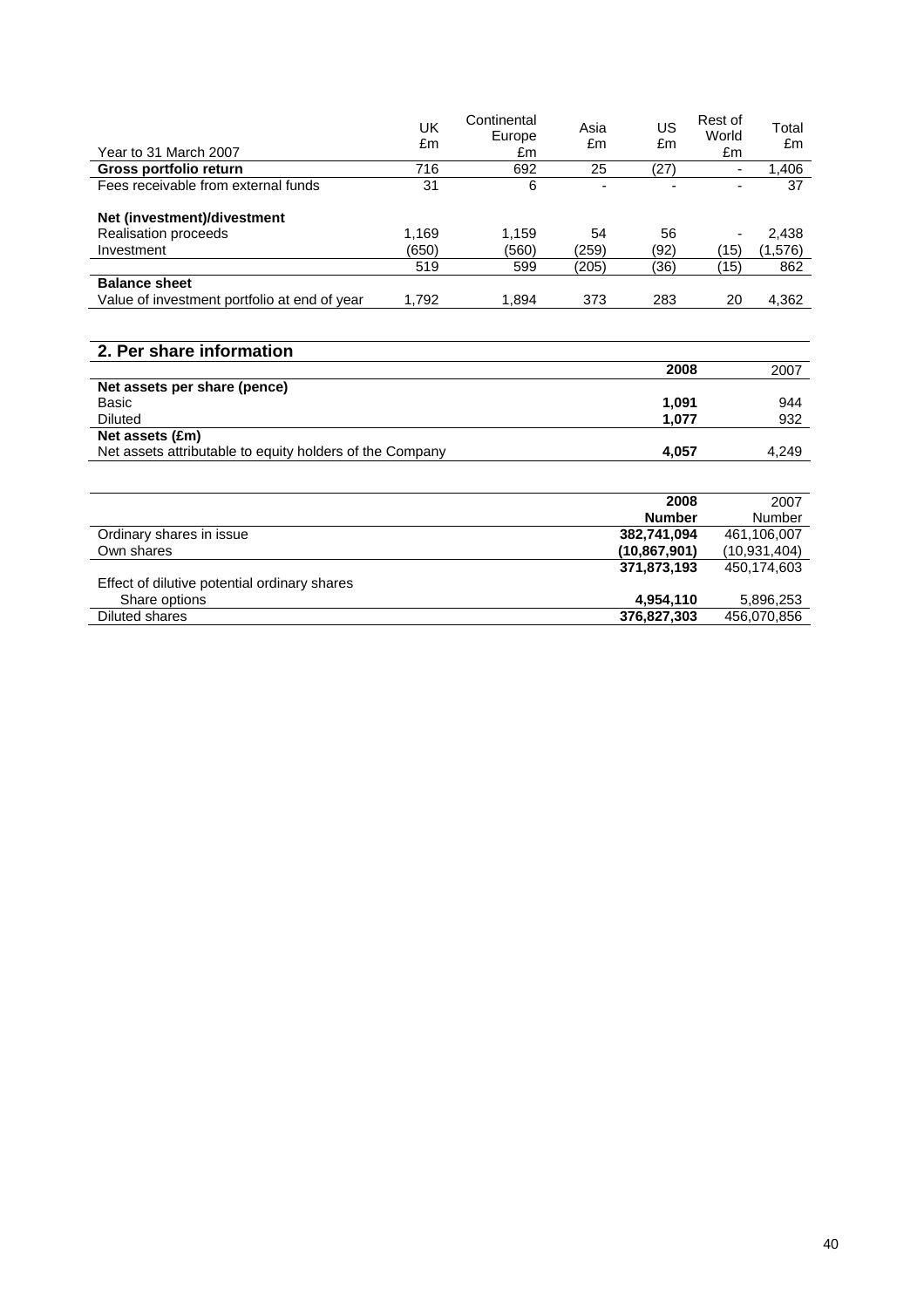# Notes to the preliminary announcement

#### **Note 1**

The statutory accounts for the year to 31 March 2008 have not yet been delivered to the Registrar of Companies. The statutory accounts for the year to 31 March 2007 have been delivered to the Registrar of Companies. The auditors' reports on the statutory accounts for these years are unqualified and do not contain any statements under section 237(2) or (3) of the Companies Act 1985. This announcement does not constitute statutory accounts.

#### **Note 2**

The final dividend will be payable on 18 July 2008 to holders of shares on the register on 20 June 2008.

#### **Note 3**

Copies of the Report and accounts 2008 will be distributed to shareholders on or soon after 3 June 2008.

#### **Note 4**

This announcement may contain certain statements about the future outlook for 3i Group plc and its subsidiaries. Although we believe our expectations are based on reasonable assumptions, any statements about the future outlook may be influenced by factors that could cause actual outcomes and results to be materially different.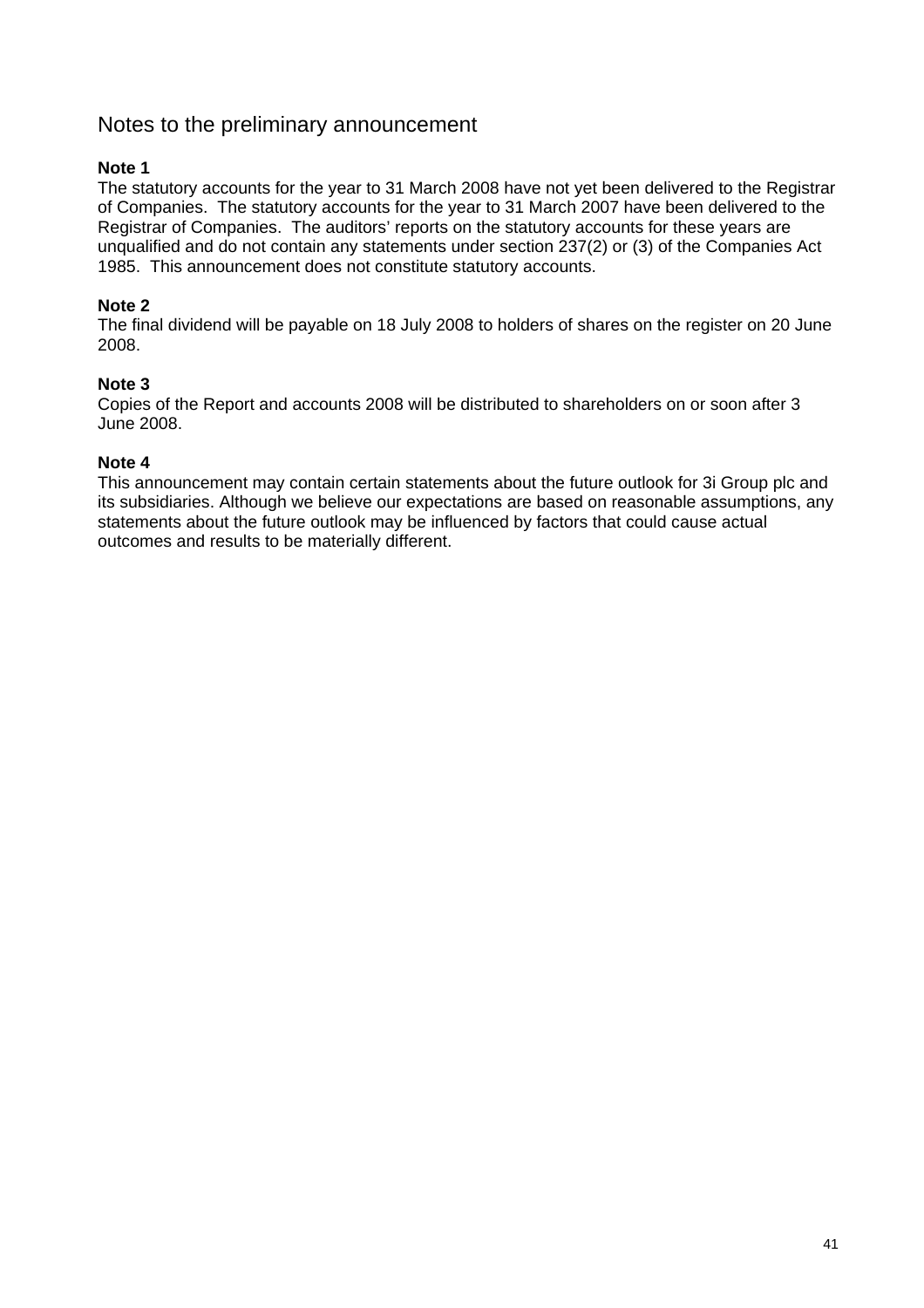# Portfolio valuation – an explanation

Our policy is to value 3i's investment portfolio at fair value and achieve this by valuing individual investments on an appropriate basis using a consistent methodology across the portfolio. The following guide explains the valuation methods used.

#### **What is fair value?**

Fair value is the value of an asset or liability in an arm's-length transaction between two willing and knowledgeable parties. This generally provides the best estimate of what we would receive if we sold the investment at the date of valuation. The Group's financial statements are prepared in accordance with International Financial Reporting Standards ("IFRS"), many of which are based on the concept of fair value.

#### **Does 3i follow industry guidelines?**

Yes. The Group complies with all material aspects of the International Private Equity and Venture Capital ("IPEVC") valuation guidelines. The IPEVC valuation guidelines specify the valuation methodology which is most appropriate to individual investments at a particular point in time.

#### **Is an investment valued on the same basis throughout the period 3i is invested?**

3i carries out a detailed valuation of its investment portfolio twice yearly. At each valuation point the investment is valued on the most appropriate basis. For example, if a portfolio company lists its shares on a stock exchange it would be valued on a quoted basis at the next valuation.

#### **How are quoted investments valued?**

Quoted investments are valued at closing bid price at the date of valuation. No discounts are applied for illiquidity of the stock or dealing restrictions, such as lock-up periods, provided investments are traded on an active stock market.

#### **How are unquoted investments valued?**

In line with the IPEVC valuation guidelines a number of different valuation methods are used for unquoted investments:

- Cost less provisions;
- Earnings;
- Net assets;
- Price of recent investment; or
- Imminent sale or IPO.

#### **What proportion of the portfolio is valued on each valuation basis?**

The portfolio for the year ended 31 March 2008 is valued on the following basis:

| Cost less provisions                                                     | 33% |
|--------------------------------------------------------------------------|-----|
| Earnings                                                                 | 28% |
| Quoted equity investments at bid price                                   | 15% |
| Price of recent investment                                               | 5%  |
| Imminent sale or IPO                                                     | 3%  |
| Net assets                                                               | 1%  |
| Other                                                                    | 15% |
| Note: Coet includes unquated equity investments and Leans and resolution |     |

Note: Cost includes unquoted equity investments and Loans and receivables

#### **Under what circumstances would an investment be valued on a cost basis?**

For investments that are less than 12 months old, the price that 3i paid, ie cost, is considered the most appropriate valuation method. However the performance of the investment is also reviewed to see if any impairment should be made if the company is underperforming. When a full set of accounts (covering a period of at least six months following the investment) are received then those figures are used to prepare the valuation on an alternative basis to cost.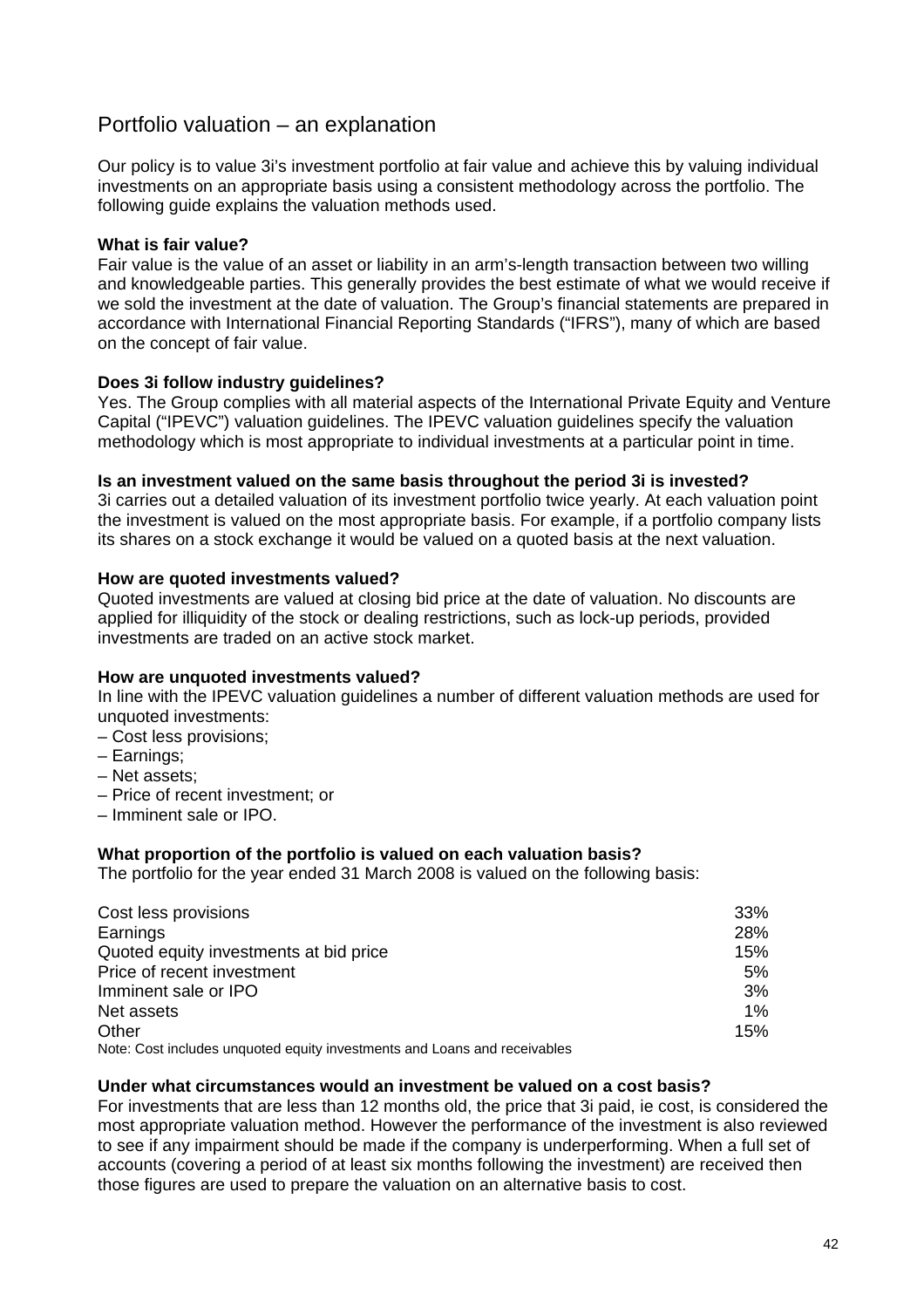#### **What does valuing an investment on an earnings basis actually mean?**

The "earnings" basis is a very common basis of valuing unquoted companies when they are being bought or sold. Essentially a multiple is applied to the earnings of the company, to calculate an enterprise value. This enterprise value is the total value of the investment, including debt, any preferred financial instruments and equity. Before calculating the value of 3i's shareholding in the company, the debt and any preferred instruments need to be deducted from the enterprise value. The total value of 3i's investment is then the value of its equity plus any debt or preferred financial instruments that are due to 3i.

#### **How do we calculate 3i's share of the enterprise value?**

We allocate the enterprise value to financial instruments which rank above 3i, such as senior loans. We then generally apply a marketability discount of 10%–30% in accordance with the IPEVC valuation guidelines. We can then allocate the remaining balance between equity holders dependent on individual shareholding.

#### **What level of marketability discount is applied?**

The marketability discount of 10%–30% is based on the Group's influence over the exit prospects and timing for the company. A greater influence gained through a greater equity holding implies a smaller discount. In a smaller number of cases a greater discount may be applied if there are particular factors affecting the ability to sell.

#### **What happens if the enterprise value is less than the loan amount?**

This implies that there is a shortfall in the value of the loan. A decision based on the performance of the investment is then taken as to whether to recognise this shortfall.

#### **How do we value loans?**

We value loans using the "amortised cost" method, which is in accordance with IFRS. The amortised cost represents the amount at which the loan is measured at initial recognition, less principal repayments taking into account any premium or discount on the original loan amount. Effectively, this is cost less any provisions required. Interest income is recognised using the effective interest rate based on all the loan's cash flows.

#### **How are earnings defined?**

The objective is to use maintainable earnings of the company in which 3i is invested. These are the "normal" earnings of the company, and are calculated by removing any ad hoc amounts included in the current year figures, such as profits on disposal of fixed assets or one-off expenses that are not expected to occur on a regular basis. The most common measure of earnings used for this calculation is earnings before interest and tax "EBIT". Other measures used are earnings before interest, tax, depreciation and amortisation "EBITDA", or profit after tax. These figures are usually taken from the latest audited accounts, which cover a period of at least six months since the date of investment. A review of more recent management accounts is conducted to ensure that the audited accounts remain a valid basis.

#### **Which multiple is appropriate to use?**

Multiples need to be consistent with the measure of earnings chosen. Therefore EBIT multiples must be used with EBIT, EBITDA multiples with EBITDA and Price Earnings ("PE") multiples used with profit after tax. The multiple used can be calculated using recent transaction information, external valuations or quoted sector multiples.

#### **What happens if an investment is reporting a loss?**

One of the other valuation methodologies can be used. For example the valuation can be prepared on a net asset basis.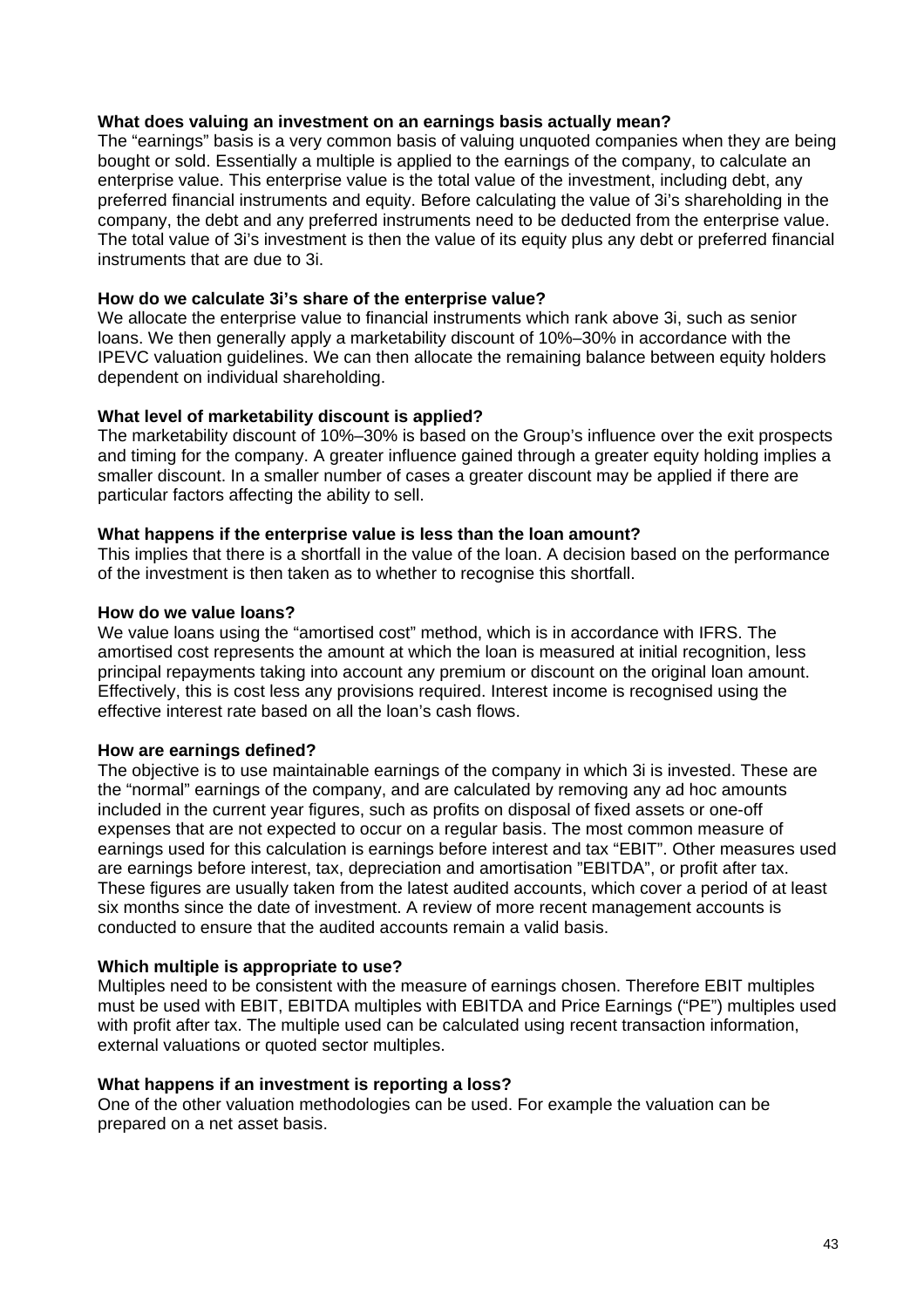#### **What happens if the investment is failing?**

If a company is failing or we consider that there is a 50% chance or more that it is likely to fail within the next 12 months, the equity element is valued at nil, and any loan element is valued at the lower of cost or net recoverable amount.

#### **When is the price of recent investment basis used?**

Venture capital investments often have a number of financing rounds during the life of the investment. The last round of financing can be used as a reference point to calculate fair value. To increase the value of an investment, the round of financing must have external parties investing.

#### **What is the "other" basis of valuation?**

"Other" includes DCF calculations, which estimate the present value of an investment's future cash flows. This methodology is most appropriate where cash flows over the life of an investment are predictable. This basis is commonly used for infrastructure investments, which are usually held over a long period of time and generate regular and predictable cash flows. "Other" could also include investments in funds valued based on 3i's share of net assets or investments in specific sectors such as insurance where industry specific benchmarks are used.

#### **What happens if an investment is in the processs of being sold?**

When an investment is in an advanced sales process, we will use the imminent sale basis of valuation, which uses the expected proceeds from the sale, applying a 10% marketability discount. We will consider the potential effect of completion conditions before moving an asset to this basis.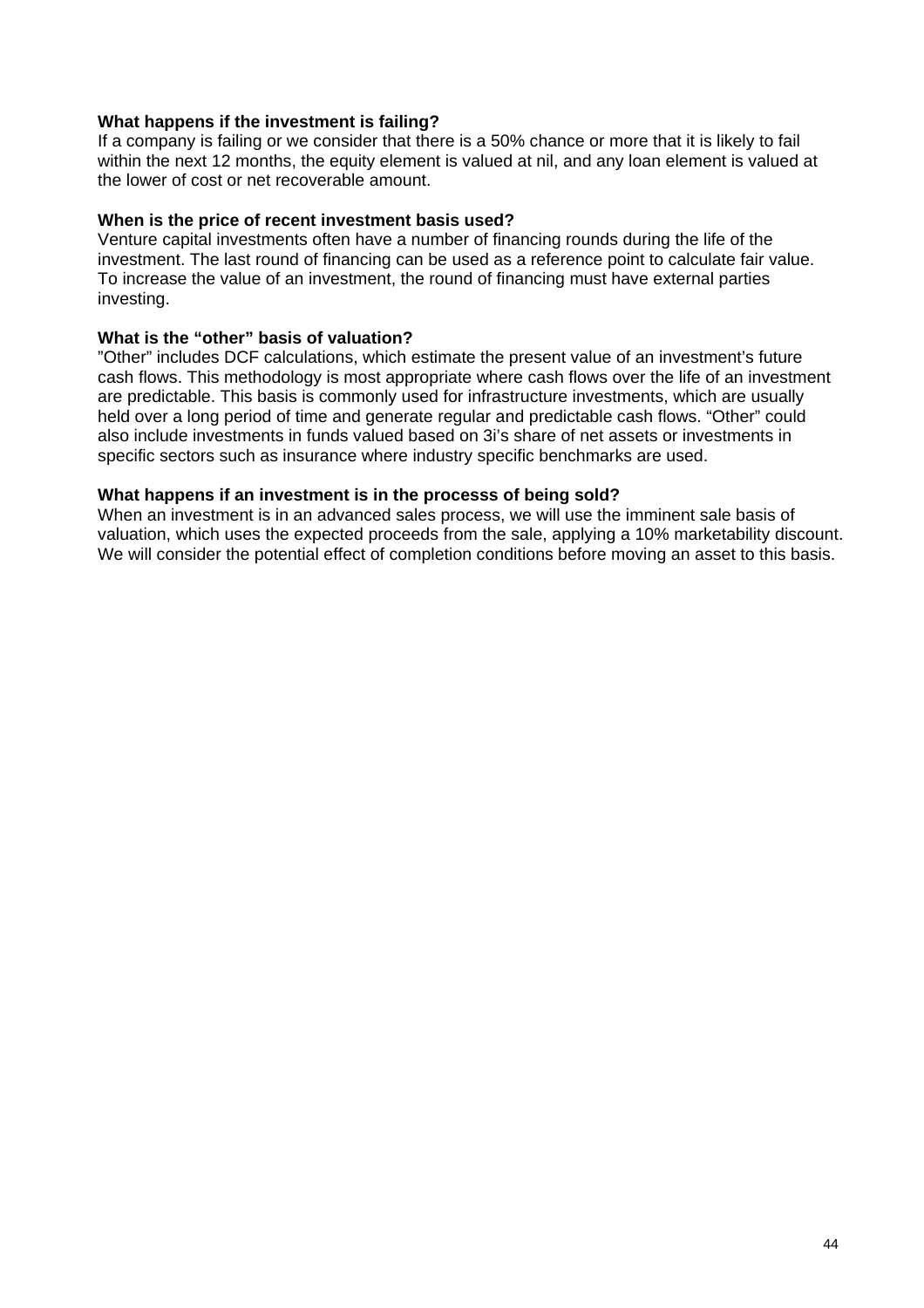#### **The valuation lifecycle**

The following illustration walks through the valuation of an asset from investment to realisation.

3i invested £20 million in loans and £5 million in equity for a 25% equity holding in Investment A in year 1. Investment A is an oil and gas production company, based in Europe. The following description explains the valuation bases used throughout the ownership of Investment A.

#### **Year 1 – Cost basis**

The investment is less than a year old and there are no indications of impairment, therefore the valuation remains at cost. Total value £25 million.

#### **Year 2 – Earnings basis**

The audited accounts for Investment A are now available and the valuation can be prepared on an earnings basis, using a sector multiple as the most accurate multiple available for Investment A.

The audited EBITDA of Investment A are £10 million and the sector EBITDA multiple for the quoted European oil and gas production sector is 10x. There is also £20 million of external debt within Investment A that ranks above 3i's investment and needs to be included in the following valuation calculation:

|                                               | £m   |
|-----------------------------------------------|------|
| Earnings - EBITDA                             | 10   |
| Multiple – Oil and Gas sector EBITDA multiple | x10  |
| Enterprise value (earnings x multiple)        | 100  |
| Less:                                         |      |
| Higher ranking loans (external debt)          | (20) |
| Net enterprise value                          | 80   |
| Less:                                         |      |
| Marketability discount 25%                    | (20) |
|                                               | 60   |
| Less:                                         |      |
| 3i Loan                                       | (20) |
| Amount attributable to equity holders         | 40   |
| 3i equity holding at 25%                      | 10   |
|                                               |      |
| Total value for 3i (loan and equity)          | 30   |

The calculation shows the sector multiple of 10x being applied to the EBITDA of Investment A of £10 million to derive the enterprise value. After reducing the enterprise value by £20 million for higher ranking loans a 25% marketability discount is applied. This reflects the fact that 3i has reduced influence due to its minority position. The value attributable to 3i and other shareholders is £60 million. 3i's loan ranks above equity holders and therefore this reduces the amount attributable to equity holders to £40 million. We can now apply the 3i equity holding percentage of 25% to £40 million to achieve the value of £10 million for 3i's equity. The total value to 3i is therefore £20 million for the loan and £10 million for equity, £30 million in total.

#### **Year 3 – Earnings basis**

Following year 2 the valuation is updated for the performance of Investment A. Earnings have increased to £12 million and the sector multiple has increased to 11x and there is no reason to change the valuation basis, therefore an earnings basis continues to be used. As other factors have remained the same as for year 2, the valuation of 3i's equity investment has increased to £16 million and the loan value remains at £20 million. Total value: £36 million.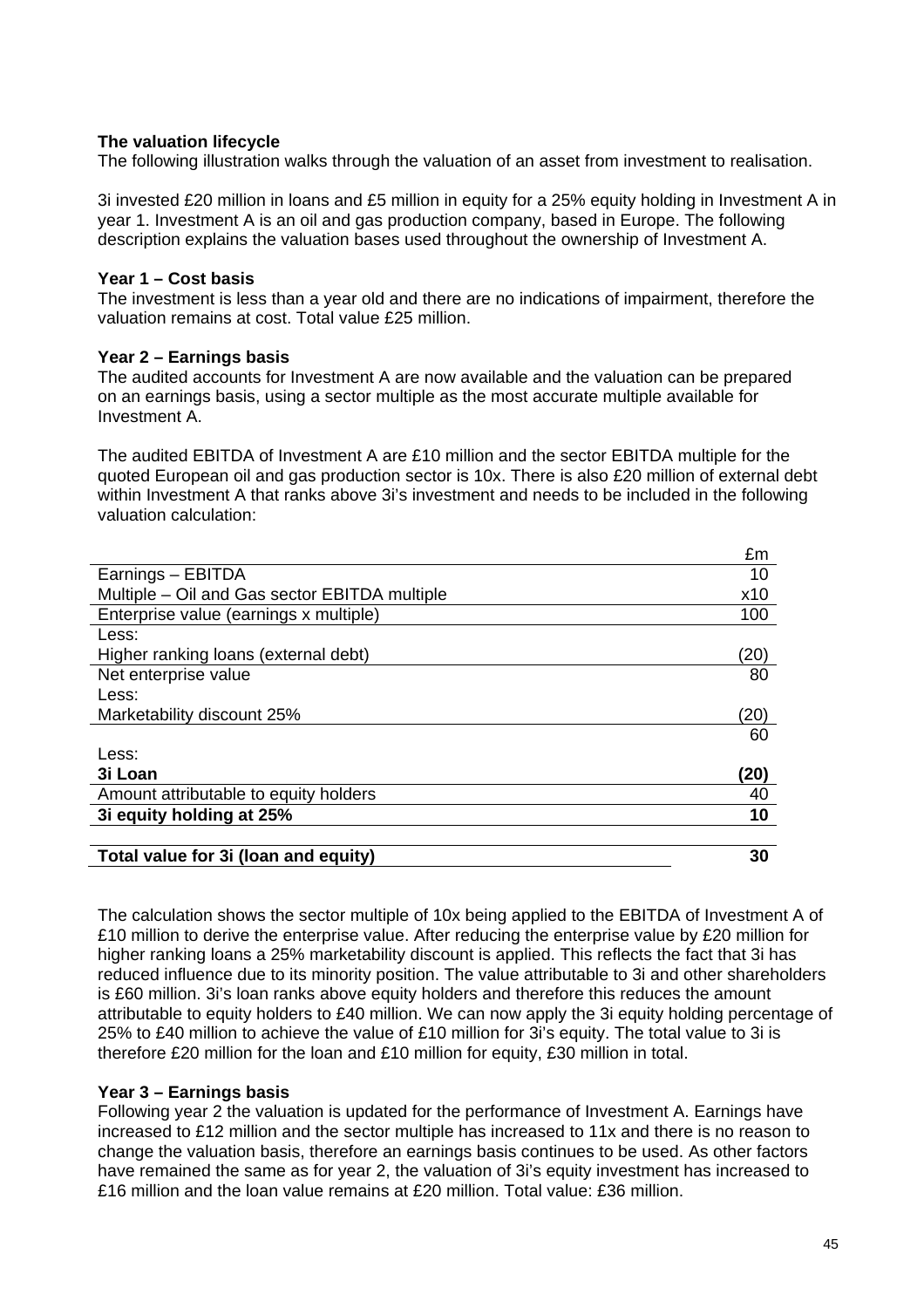#### **Year 4 – Imminent sale basis**

We have been approached by an external buyer to purchase our equity and loan investment in Investment A for £50 million, and discussions are now in their final stages. This is now valued on an imminent sale basis. The cash has not been received at the time of valuation and therefore a 10% discount has been applied. The valuation is now calculated as the sum of the loan value (£20 million) and of the equity element (£25 million) which together total £45 million.

#### **Year 5 – Realisation**

The investment is sold and is no longer held in the portfolio at the year end. If proceeds are different to the imminent sale value there would be a realisation profit or loss.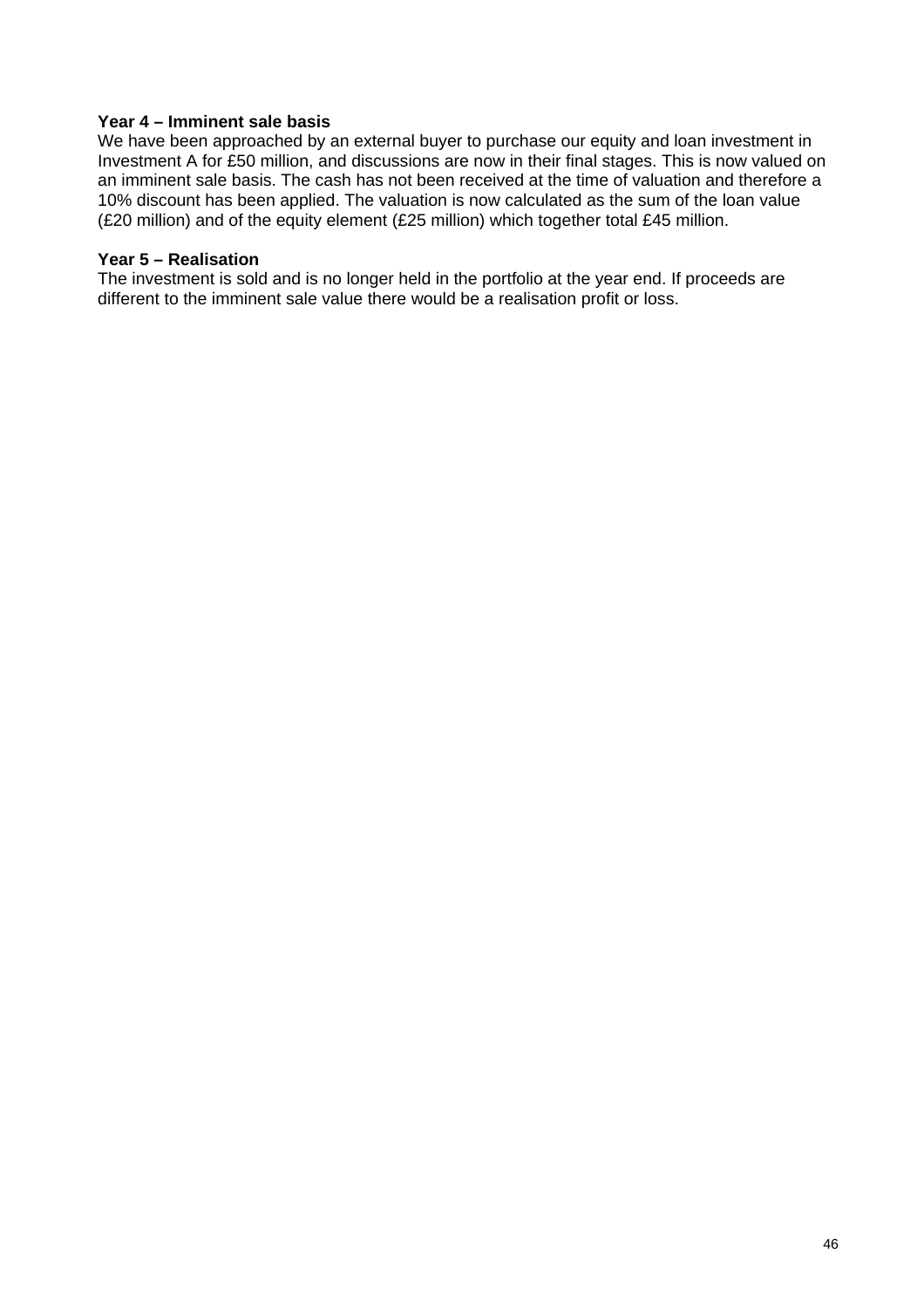# Ten largest investments

| <b>Investment</b> (Business line) (Geography)                                             | Valuation<br>basis | Proportion<br>of equity<br>shares | Residual<br>cost | Valuation | <b>Income</b><br>in the<br>year | <b>Net</b><br><b>Assets</b> | <b>Earnings</b> |
|-------------------------------------------------------------------------------------------|--------------------|-----------------------------------|------------------|-----------|---------------------------------|-----------------------------|-----------------|
| <b>Business description</b> (First invested in)<br>3i Infrastructure Limited <sup>1</sup> |                    | held                              | £m               | £m        | £m                              | £m                          | £m              |
| (Infrastructure) (UK)                                                                     |                    |                                   |                  |           |                                 |                             |                 |
| Quoted investment company, investing                                                      |                    |                                   |                  |           |                                 |                             |                 |
| in infrastructure (2007)                                                                  | Quoted             |                                   |                  |           |                                 |                             |                 |
| Equity shares                                                                             |                    | 46.2%                             | 325              | 363       | 6                               |                             |                 |
|                                                                                           |                    |                                   | 325              | 363       | 6                               |                             |                 |
| Giochi Preziosi S.r.I                                                                     |                    |                                   |                  |           |                                 |                             |                 |
| (Buyouts) (Italy)                                                                         |                    |                                   |                  |           |                                 |                             |                 |
| Retailer and wholesaler of toys (2005)                                                    | Imminent<br>sale   |                                   |                  |           |                                 |                             |                 |
| Equity shares                                                                             |                    | 37.8%                             | 63               | 151       | $\overline{\phantom{a}}$        |                             |                 |
|                                                                                           |                    |                                   | 63               | 151       | $\blacksquare$                  | 103                         | $\mathbf{3}$    |
| 3i Quoted Private Equity Limited <sup>2</sup>                                             |                    |                                   |                  |           |                                 |                             |                 |
| $(QPE)$ (UK)                                                                              |                    |                                   |                  |           |                                 |                             |                 |
| Quoted investment company, investing in<br>quoted companies (2007)                        | Quoted             |                                   |                  |           |                                 |                             |                 |
| Equity shares                                                                             |                    | 44.9%                             | 181              | 140       |                                 |                             |                 |
|                                                                                           |                    |                                   | 181              | 140       |                                 |                             |                 |
| Venture Production plc <sup>3</sup>                                                       |                    |                                   |                  |           |                                 |                             |                 |
| (Growth) (UK)                                                                             |                    |                                   |                  |           |                                 |                             |                 |
| Oil and gas production (2007)                                                             | Quoted             |                                   |                  |           |                                 |                             |                 |
| <b>Equity shares</b>                                                                      |                    | 23.5%                             | 34               | 50        | 2                               |                             |                 |
| Loans                                                                                     |                    |                                   | 77               | 77        | 1                               |                             |                 |
|                                                                                           |                    |                                   | 111              | 127       | 3                               | 281                         | 48              |
| Viridis Holding S.p.A. (Global Garden<br>Products)                                        |                    |                                   |                  |           |                                 |                             |                 |
| (Buyouts) (Italy)                                                                         |                    |                                   |                  |           |                                 |                             |                 |
| Garden power tools (2007)                                                                 | Cost               |                                   |                  |           |                                 |                             |                 |
| Equity shares                                                                             |                    | 33.7%                             | 4                | 5         |                                 |                             |                 |
| Loans                                                                                     |                    |                                   | 100              | 111       | $\blacksquare$                  |                             |                 |
|                                                                                           |                    |                                   | 104              | 116       | $\blacksquare$                  | 140                         | 6               |
| DNA Oy $\frac{4}{7}$                                                                      |                    |                                   |                  |           |                                 |                             |                 |
| (Growth) (Finland)                                                                        |                    |                                   |                  |           |                                 |                             |                 |
| Telecom operator (2007)                                                                   | Cost               |                                   |                  |           |                                 |                             |                 |
| Equity shares                                                                             |                    | 13.0%                             | 97               | 113       | $\overline{\phantom{a}}$        |                             |                 |
|                                                                                           |                    |                                   | 97               | 113       | $\overline{\phantom{a}}$        | 201                         | (19)            |
| <b>Enterprise Group Holdings Limited<sup>5</sup></b>                                      |                    |                                   |                  |           |                                 |                             |                 |
| (Buyouts) (UK)                                                                            |                    |                                   |                  |           |                                 |                             |                 |
| UK Utilities and public sector maintenance<br>outsourcing (2007)                          | Cost               |                                   |                  |           |                                 |                             |                 |
| Equity shares                                                                             |                    | 32.2%                             | 3                | 3         | $\blacksquare$                  |                             |                 |
| Loans                                                                                     |                    |                                   | 108              | 108       | 12                              |                             |                 |
|                                                                                           |                    |                                   | 111              | 111       | 12                              | (28)                        | (38)            |
| <b>ACR Capital Holdings Pte Limited</b>                                                   |                    |                                   |                  |           |                                 |                             |                 |
| (Growth) (Singapore)                                                                      |                    |                                   |                  |           |                                 |                             |                 |
| Reinsurance in large risk segments (2006)                                                 | Other              |                                   |                  |           |                                 |                             |                 |
| Equity shares                                                                             |                    | 10.2%                             | 105              | 110       | $\blacksquare$                  |                             |                 |
|                                                                                           |                    |                                   | 105              | 110       | $\blacksquare$                  | 307                         | 8               |
| Quintiles Transnational Corporation <sup>6</sup>                                          |                    |                                   |                  |           |                                 |                             |                 |

(Growth) (US)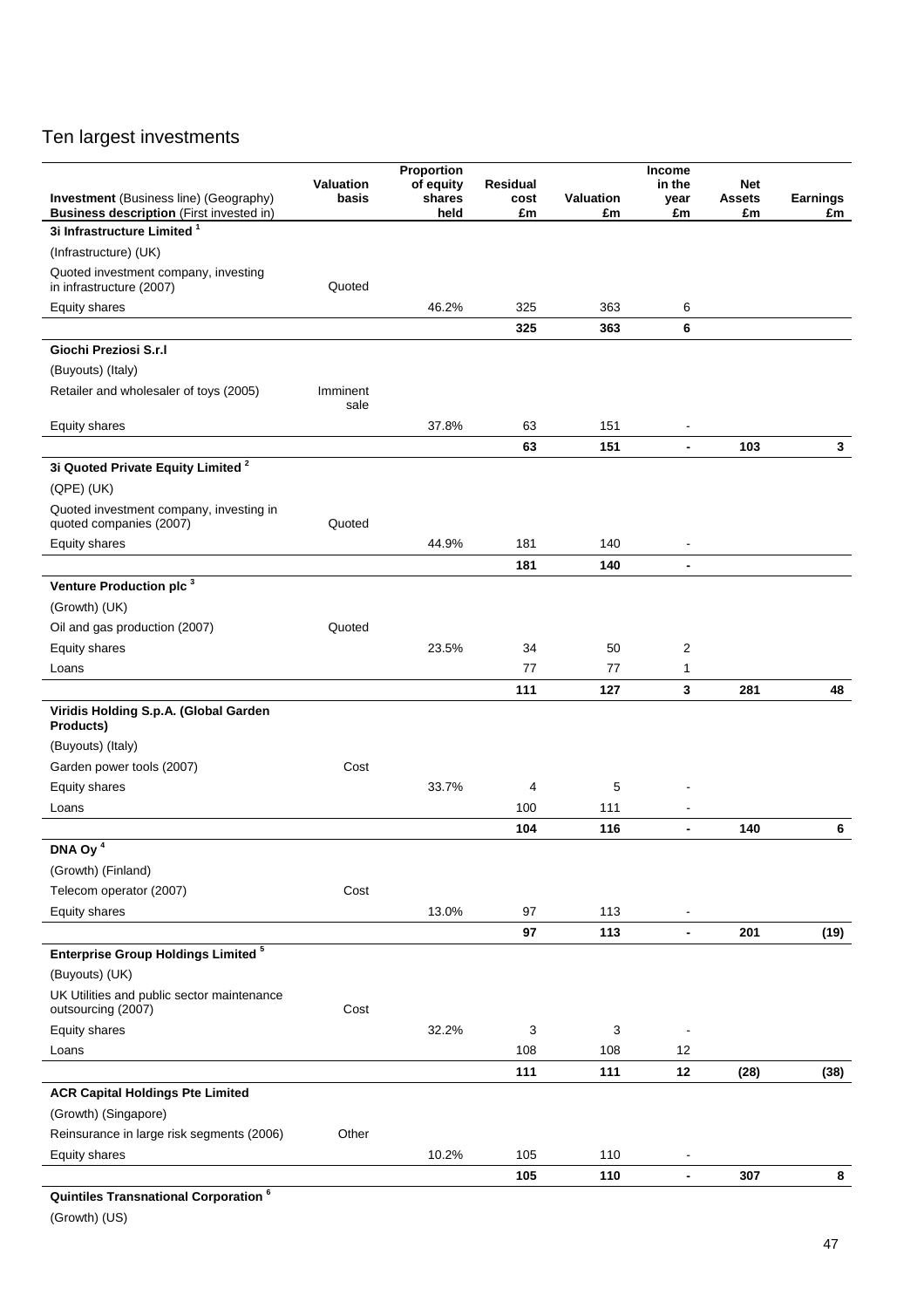Contract research outsourcing company

| (2008)                                                        | Cost  |      |     |     |                          |       |      |
|---------------------------------------------------------------|-------|------|-----|-----|--------------------------|-------|------|
| <b>Equity shares</b>                                          |       | 7.0% | 100 | 101 | $\overline{\phantom{a}}$ |       |      |
|                                                               |       |      | 100 | 101 | $\blacksquare$           | (228) | (93) |
| <b>Anglian Water Group Limited</b>                            |       |      |     |     |                          |       |      |
| (Infrastructure) (UK)                                         |       |      |     |     |                          |       |      |
| Provider of drinking water and waste water<br>services (2006) | Other |      |     |     |                          |       |      |
| <b>Equity shares</b>                                          |       | 5.5% | -   | 12  | 7                        |       |      |
| Loans                                                         |       |      | 86  | 86  | 3                        |       |      |
|                                                               |       |      | 86  | 98  | 10                       | 1,493 | 335  |

#### **Notes**

- 1 3i Infrastructure Limited was incorporated in March 2007 and subsequently listed on the London Stock Exchange. No audited accounts are yet available, consequently no net assets or earnings are disclosed.
- 2 3i Quoted Private Equity Limited was incorporated in March 2007 and subsequently listed on the London Stock Exchange. No audited accounts are yet available, consequently no net assets or earnings are disclosed.

3 Equity element is valued as listed, and loans are valued using amortised cost.

- 4 The audited accounts for DNA Oy are for the year ended 31 December 2006 and are proforma accounts. EBIT has been used for the earnings figure.
- 5 The net liabilities and earnings figures have been extracted from the audited accounts of Enterprise Group Holdings Limited for the seven month period ended 31 December 2007. The acquisition of Accord in September 2007 is included in these results.
- 6 The audited accounts of Quintiles Transnational Corporation are for the year ended 31 December 2006.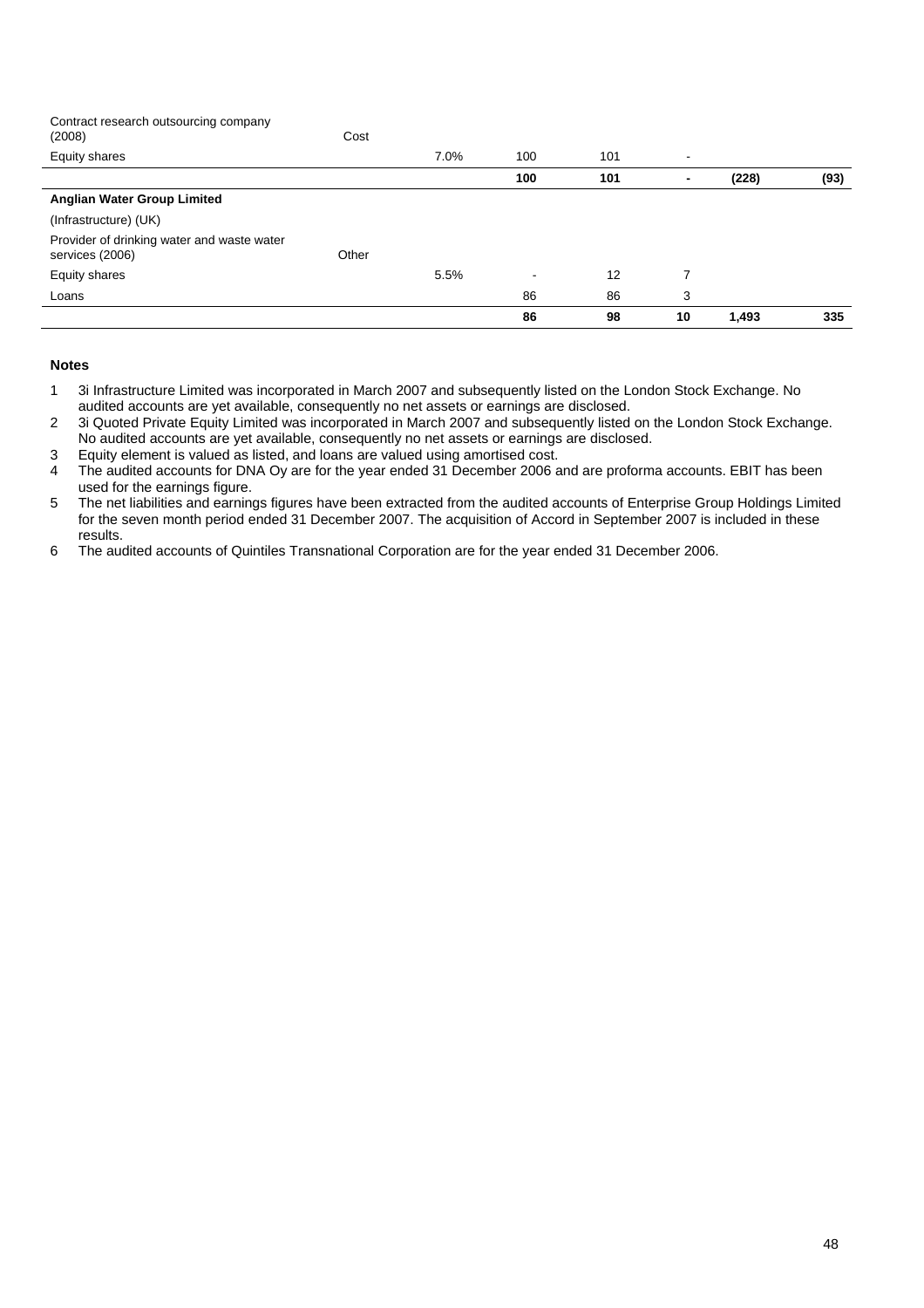# Forty other large investments

In addition to the ten largest investments, detailed below are forty other large investments which are substantially all of the Group's investments valued over £33 million. This does not include two investments that have been excluded for commercial reasons.

| Investment                                                            |                 |                    |                  |              | <b>Residual</b> |                  |
|-----------------------------------------------------------------------|-----------------|--------------------|------------------|--------------|-----------------|------------------|
|                                                                       | <b>Business</b> |                    | <b>Valuation</b> | <b>First</b> | Cost            | <b>Valuation</b> |
| Description of Business                                               | line            | Geography          | basis            | invested     | £m              | £m               |
| <b>Boxer TV-Access AB</b>                                             |                 |                    |                  |              |                 |                  |
| Digital TV distributor                                                | Growth          | Sweden             | Earnings         | 2005         | 56              | 97               |
| <b>Inspicio Sarl</b>                                                  |                 |                    |                  |              |                 |                  |
| Global testing and inspection                                         | <b>Buyouts</b>  | <b>UK</b>          | Cost             | 2007         | 91              | 91               |
| Sistemas Technicos de Encofrados S.A.                                 |                 |                    |                  |              |                 |                  |
| (STEN)                                                                |                 |                    |                  |              |                 |                  |
| Sale and rental of formwork and scaffolding                           | Growth          |                    |                  |              |                 |                  |
| equipment                                                             |                 | Spain              | Earnings         | 2006         | 78              | 89               |
| <b>Telecity Group plc</b>                                             |                 |                    |                  |              |                 |                  |
| Services for internet service providers                               | <b>Buyouts</b>  | UK                 | Quoted           | 1998         | 16              | 83               |
| <b>DEUTZ Power Systems GmbH</b>                                       |                 |                    |                  |              |                 |                  |
| Provider of decentralised power generation<br>systems                 | <b>Buyouts</b>  | Germany            | Cost             | 2007         | 68              | 80               |
| <b>Sortifandus S.L.</b>                                               |                 |                    |                  |              |                 |                  |
| (GES - Global Energy Services)                                        |                 |                    |                  |              |                 |                  |
| Wind power service provider                                           | <b>Buyouts</b>  | Spain              | Earnings         | 2006         | 35              | 79               |
| Ambea AB (H-Careholding)                                              |                 |                    |                  |              |                 |                  |
| Elderly, primary and specialist care                                  | <b>Buyouts</b>  | Sweden             | Earnings         | 2005         | 20              | 77               |
| <b>Hyva Investments BV</b>                                            |                 |                    |                  |              |                 |                  |
| Branded hydraulics for commercial vehicles                            | <b>Buyouts</b>  | <b>Netherlands</b> | Earnings         | 2004         | 4               | 75               |
| <b>Newco Sourcing Limited</b>                                         |                 |                    |                  |              |                 |                  |
| (British Seafood)                                                     |                 |                    |                  |              |                 |                  |
| Seafood sourcer, processor and importer                               |                 |                    |                  |              |                 |                  |
| from Far East                                                         | Growth          | <b>UK</b>          | Cost             | 2007         | 72              | 72               |
| CDH China Growth Capital Fund II LP                                   |                 |                    |                  |              |                 |                  |
| China growth capital fund                                             | Growth          | China              | Other            | 2005         | 18              | 67               |
| <b>Mold Masters Luxembourg</b>                                        |                 |                    |                  |              |                 |                  |
| <b>Holdings Sarl</b>                                                  |                 |                    |                  |              |                 |                  |
| Leading plastic processing technology                                 |                 |                    |                  |              |                 |                  |
| provider                                                              | Growth          | Canada             | Cost             | 2007         | 67              | 66               |
| <b>Eltel Networks Oy</b>                                              |                 |                    |                  |              |                 |                  |
| Network services                                                      | <b>Buyouts</b>  | Finland            | Other            | 2007         | 74              | 66               |
| Laholm Intressenter AB (DIAB)                                         |                 |                    |                  |              |                 |                  |
| Polymer-based sandwich construction                                   |                 |                    |                  |              |                 |                  |
| laminates                                                             | Growth          | Sweden             | Earnings         | 2001         | 8               | 65               |
| Volnay B.V. (VNU Media)                                               |                 |                    |                  |              |                 |                  |
| Dutch recruitment classified advertising                              | <b>Buyouts</b>  | Netherlands        | Earnings         | 2007         | 51              | 61               |
| <b>Polyconcept Investments B.V.</b>                                   |                 |                    |                  |              |                 |                  |
| Supplier of promotional products                                      | Growth          | Netherlands        | Earnings         | 2005         | 27              | 59               |
| <b>Aviapartner Group S.A.</b>                                         |                 |                    |                  |              |                 |                  |
| Airport ground handling                                               | <b>Buyouts</b>  | Belgium            | Earnings         | 2005         | 49              | 58               |
| <b>Ultralase Group Limited</b>                                        |                 |                    |                  |              |                 |                  |
| Laser vision correction surgery                                       | <b>Buyouts</b>  | UK                 | Cost             | 2008         | 58              | 58               |
| <b>Jake Holdings Limited (Mayborn)</b>                                |                 |                    |                  |              |                 |                  |
| Manufacturer and distributor of baby and                              |                 |                    |                  |              |                 |                  |
| household products                                                    | <b>Buyouts</b>  | UK                 | Earnings         | 2006         | 58              | 57               |
| <b>Planet Acquisitions Holdings Limited</b>                           |                 |                    |                  |              |                 |                  |
| (Chorion)                                                             |                 |                    |                  |              |                 |                  |
| Owner of intellectual property<br>Mundra Port & Special Economic Zone | <b>Buyouts</b>  | UK                 | Other            | 2006         | 58              | 57               |
| (MPSEZ)                                                               |                 |                    |                  |              |                 |                  |
| Port and Special Economic Zone operator                               | Growth          | India              | Quoted           | 2006         | 34              | 53               |
| <b>Nimbus Communications Limited</b>                                  |                 |                    |                  |              |                 |                  |
| Media and entertainment services                                      | Growth          | India              | Other            | 2005         | 39              | 53               |
| Navayuga Engineering Company                                          |                 |                    |                  |              |                 |                  |
| Limited                                                               |                 |                    |                  |              |                 |                  |
| Engineering and construction                                          | Growth          | India              | Earnings         | 2006         | 23              | 52               |
| <b>Norma Group Holding GmbH</b>                                       |                 |                    |                  |              |                 |                  |
| Provider of plastic and metal connecting                              |                 |                    |                  |              |                 |                  |
| technology                                                            | <b>Buyouts</b>  | Germany            | Earnings         | 2005         | 28              | 52               |
|                                                                       |                 |                    |                  |              |                 |                  |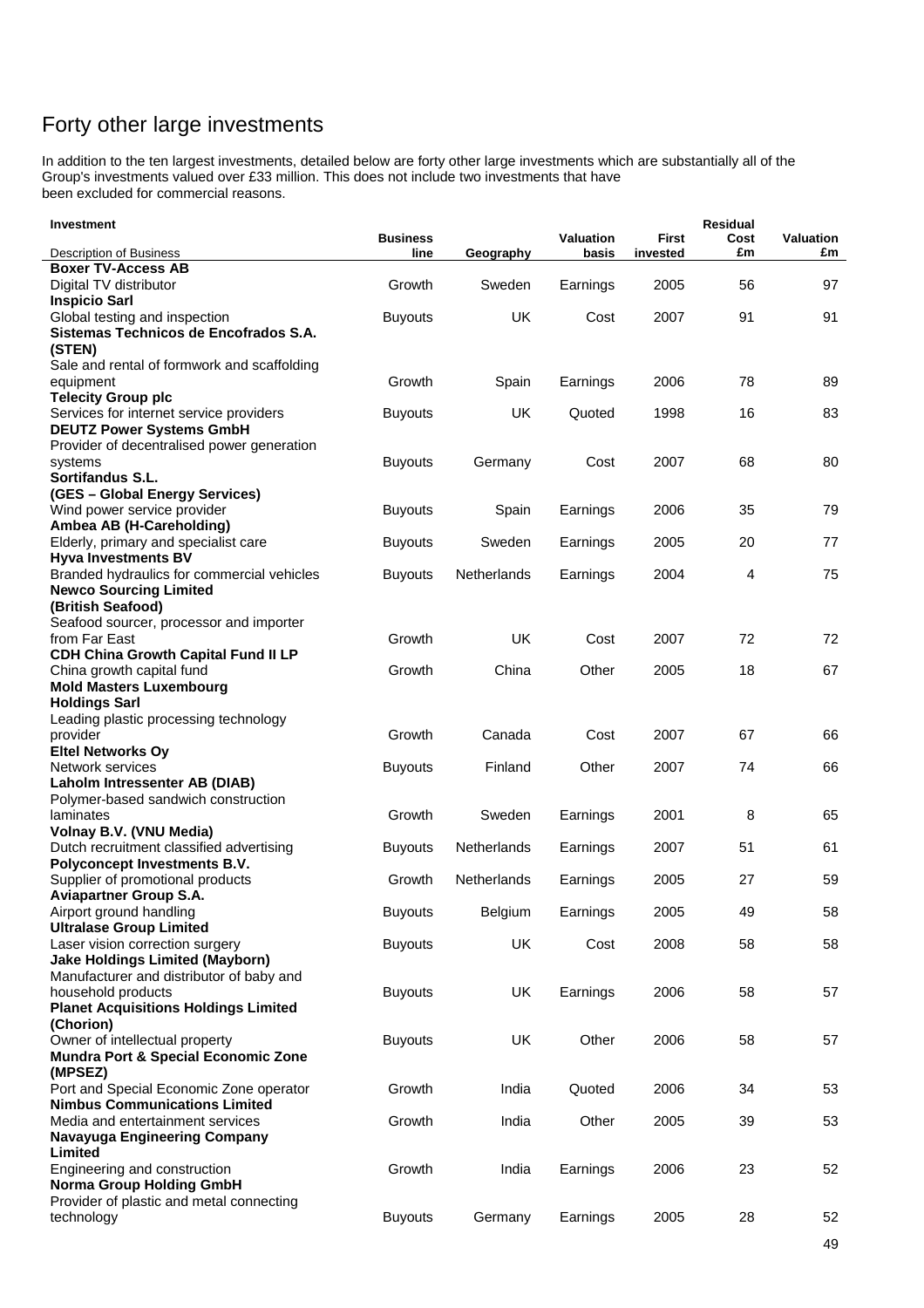| <b>Gain Capital Holdings Inc</b>              |                |                    |          |      |    |    |
|-----------------------------------------------|----------------|--------------------|----------|------|----|----|
| Retail online foreign exchange trading        | Growth         | US                 | Cost     | 2008 | 48 | 49 |
| <b>Inspecta Holding Oy</b>                    |                |                    |          |      |    |    |
| Supplier of testing and inspection services   | <b>Buyouts</b> | Finland            | Cost     | 2007 | 40 | 47 |
| <b>Scandferries Holding AG (Scandlines)</b>   |                |                    |          |      |    |    |
| Ferry operator in the Baltic Sea              | <b>Buyouts</b> | Germany            | Cost     | 2007 | 40 | 47 |
| <b>Emperor I Limited (Bestinvest)</b>         |                |                    |          |      |    |    |
| Wealth management                             | <b>Buyouts</b> | <b>UK</b>          | Cost     | 2007 | 47 | 47 |
| Welspun Gujarat Stahl Rohren Limited          |                |                    |          |      |    |    |
| Oil and gas line pipe manufacturing           | Growth         | India              | Quoted   | 2007 | 40 | 47 |
| <b>Consulting 1 S.p.A (Targetti Sankey)</b>   |                |                    |          |      |    |    |
| Design and manufacturer of lighting fixtures  | Growth         | Italy              | Cost     | 2007 | 38 | 45 |
| <b>Dockwise</b>                               |                |                    |          |      |    |    |
| Specialist in heavy transport shipping within |                |                    |          |      |    |    |
| the marine and oil and gas industry           | <b>Buyouts</b> | <b>Netherlands</b> | Quoted   | 2007 | 1  | 44 |
| <b>Hobbs Holdings No.1 Limited</b>            |                |                    |          |      |    |    |
| Retailer of women's clothing and footwear     | <b>Buyouts</b> | <b>UK</b>          | Earnings | 2004 | 42 | 42 |
| <b>Demand Media Inc.</b>                      |                |                    |          |      |    |    |
| Internet/media domain name registry           |                |                    | Further  |      |    |    |
| services                                      | Venture        | US                 | Advance  | 2006 | 31 | 41 |
| Car Interior Design Holding GmbH (CID)        |                |                    |          |      |    |    |
| Manufacturer of vehicle interior trim         | Growth         | Germany            | Earnings | 2004 | 21 | 40 |
| 3i India Infrastructure Holdings Limited      |                |                    |          |      |    |    |
| Fund investing in Indian infrastructure       | Infrastructure | India              | Cost     | 2007 | 36 | 38 |
| <b>Everis Participaciones S.L.</b>            |                |                    |          |      |    |    |
| IT consulting business                        | Growth         | Spain              | Cost     | 2007 | 30 | 35 |
| Goromar XXI, S.L.                             |                |                    |          |      |    |    |
| Manufacturer of frites, glazes and colours    |                |                    |          |      |    |    |
| for tiles                                     | <b>Buyouts</b> | Spain              | Earnings | 2002 | 19 | 35 |
| <b>Azelis Group</b>                           |                |                    |          |      |    |    |
| Distributor of specialty chemicals, polymers  |                |                    |          |      |    |    |
| and related services                          | <b>Buyouts</b> | Italy              | Cost     | 2007 | 30 | 35 |
| Pearl (AP) Group Limited                      |                |                    |          |      |    |    |
| (Agent Provocateur)                           |                |                    |          |      |    |    |
| Women's lingerie and associated products      | <b>Buyouts</b> | <b>UK</b>          | Cost     | 2007 | 35 | 35 |
| Alö Intressenter AB                           |                |                    |          |      |    |    |
| Manufacture of front end loaders              | Growth         | Sweden             | Earnings | 2002 | 32 | 33 |
| <b>TS Marine (Contracting) Limited</b>        |                |                    |          |      |    |    |
| Oil services                                  | Growth         | UK                 | Cost     | 2008 | 33 | 33 |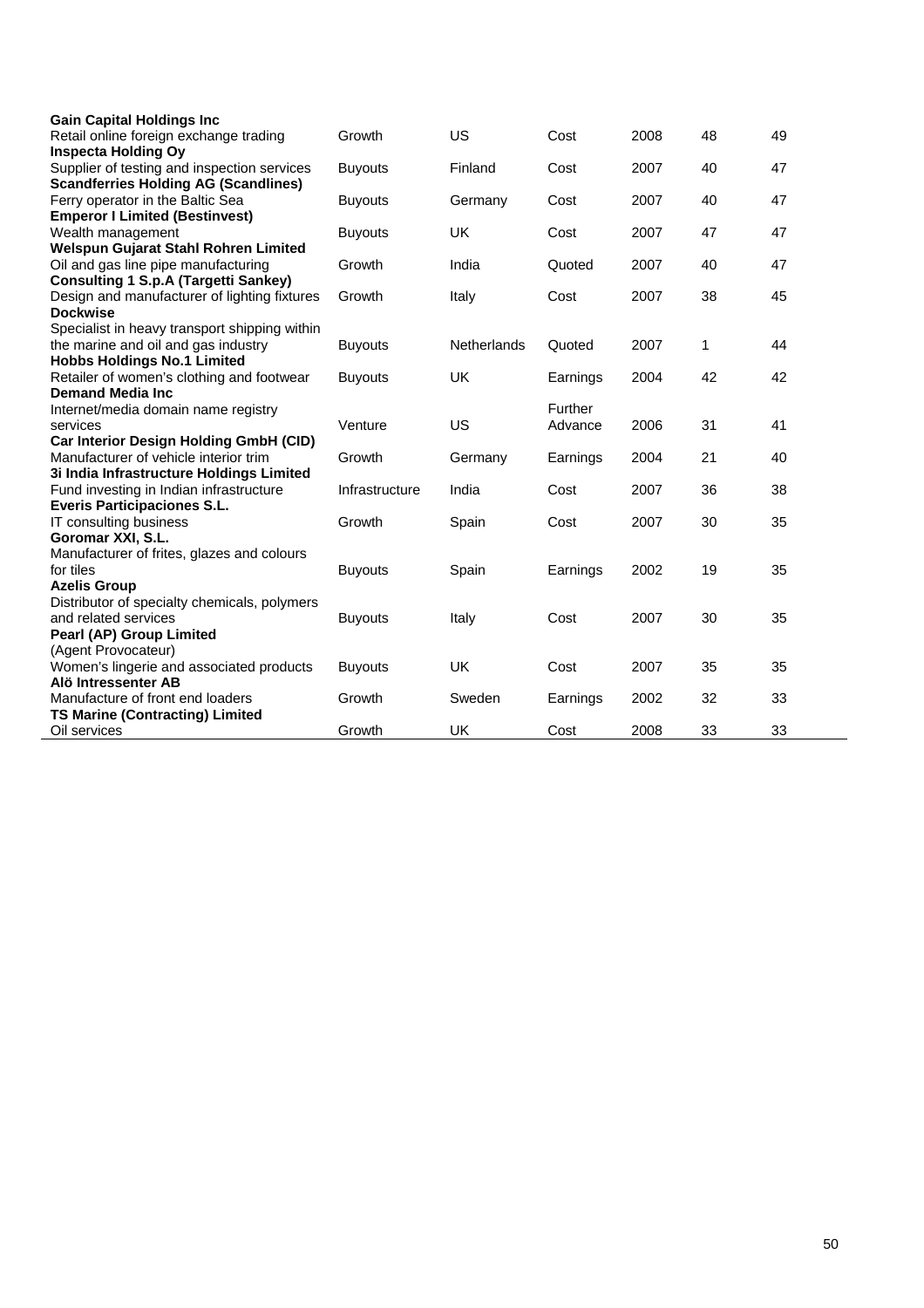#### **3i and Transparency**

For over 60 years, 3i's objective has been to take an open and straightforward approach to doing business and describing what we do to those who have an interest.

#### **Our track record**

Long before becoming a public company in1994, 3i produced an annual report which went beyond what was required from a legal perspective. We do this because we think it is good for our business, especially as we have grown 3i internationally and in markets where the Private Equity model is less familiar. Once 3i became listed on the London Stock Exchange in July 1994, and shortly afterwards became a FTSE 100 company, its peer group consisted of other members of the FTSE 100 as well as PE firms. 3i is regularly ranked in surveys against these peers. At the UK 2007 Investor Relations Society Best Practice awards in April 2007, our 2006 Annual report was one of four short listed for the Best Annual report: Most effective communication FTSE 100 award. 3i's Corporate responsibility report for 2006 was awarded top place.

As the industry's profile increased, as PE became mainstream as an asset class for investors and as PE firms have bought larger businesses and businesses with a higher profile, the demand for greater transparency and public disclosure also increased.

In 2007, there was a considerable amount of press coverage in many countries about the role of Private Equity and in the UK there was a formal Treasury Select Committee Review. 3i played an active role in this debate and the Group's Chief Executive, Philip Yea, gave evidence at the committee with the heads of other leading Private Equity firms. During this review, 3i's 2007 Annual report was commended by the Chairman of the Treasury Select Committee, John McFall.

3i has also been very active in ensuring that there is comprehensive and timely information available online. According to IR WebReport's 2007 survey of 535 large-cap international companies, 3i's investor relations website - www.3igroup.com - ranks fifth globally and second in the global Financials sector.

#### **The Walker review**

The review by Sir David Walker in 2007, which produced "Guidelines for Disclosure and Transparency in Private Equity" in November 2007, was actively supported by 3i. 3i Group's Chairman Baroness Hogg was a member of the Review Group and Philip Yea, 3i's Chief Executive and Patrick Dunne, 3i's Communications Director were both members of the committee within the British Private Equity and Venture Capital Association ("BVCA") which proposed the review.

#### **What was the Walker review?**

In response to the growing debate about the role of Private Equity in the UK, the BVCA suggested a review be conducted by Sir David Walker, the highly-respected City figure, to examine ways in which levels of disclosure in companies backed by the UK Private Equity industry could be improved.

Sir David, Senior Advisor at Morgan Stanley International (former Chairman of Morgan Stanley International, former Executive Director Bank of England, and former Chairman of the Securities and Investments Board) chaired an independent industry working group which was tasked with drawing up a voluntary code, addressing the levels of disclosure in the industry and how it should communicate with a wide range of stakeholders.

The working group recognised the very different types of investment and issues relating to different segments of the industry from small start-up financing to large buyouts. It also took account of the size of the portfolio companies concerned. It received support from across the industry.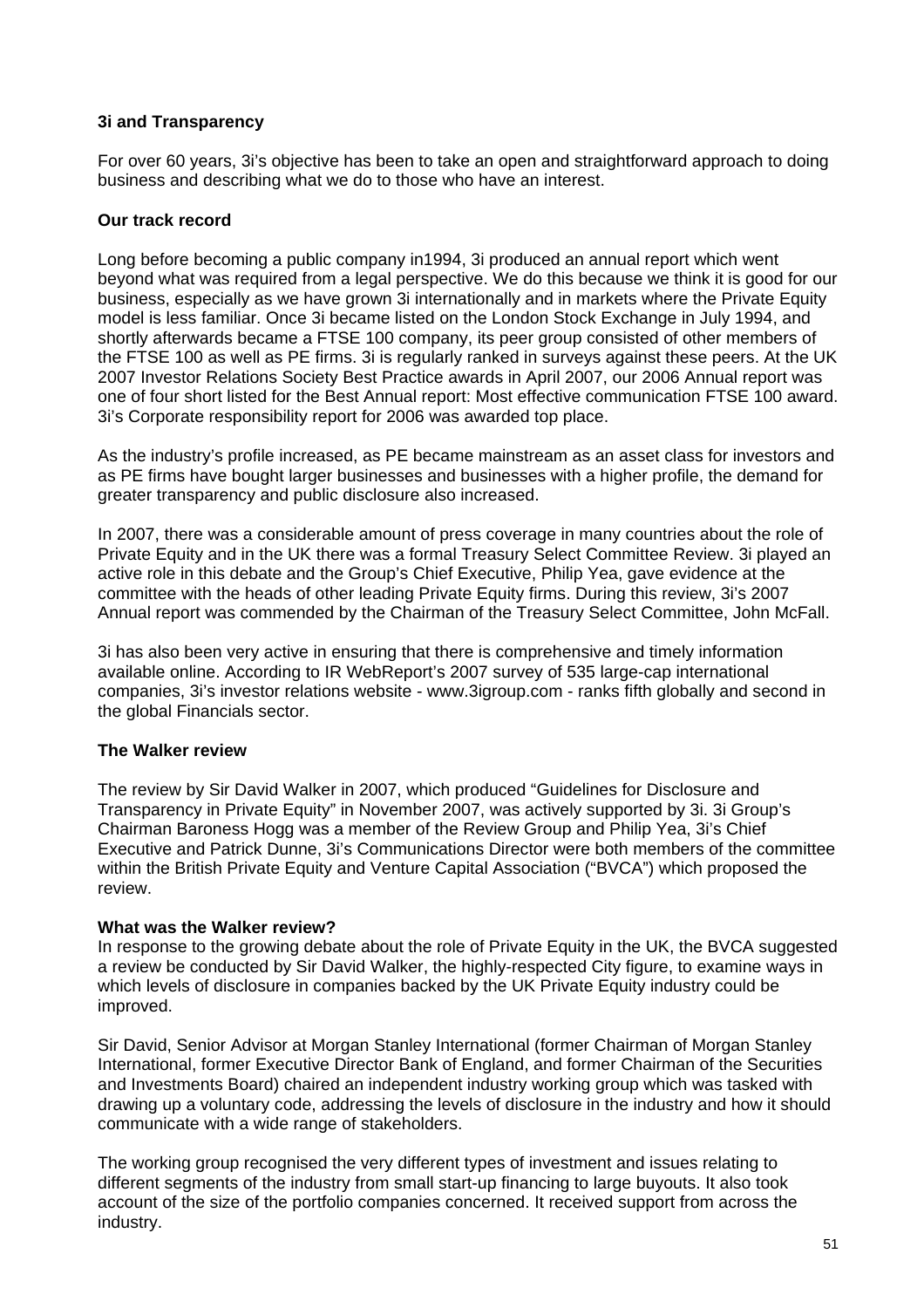The working group consulted widely and invited representations from within the private equity industry, with interested parties and among other financial institutions, pension funds and the investment community as well as more broadly portfolio companies, trade unions and employer representatives.

#### **How did 3i engage and input to the Walker process?**

3i engaged with the Walker process in a very active way through the BVCA Big Buy Out committee, through its own submission to the Working Group and through the input of Baroness Hogg and other senior executives at 3i. 3i also gave its support for the recommendations when they were published in November 2007.

#### **What were Sir David Walker's recommendations?**

Sir David Walker's recommendations with respect to reporting for Private Equity firms and their relevant portfolio companies were on a "comply or explain" basis. He also had a number of recommendations for the industry as a whole.

#### **For Private Equity firms:**

The guidelines apply exclusively to UK Private Equity firms authorised by the FSA, that are managing or advising funds that either own or control one or more UK companies. The guidelines say that such Private Equity firms should produce an annual review, accessible via a website, which:

- communicates how the Private Equity practice fits into the firm and confirm that arrangements are in place to deal with conflicts of interest;
- provides some commentary on history, investment approach and investment holding periods;
- commits to conform to the guidelines on a "comply or explain" basis;
- provides details on the leadership of the UK firm and describes the UK firms meeting the portfolio criteria below; and
- provides a categorisation of the limited partners in its funds and follows established guidelines in reporting to their limited partners.

#### **For Private Equity backed portfolio companies:**

The guidelines apply to portfolio companies which are:

- acquired by one or more private equity firms in a public-to-private transaction, where the market capitalisation together with the premium for acquisition of control was in excess of £300 million; and
- acquired by one or more private equity firms in a secondary or other non-market transaction, where the enterprise value at the time of the transaction was in excess of £500 million.

And, in each case, where more than 50% of the revenues were generated in the UK and UK employees totalled in excess of 1,000 full-time equivalents.

Portfolio companies meeting these criteria should publish annual reports and accounts on their websites within six months of the year end and include:

– the identity of the private equity fund or funds that own the company, the senior managers or advisers who have oversight of the fund or funds and detail on the composition of its board;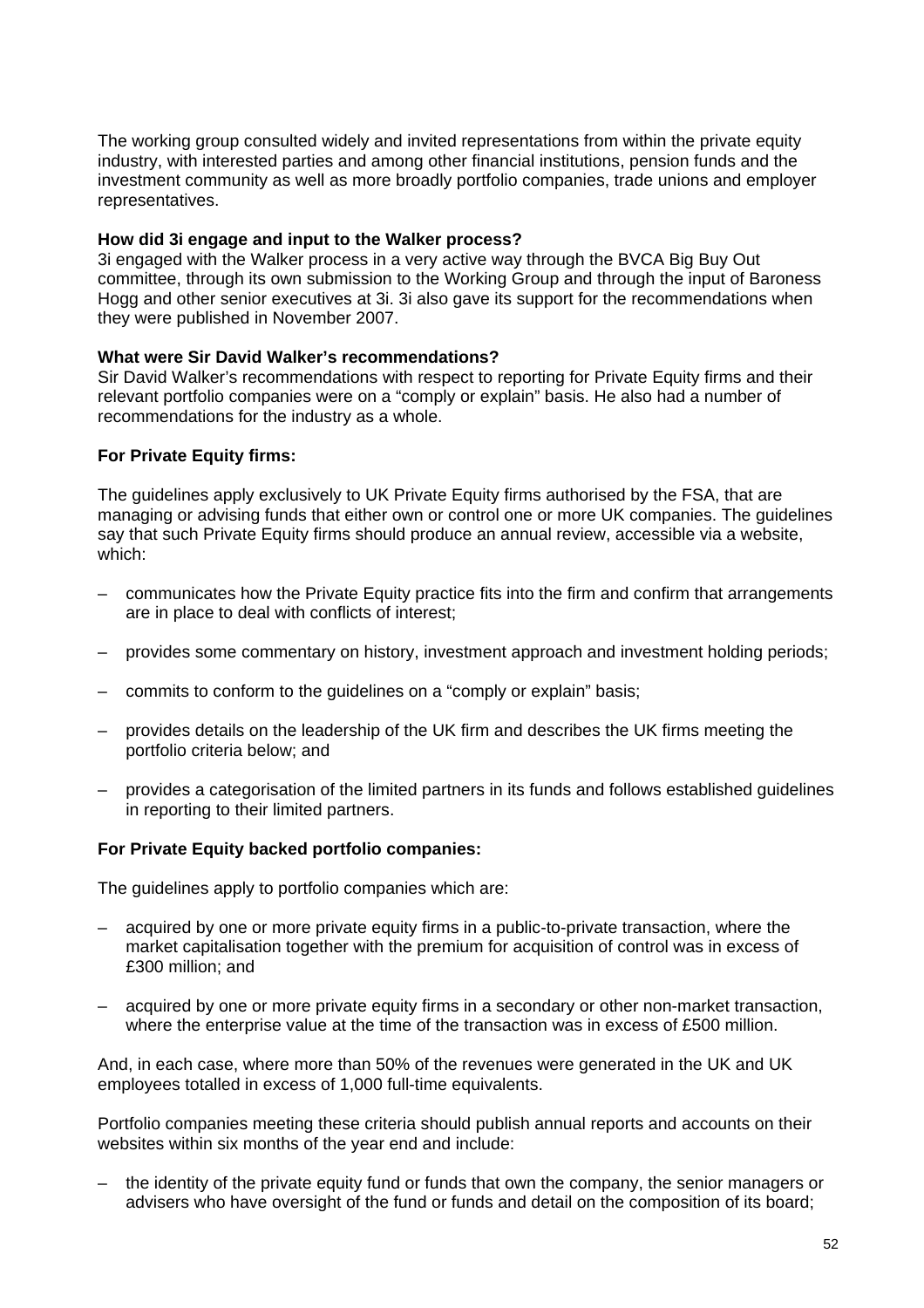- a business review that substantially conforms to section 417 of the Companies Act 2006; and
- a financial review to cover risk management objectives and policies, including those relating to leverage.

Portfolio companies should also:

- publish a summary mid-year update no later than three months after mid-year; and
- provide data to the BVCA in support of its work in aggregating data for the industry as a whole.

#### **For the industry as a whole:**

- increase industry-wide reporting and intelligence and, in particular, to undertake rigorous evidence-based analysis of the economic impact of Private Equity activity; and
- establish a guidelines review and monitoring capability.

#### **So how does 3i measure up against the Walker guidelines?**

3i is fully compliant with the Walker guidelines.

#### **As a Private Equity firm:**

- 3i's annual and half-yearly reports are fully compliant;
- our 3i.com and 3igroup.com websites provide substantially more information than is required by the Walker guidelines;
- we have high levels of employee engagement. 92% of our staff took part in the latest staff survey and 3i exceeded 19 of the 20 Ipsos Mori Top Ten norms. Further information regarding employee engagement is provided in our Corporate responsibility report;
- regular surveys of shareholders evidence strong satisfaction with the level and nature of communications;
- 3i has a well-developed approach to communicating with the LP investors in the funds which it manages or advises with a regular flow of information, as well as events and meetings. Investors are also encouraged to provide feedback;
- 3i's website 3i.com contains a large number of endorsements from the management teams of portfolio companies who work with 3i;
- regular surveys of journalists' views on the industry and on the Company undertaken by Ipsos Mori show high levels of trust in 3i and satisfaction with press communications;
- 3i has a well-developed compliance function which ensures that arrangements are in place to deal with conflicts of interest. There is a formal Conflicts Committee which reports to our Operational Risk Committee; and
- 3i provides extensive information on the leadership of the UK firm and the Group as a whole.

#### **Portfolio companies:**

3i has two portfolio companies which fit the Walker criteria for enhanced disclosure. These are Anglian Water Group Limited, an infrastructure investment, and Enterprise Group Holdings Limited, a mid-market Buyouts investment. Both of these companies were formerly public companies listed on the London Stock Exchange.